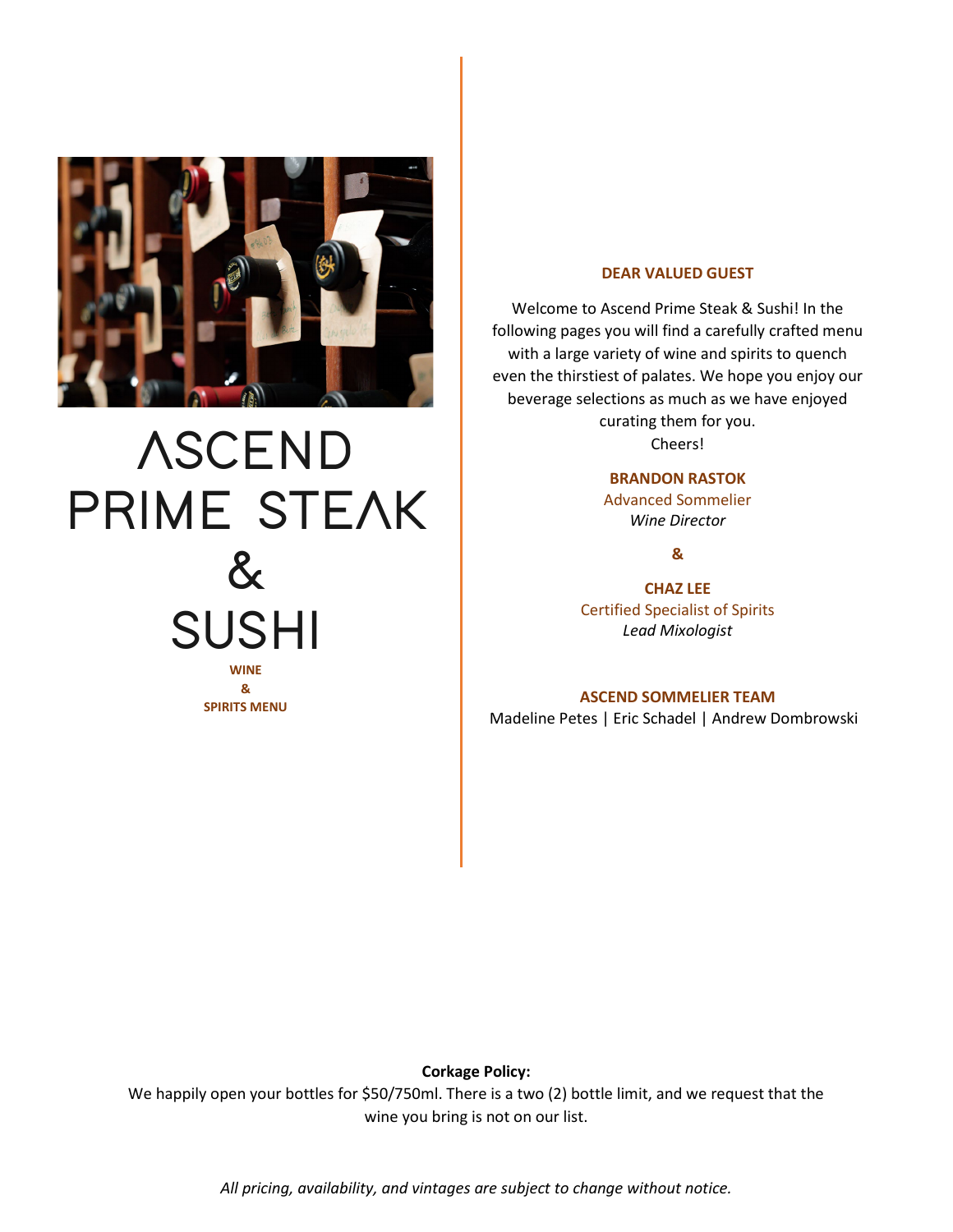# **TABLE OF CONTENTS**

| <b>ASCEND SPECIALTY COCKTAILS</b>                           |                |
|-------------------------------------------------------------|----------------|
| <b>WINES BY THE GLASS</b>                                   |                |
| <b>BEER</b>                                                 | 3              |
| <b>SPARKLING WINE</b>                                       |                |
| CHAMPAGNE                                                   | 4              |
| ROSE CHAMPAGNE & OTHER SPARKLING WINES                      | 5              |
| <b>WHITE WINE</b>                                           |                |
| SAUVIGNON BLANC, RIESLING, CHENIN BLANC & OTHER WHITE WINES | 6              |
| PNW, CALIFORNIA, & BURGUNDY CHARDONNAY                      | $\overline{7}$ |
| <b>STILL ROSE</b>                                           | $\overline{7}$ |
| <b>RED WINE</b>                                             |                |
| <b>PINOT NOIR &amp; GAMAY NOIR</b>                          |                |
| <b>OREGON &amp; CALIFORNIA</b>                              | 8              |
| <b>BURGUNDY</b>                                             | 9              |
| <b>SYRAH &amp; GRENACHE BLENDS</b>                          |                |
| <b>AUSTRALIA &amp; NEW ZEALAND</b>                          | 10             |
| <b>CALIFORNIA &amp; WASHINGTON</b>                          | 10             |
| RHONE VALLEY & SOUTHERN REGIONS                             | 11             |
| MALBEC, MERLOT, ZINFANDEL & OTHER REDS                      | 12             |
| <b>CABERNET SAUVIGNON</b>                                   |                |
| <b>WASHINGTON</b>                                           | 13             |
| <b>CALIFORNIA</b>                                           | 14             |
| <b>CABERNET SAUVIGNON BLENDS</b>                            |                |
| <b>BORDEAUX</b>                                             | 16             |
| CALIFORNIA                                                  | 18             |
| <b>WASHINGTON</b>                                           | 19             |
| <b>ITALIAN REDS</b>                                         | 20             |
| <b>SPAINISH REDS</b>                                        | 22             |
| <b>DESSERT WINES (BY THE BOTTLE)</b>                        | 23             |
| <b>SAKE (BY THE BOTTLE)</b>                                 | 24             |
| <b>WINE HALF BOTTLES</b>                                    | 24             |
| <b>WINE LARGE FORMAT BOTTLES</b>                            | 25             |
| <b>SPIRIT SELECTIONS</b>                                    | 26             |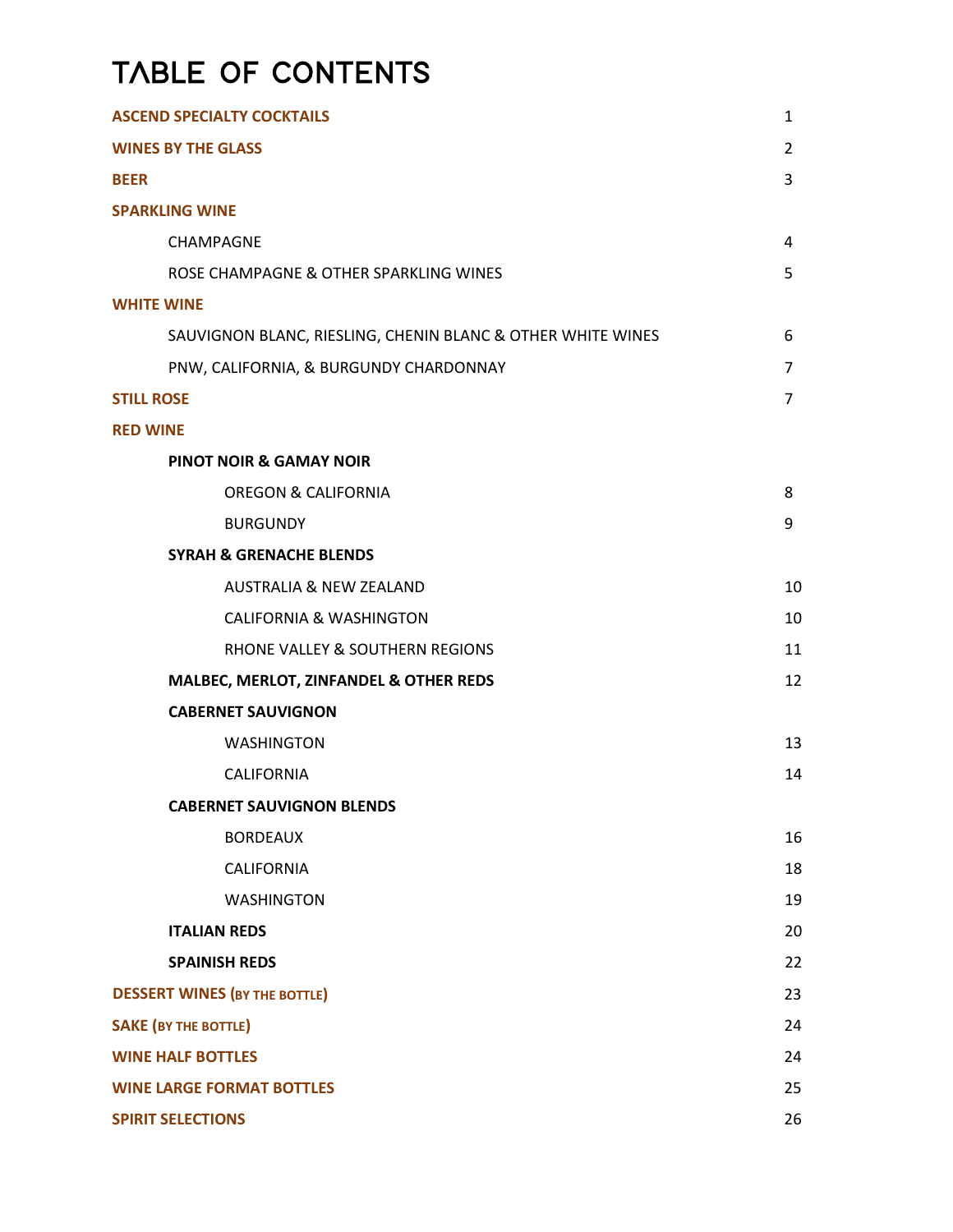# **ASCEND COCKTAILS**

| I'VE GOT 99 PROBLEMS, BUT A DRINK AIN'T ONE<br>don julio 1942 extra anejo, d'usse cognac, aromatic bitters, smoked barrel aged agave            | 47 |
|-------------------------------------------------------------------------------------------------------------------------------------------------|----|
| <b>KAMEHAMEHA</b><br>ciroc pineapple vodka, lemon, pineapple, madagascar vanilla, housemade coconut syrup                                       | 19 |
| <b>WHERE EAGLES DARE</b><br>angostura 1919 rum, banana liqueur, passionfruit, lemon, mint, banana passionfruit foam                             | 19 |
| <b>CLOUD NINE</b><br>belvedere vodka, homemade vanilla syrup, japanese soda                                                                     | 19 |
| <b>SUBURBAN</b><br>high west double rye, amaricano, couvignac vs cognac, pedro ximenez, angostura & orange bitters                              | 20 |
| <b>CITRIC MONK</b><br>ketel one vodka, yellow chartreuse, naranja, lemon, lilikoi merengue                                                      | 19 |
| <b>JABRONI</b><br>teremana blanco tequila, ancho reyes chile poblano liqueur, aloe liqueur, watermelon juice,<br>lime, blood orange, lemongrass | 19 |
| <b>WASHINGTONIAN</b><br>woodinville port cask whiskey, il riposo del soldato vermouth, bourbon spiced cherry syrup,<br>antique bitters          | 21 |
| <b>KNIGHT RIDER</b><br>espolon blanco tequila, canton ginger, aperol, lemon, yuzu, lime, pineapple demerara                                     | 19 |
| 1921<br>empress gin, blood orange, honey rose syrup, lemon, cardamom                                                                            | 19 |

## **NON-ALCOHOLIC COCKTAILS & COOLERS**

#### ADORE **10**

*hibiscus, lemon, ginger beer, ramune soda*

#### **CUCUMBER MINT SPRITZ** 10

*cucumber, mint, lime, thyme syrup, soda water*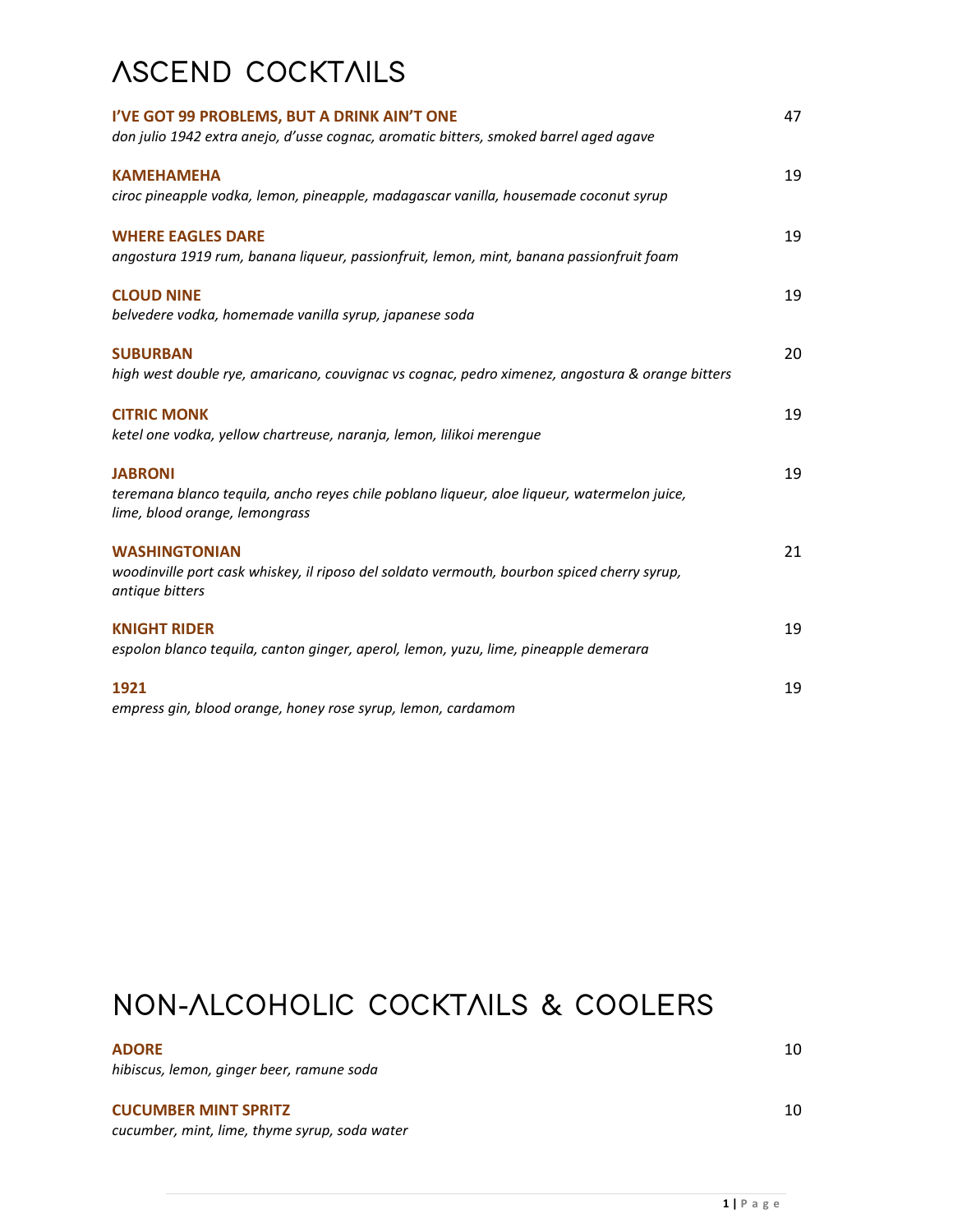## **WINES BY THE GLASS**

## **SPARKLING WINE 502**  ALBERT BICHOT, Crémant de Bourgogne, Burgundy, FRA, NV 417 ROGER GOULART, *Coral*, Rose Cava, Penedes, SP, NV 17 CHAMPAGNE AYALA, *Brut Majeur,* Aÿ, Champagne, FRA, NV 29 **NA01** WEINGUT LEITZ, *Eins-Wei-Zero,* Pinot Noir Rose, Rheingau, DEU, NV *(N/A Sparkling)* 12 **NA02** WEINGUT LEITZ, *Eins-Wei-Zero,* Riesling, Rheingau, DEU, NV *(N/A Sparkling)* 12

## **WHITE WINE** 50Z BODEGA GARZON, Albarino, Reserve, Moldanado, Uruguay, 2021 16 TIARE, Sauvignon Blanc, Collio, IT, 2020 17 17 CARL LOEWEN*, Herrenberg* Riesling Kabinett, Mosel, DEU, 2019 17 EDUCATED GUESS, Chardonnay, Sonoma Coast, CA, 2017 17 DOMAINE FRANTZ CHAGNOLEAU, *A la Cote*, Chardonnay, Saint-Veran, FRA, 2019 20

#### **ROSE WINE** 502

| R105 ROSE ALL DAY, a weekly selection of rose |  |
|-----------------------------------------------|--|
|                                               |  |

## **RED WINE 502**  HYLAND ESTATES, *Old Vines*, Pinot Noir, McMinnville, OR, 2020 19 BODYGUARD, *by Daniel Daou*, Petit Syrah Blend, Paso Robles, CA, 2019 19 CADENCE, *Cara Mia Vineyard,* Cabernet Sauvignon, Red Mountain, WA, 2019 19 OMNIVORE CELLARS, Cabernet Franc, Columbia Valley, WA, 2015 19 MAS MARTINET, *Martinet Bru*, Grenache Blend, Priorat, SP, 2019 25 ARGIANO, Sangiovese, Brunello di Montalcino, Tuscany, IT, 2017 30 INGLENOOK, Cabernet Sauvignon, Rutherford, Napa Valley, CA, 2017 30 PARADIGM, Merlot, Oakville, Napa Valley, CA, 2018 **30** 30 JUSTIN*, Isosceles,* Cabernet Blend, Paso Robles, CA, 2018 35 LEONETTI CELLARS, Cabernet Sauvignon, Walla Walla, WA, 2019 60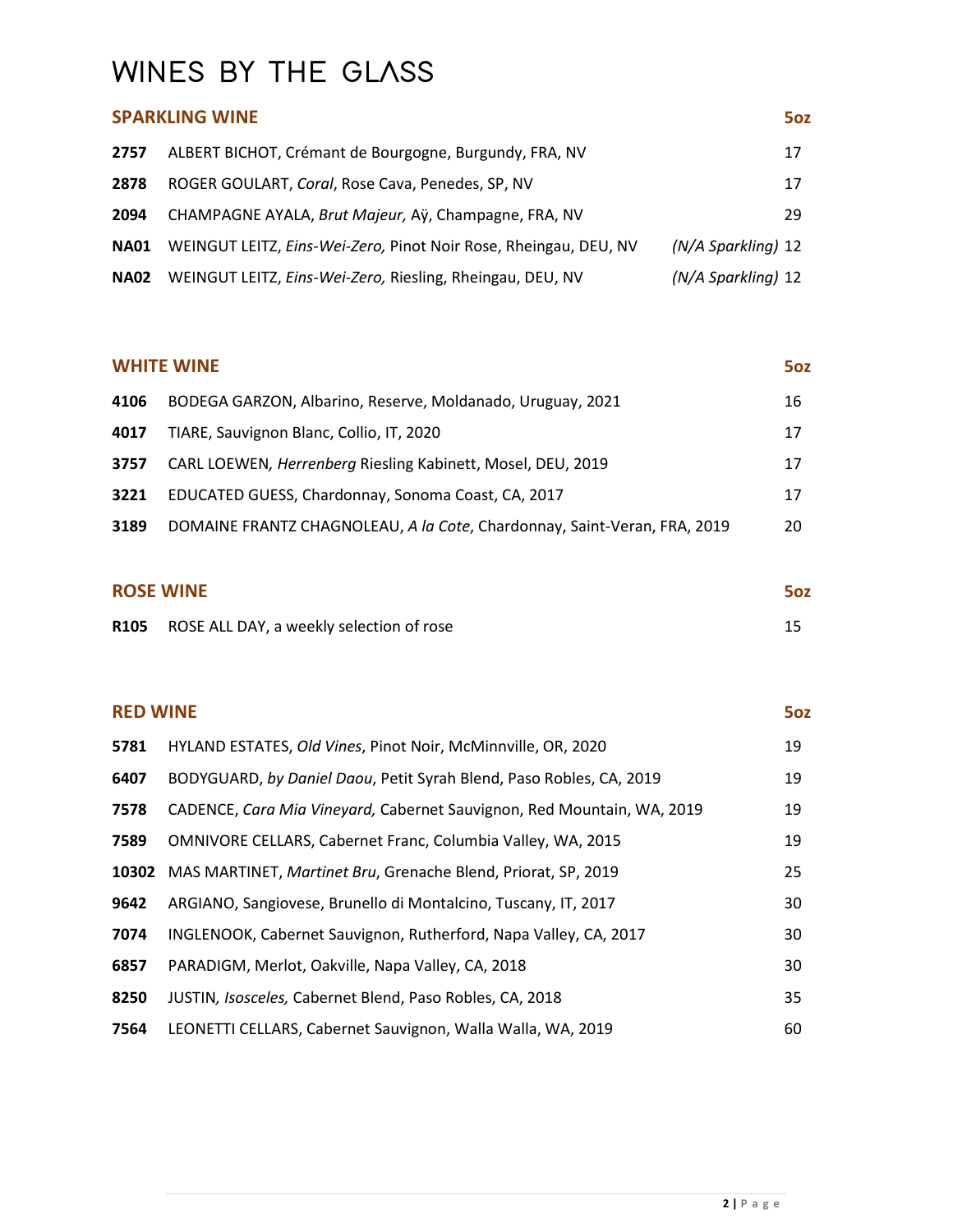# **WINES BY THE GLASS (CONT.)**

|                | <b>SAKE (chilled)</b>                                                   |               | 4oz |
|----------------|-------------------------------------------------------------------------|---------------|-----|
| S103           | ETERNAL EMBERS, Yuho Brewing Co., Junmai, Ishikawa, JP                  |               | 12  |
| <b>S121</b>    | MANA 1751, Yamahai Junmai, Fukui, JP                                    |               | 17  |
| <b>S124</b>    | SHICHI HON YARI, The Seven Spearmen, Junmai Ginjo Nigori, Shiga, JP     |               | 20  |
| <b>DESSERT</b> |                                                                         |               | 20z |
| D110           | RAMOS PINTO, Late Bottled Vintage Port (LBV), PRT, 2015                 |               | 13  |
| D111           | RAMOS PINTO, Vintage Port, PRT, 1997                                    |               | 30  |
| D107           | RAMOS PINTO, 20yr Tawny Port, PRT                                       |               | 20  |
| D126           | NIEPOORT, Colheita Tawny Port, PRT, 2009                                |               | 22  |
| D113           | WINE & SOUL, 5G, 1902 Generational Tawny Port, PRT                      | (1oz Pour)    | 150 |
| D115           | RARE WINE CO. Historic Series NY Malmsey, Madeira, PRT                  |               | 18  |
| D118           | D'OLIVEIRA, Malmsey, Madeira, PRT, 1991                                 |               | 45  |
| D123           | D'OLIVEIRA, Bual, Madeira, PRT, 1968                                    |               | 80  |
| D116           | LONG SHADOWS, Poet's Leap, Botrytis Riesling, Columbia Valley, WA, 2019 |               | 20  |
| D108           | CHATEAU CLIMENS, Grand Cru Classé de Barsac, Bordeaux, FRA, 2010        |               | 35  |
| D124           | INNISKILLIN, Riesling Icewine, Niagara Peninsula VQA, CAN, 2019         |               | 45  |
| D125           | INNISKILLIN, Cabernet Franc Icewine, Niagara Peninsula VQA, CAN, 2019   |               | 55  |
| D124           | MARENCO, Scrapona, Moscato d'Asti, Piedmont, IT, 2019                   | (half bottle) | 36  |

# **BEER & CIDER**

| <b>ON TAP</b>             |                                   |          | <b>14oz</b> |
|---------------------------|-----------------------------------|----------|-------------|
| MAC & JACKS               | African Amber                     |          | 9           |
| <b>GEORGETOWN BREWING</b> | Johnny Utah Pale Ale              |          | 9           |
| KIRIN BREWING CO.         | Ichiban                           |          | 9           |
| ELYSIAN BREWING CO.       | Space Dust IPA                    |          | 10          |
| ROTATING TAP              |                                   |          | 9           |
| <b>BY THE BOTTLE</b>      |                                   |          |             |
| SAPPORO PREMIUM           |                                   | (12oz) 8 |             |
| <b>STELLA ARTOIS</b>      |                                   | (12oz) 8 |             |
| ATHLETIC BREWING CO.      | Run Wild IPA (N/A BEER)           | (12oz) 8 |             |
| ATHLETIC BREWING CO.      | Upside Down Golden Ale (N/A BEER) | (12oz) 8 |             |
|                           |                                   |          |             |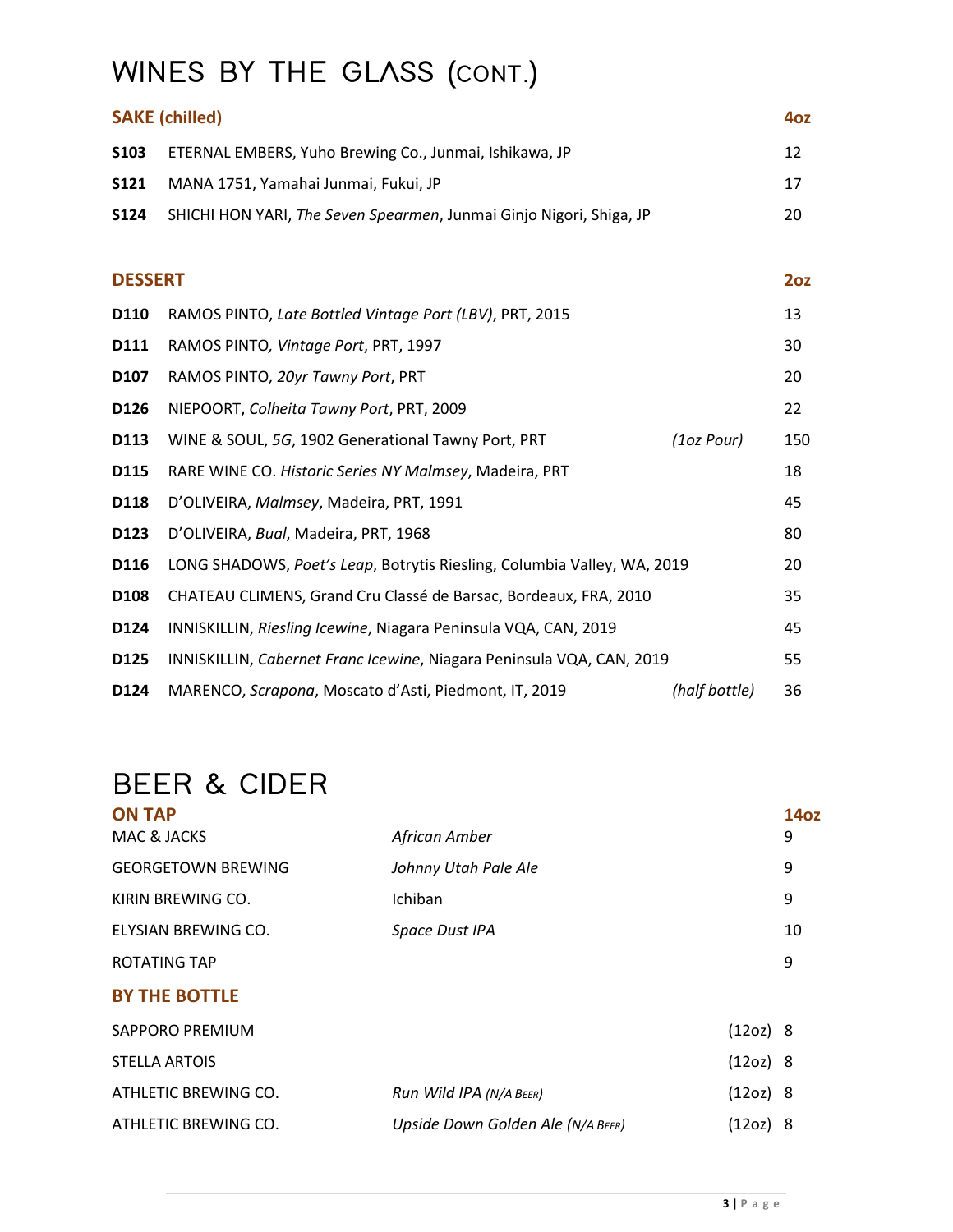# **CHAMPAGNE**

*"I drink Champagne when I'm happy and when I'm sad. Sometimes I drink it when I'm alone. When I have company, I consider it obligatory. I trifle with it if I'm not hungry and drink it when I am. Otherwise, I never touch it -- unless I'm thirsty."* --- Madame Elisabeth "Lily" Bollinger (1899-1977) **VINTAGE CHAMPAGNE** BOIZEL, *Grand Vintage Brut*, Epernay, 2008 195 BOLLINGER, *B13*, Blanc de Noirs, Brut, Aÿ, 2013 309 CRISTAL, by Louis Roederer, Brut, Reims, 2013 725 DOM PERIGNON, Reims, 2010 **500** 500 DOM PERIGNON, Reims, 2012 **575**  JOSÉ MICHEL, *Special Club*, Brut, Moussy, 2013 172 PHILIPPE GONET, *Grand Cru, Blanc de Blancs*, Les Mesnil-sur-Oger, 2006 *(en magnum)* 425 SALON, Blanc de Blancs, Brut, Les Mesnil, 2007 **1,650 NON-VINTAGE CHAMPAGNE** ACE OF SPADES, Armand de Brignac, Brut, Reims, NV 550 AUBRY, *Premier Cru Brut*, Jouy-les-Reims, NV 105 BOLLINGER, *PN VZ16*, Brut, Aÿ, MV 249 CHAMPAGNE AYALA, *Brut Majeur,* Aÿ, Champagne, FRA, NV 145 CHARTOGNE TAILLET, *Cuvee Sainte Anne*, Merfy, NV 125 DELAMOTTE, Brut, Les Mesnil-sur-Oger, NV 155 GASTON CHIQUET, Blanc de Blancs D'AŸ, Grand Cru Brut, Aÿ, NV 135 GUY LARMANDIER, *Grand Cru Cramant*, Blanc de Blancs, Vertus, NV 139 J. LASSALLE, *Preference,* 1er Cru Brut, Chigny-Les-Roses, NV 135 JOSÉ MICHEL, *Brut Tradition*, Moussy, NV 105 KRUG, Grand Cuvee 169eme, Reims, NV 450 MARC HEBRART, Cuvee de Reserve, Brut, Mareuil-Sur- Aÿ, NV 114 MARC HEBRART, Premier Cru Selection, Brut, Mareuil-Sur- Aÿ, NV 125 MOUSSÉ FILS*, L'Or d'Eugène*, Blanc de Noirs, Brut, Cuisles, NV 125 PHILIPPE GONET, Brut Reserve, Les Mesnil-sur-Oger, NV *(en magnum)* 285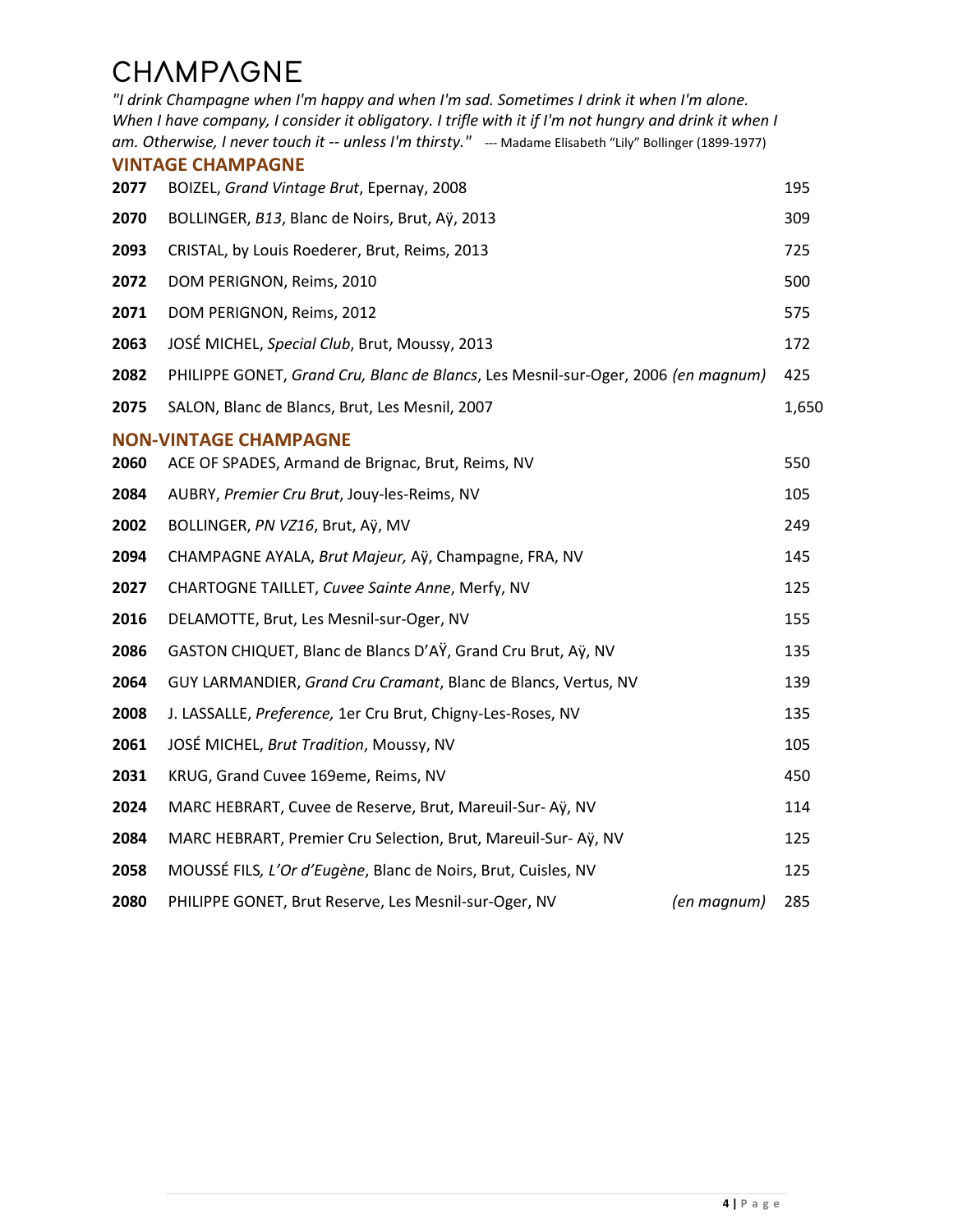#### **NON-VINTAGE CHAMPAGNE (CONT.)**

| 2081 | PHILIPPE GONET, TER Noir, Les Mesnil-sur-Oger, NV                                    | 195 |
|------|--------------------------------------------------------------------------------------|-----|
| 2078 | PIERRE CELLIER, by Philippe Gonet, Prestige Brut, Les Mesnil-sur-Oger, NV            | 110 |
| 2012 | PIERRE GIMONNET, Cuis 1er Cru Brut, Cuis, NV                                         | 125 |
| 2028 | PIERRE PETERS, Cuvee de Reserve, Grand Cru, Blanc de Blancs, Les Mesnil-sur-Oger, NV | 145 |
| 2044 | RUINART, Blanc de Blancs, Brut, Reims, NV                                            | 175 |
| 2048 | VEUVE CLICQUOT, Yellow Label, Brut, Reims, NV                                        | 175 |
| 2050 | VILMART & CIE, Grand Cellier Premier Cru, Rilly-la-Montagne, NV                      | 175 |
| 2090 | VILMART & CIE, Grand Reserve, Brut, Rilly-la-Montagne, NV                            | 145 |
| 2092 | WARIS-LARMANDIER, Racines de Trois, Brut, Avize, NV                                  | 165 |
|      | <b>VINTAGE ROSE CHAMPAGNE</b>                                                        |     |
| 2004 | BOLLINGER, La Grande Annee, Brut Rose, Aÿ, 2005                                      | 438 |
| 2056 | LOUIS ROEDERER, et Philippe Starck, Brut Nature, Reims, 2012                         | 185 |
|      | <b>NON-VINTAGE ROSE CHAMPAGNE</b>                                                    |     |
| 2085 | AUBRY, Premier Cru Brut, Jouy-les-Reims, NV                                          | 120 |
| 2021 | BILLECART SALMON, Brut, Mareuil-Sur- Aÿ, NV                                          | 210 |
| 2001 | BOLLINGER, Brut Rose, Aÿ, NV                                                         | 193 |
| 2017 | DELAMOTTE, Brut Rose, Cote des Blancs, NV                                            | 210 |
| 2088 | GASTON CHIQUET, Premier Cru Brut, Dizy, NV                                           | 115 |
| 2065 | GUY LARMANDIER, 1er Cru Brut Rose, Vertus, NV                                        | 129 |
| 2007 | J. LASSALLE, Brut Rose, Chigny-Les-Roses, NV                                         | 156 |
| 2069 | LECLERC BRIANT, Brut Rose, Epernay, NV                                               | 155 |
| 2025 | MARC HEBRART, Mareuil-Sur- Aÿ, NV                                                    | 145 |
| 2079 | PIERRE CELLIER, by Philippe Gonet, Prestige Brut, Les Mesnil-sur-Oger, NV            | 135 |
| 2066 | THIERRY TRIOLET, Bethon, NV                                                          | 105 |

## **SPARKLING WINE**

### **BRUT SPARKLING WINE**

| 2752                       | ARGYLE, Brut, Willamette Valley, OR, 2017                   | 85  |
|----------------------------|-------------------------------------------------------------|-----|
| 2757                       | ALBERT BICHOT, Crémant de Bourgogne, Burgundy, FRA, NV      | 64  |
| 2756                       | BELLAVISTA, Satén, Franciacorta Riserva, Lombardy, IT, 2014 | 95  |
| <b>ROSE SPARKLING WINE</b> |                                                             |     |
| 2876                       | GRAN MORAINE, Brut Rose, Willamette Valley, OR, NV          | 119 |
| 2878                       | ROGER GOULART, Coral, Brut Cava, Penedes, SP, NV            | 68  |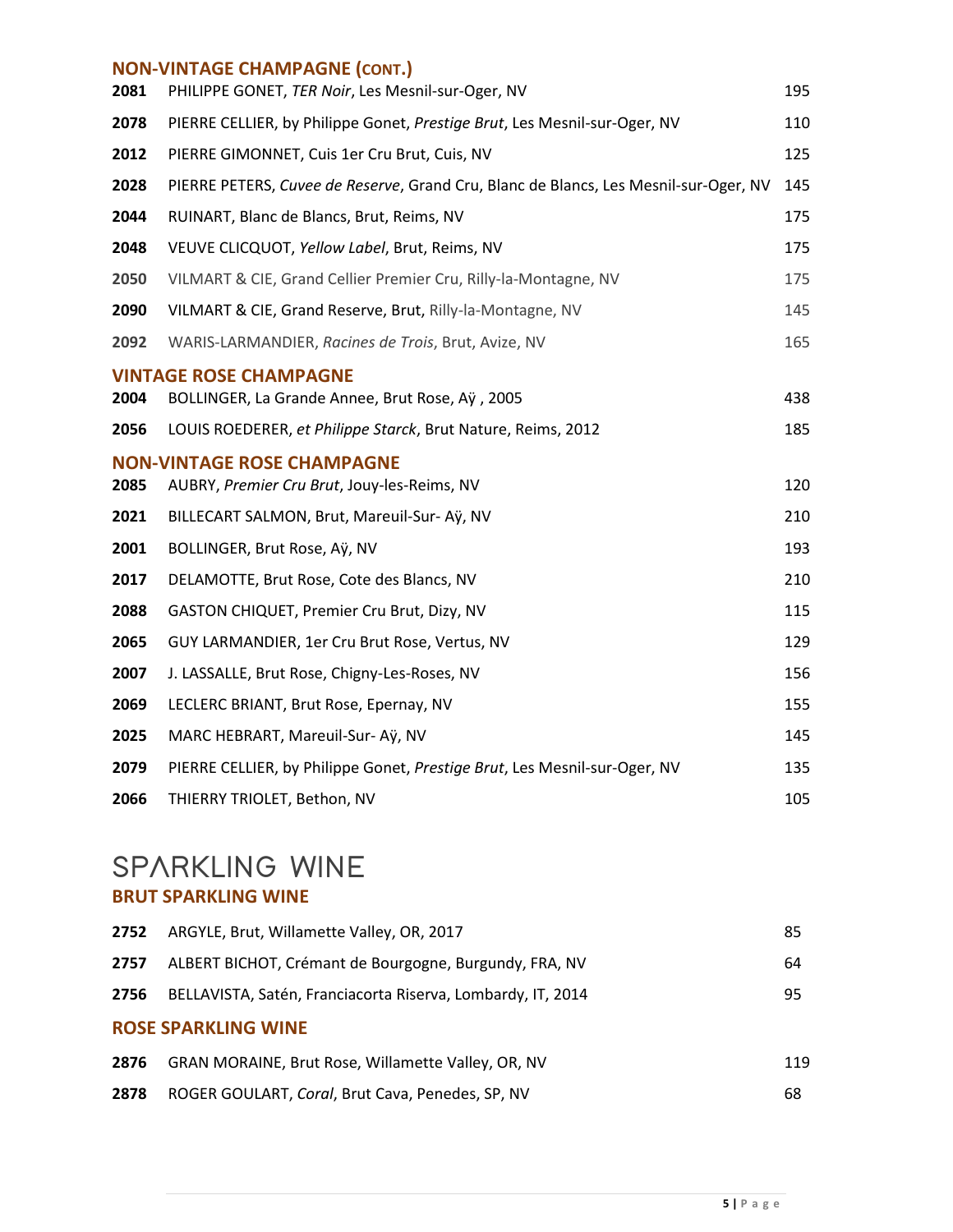## **WHITE WINES**

|                 | <b>SAUVIGNON BLANC</b>                                                     |     |
|-----------------|----------------------------------------------------------------------------|-----|
| 4018            | SERGE LAPORTE, Les Bouriscottes, Sancerre, FRA, 2020                       | 65  |
| 4007            | CLOUDY BAY, Marlborough, NZ, 2020                                          | 70  |
| 4015            | UPCHURCH VINEYARDS, Southwest Facing, Columbia Valley, WA, 2018            | 78  |
| 4017            | TIARE, Collio, Friuli, IT, 2020                                            | 68  |
| 4019            | PALHMEYER, Jayson, Napa Valley, CA, 2020                                   | 65  |
| <b>RIESLING</b> |                                                                            |     |
| 3754            | DONNHOFF, Nahe, DEU, 2017                                                  | 64  |
| 3755            | SELBACH, Kabinett, Saar, DEU 2018                                          | 50  |
| 3757            | CARL LOEWEN, Herrenberg Riesling Kabinett, Mosel, DEU, 2019                | 68  |
| 3876            | TEUTONIC WINE CO., 1908 Riesling, Willamette Valley, OR, 2016              | 60  |
| 3879            | LONG SHADOWS, Poet's Leap, Columbia Valley, WA, 2020                       | 60  |
| 3925            | PEWSEY VALE, Dry Riesling, Eden Valley, AUS, 2018                          | 50  |
|                 | <b>CHENIN BLANC</b>                                                        |     |
| 4102            | DOMAINE FL, La Croix Picot, Savennieres, Loire Valley, FRA, 2018           | 65  |
| 4116            | PASCAL JANVIER, Cuvee du Silex, Jasnieres, Loire Valley, FRA, 2020         | 65  |
| 4117            | FLORENT COSME, Grosse Pierre, Vouvray, Loire Valley, FRA, 2018             | 60  |
| 4118            | CHAMPALOU, La Cuvee des Fondraux, Vouvray, Loire Valley, FRA, 2018         | 60  |
|                 | <b>WHITE WINES FROM AROUND THE WORLD</b>                                   |     |
| 4100            | TEUTONIC WINE CO., Gewurztraminer, Willamette Valley, OR, 2021             | 65  |
| 4103            | a'MAURICE, Sparrow, Estate Viognier, Walla Walla, WA, 2018                 | 90  |
| 4107            | M. CHAPOUTIER, La Combe Pilate, Viognier, IGP Rhodaniennes, FRA, 2017      | 90  |
| 4106            | BODEGA GARZON, Albarino, Reserve, Moldanado, Uruguay, 2021                 | 68  |
| 4110            | DO FERREIRO, Albarino, Rias Biaxas, SP, 2020                               | 64  |
| 4119            | DOMAINES SCHLUBERGER, Les Princes Abbes, Pinot Gris, Alsace, FRA, 2019     | 60  |
| 4112            | BUZZINELLI, Ribolla Gialla, Colio, IT, 2020                                | 50  |
| 4114            | PIEROPAN, Soave Classico, Garganega, Soave, IT, 2019                       | 45  |
| 4120            | ABBAZIA di NOVACELLA, Kloster Neustift, Pinot Grigio, Alto Adige, IT, 2020 | 64  |
| 4108            | GUISEPPE QUINTARELLI, Ca'del Merlo, Garganega blend, IGT Veneto, IT, 2018  | 120 |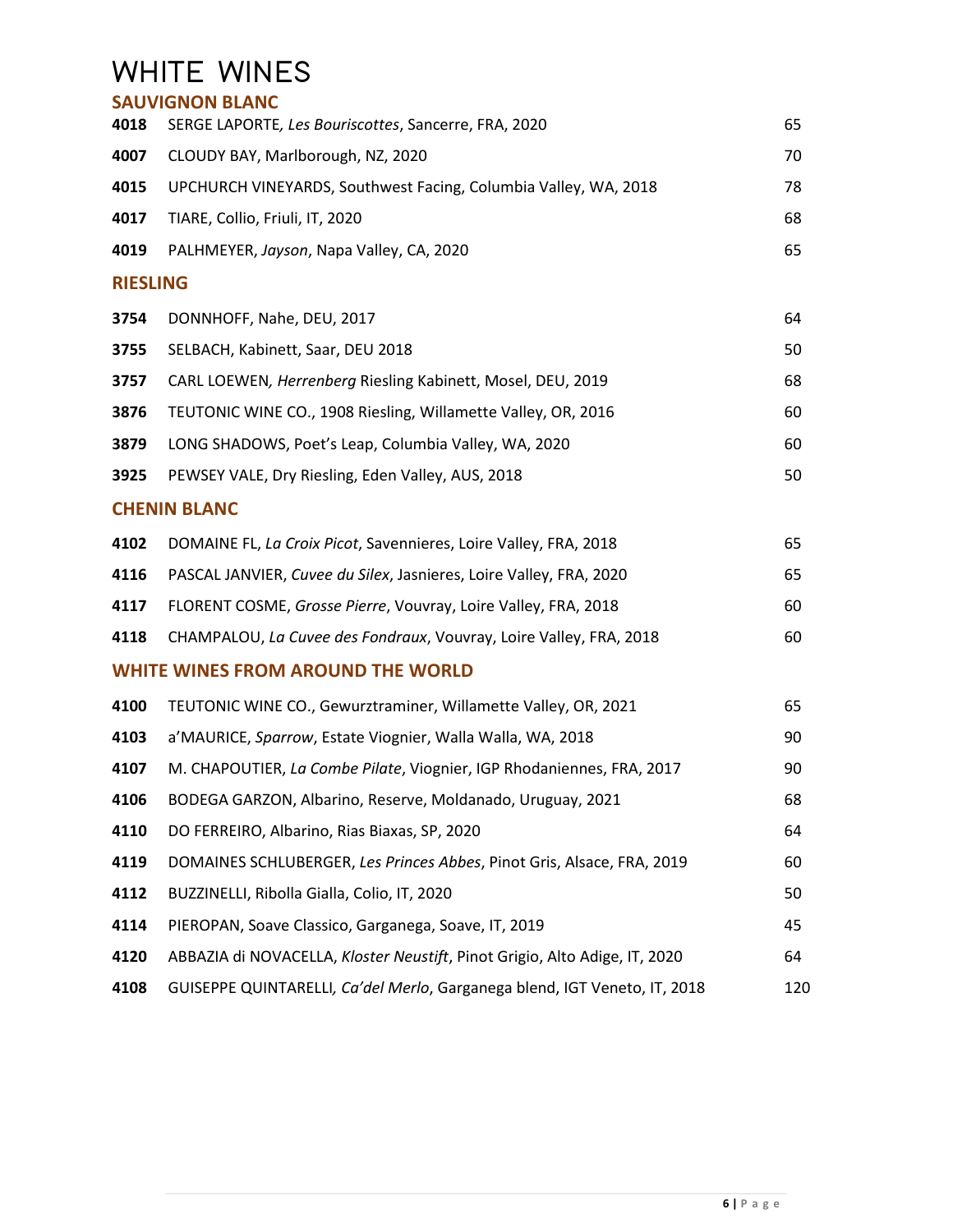#### **CHARDONNAY**

#### **PACIFIC NORTHWEST**

| 3400              | ARGYLE, Nuthouse, Willamette Valley, OR, 2015                               | 75  |
|-------------------|-----------------------------------------------------------------------------|-----|
| 3402              | DOMAINE DROUHIN OREGON, Arthur, Willamette Valley, OR, 2020                 | 85  |
| 3414              | BEAUX FRERES, Willamette Valley, OR, 2019                                   | 165 |
| 3405              | ABEJA, Columbia Valley, WA, 2020                                            | 95  |
| 3406              | A'MAURICE, Conner Lee Vineyard, Columbia Valley, WA, 2017                   | 75  |
| 3410              | CHATEAU STE. MICHELLE, Ethos Reserve, Columbia Valley, WA, 2016             | 85  |
| <b>CALIFORNIA</b> |                                                                             |     |
| 3216              | DARIOUSH, Napa Valley, 2019                                                 | 135 |
| 3221              | EDUCATED GUESS, Sonoma Coast, 2017                                          | 68  |
| 3202              | KONGSGAARD, Napa Valley, 2019                                               | 275 |
| 3204              | PALMAZ VINEYARDS, Amalia, Napa Valley, 2018                                 | 165 |
| 3217              | PAUL HOBBS, Russian River Valley, Sonoma, 2019                              | 135 |
| 3206              | ROMBAUER, Napa, 2020                                                        | 115 |
| 3208              | SHAFER VINEYARDS, Red Shoulder Ranch, Napa Valley, 2019                     | 125 |
|                   | <b>WHITE BURGUNDY</b>                                                       |     |
| 3014              | ROLAND LAVANTUREUX, Vauprin, Chablis, 2018                                  | 93  |
| 3015              | ROLAND LAVANTUREUX, 1er Cru Vau de Vey, Chablis, 2017                       | 129 |
| 3016              | PATTES LOUP, Le Vent d'Ange, Chablis, 2018                                  | 89  |
| 3104              | COFFINET-DURVERNAY, Morgeots Grand Clos 1er Cru, Chassagne Montrachet, 2013 | 165 |
| 3148              | DOMAINE ALAIN CHAVY, Les Folatieres 1er Cru, Puligny Montrachet, 2018       | 249 |
| 3146              | COMTESSE de CHERISEY, Homeau de Blagny, Puligny Montrachet, 2017            | 208 |
| 3189              | DOMAINE FRANTZ CHAGNOLEAU, A la Cote, Saint-Veran, 2019                     | 100 |
| 3188              | DOMAINE BERTAGNA, Bourgogne Hautes Cotes de Nuits, 2019                     | 92  |

# **ROS**É **STILL WINE**

|             | R104 DIDO, La Solucio Rosa, Grenache blend, Montsant, SP, 2019 | 80. |
|-------------|----------------------------------------------------------------|-----|
| <b>R105</b> | OMNIVORE CELLARS, Columbia Valley, WA, 2019                    | 60  |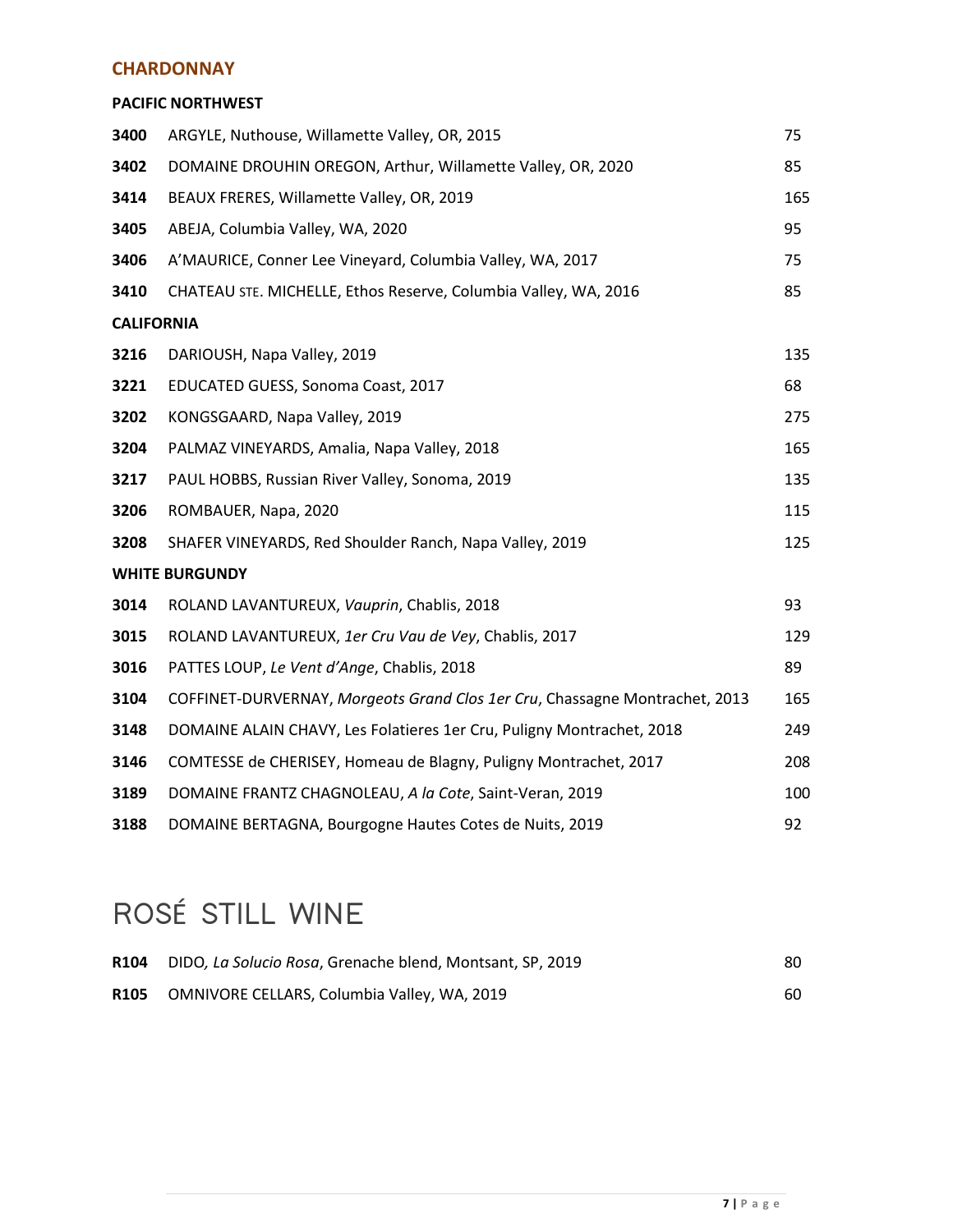# **RED WINES**

#### **PINOT NOIR OREGON**

## BEAUX FRERES, *The Belles Sœurs*, Ribbon Ridge, 2019 196 BEAUX FRERES, *Beaux Freres Vineyard*, Ribbon Ridge, 2019 210 BENTON LANE, Willamette Valley, 2018 **85 85**  BERGSTROM, *Cumberland Reserve*, Willamette Valley, 2019 91 DOMAINE DROUHIN OREGON, Dundee Hills, 2019 **1988** 98 DOMAINE SERENE, *Evenstad Reserve*, Yamhill-Carlton, 2018 170 DOMAINE SERENE, *Yamhill Cuvee*, Yamhill-Carlton, 2018 115 HYLAND ESTATES, C*oury Clone*, Old Vines, McMinnville, 2018 157 HYLAND ESTATES, Old Vines, McMinnville, 2020 90 MARSHALL DAVIS, *Cask Series*, Willamette Valley, 2018 93 PENNER ASH, Willamette Valley, 2019 105 SUNU, by Betz Family, Oregon, 2018 90

#### **CALIFORNIA**

| 5521 | FLOWERS, Sonoma Coast, 2019                 | 125 |
|------|---------------------------------------------|-----|
| 5522 | FLOWERS, Sea View Ridge, Sonoma Coast, 2017 | 175 |
| 5500 | ORIN SWIFT, Slander, Napa Valley, 2019      | 110 |
| 5520 | ROCHIOLI, Russian River Valley, 2019        | 183 |
| 5519 | SANFORD, Santa Rita Hills, 2019             | 104 |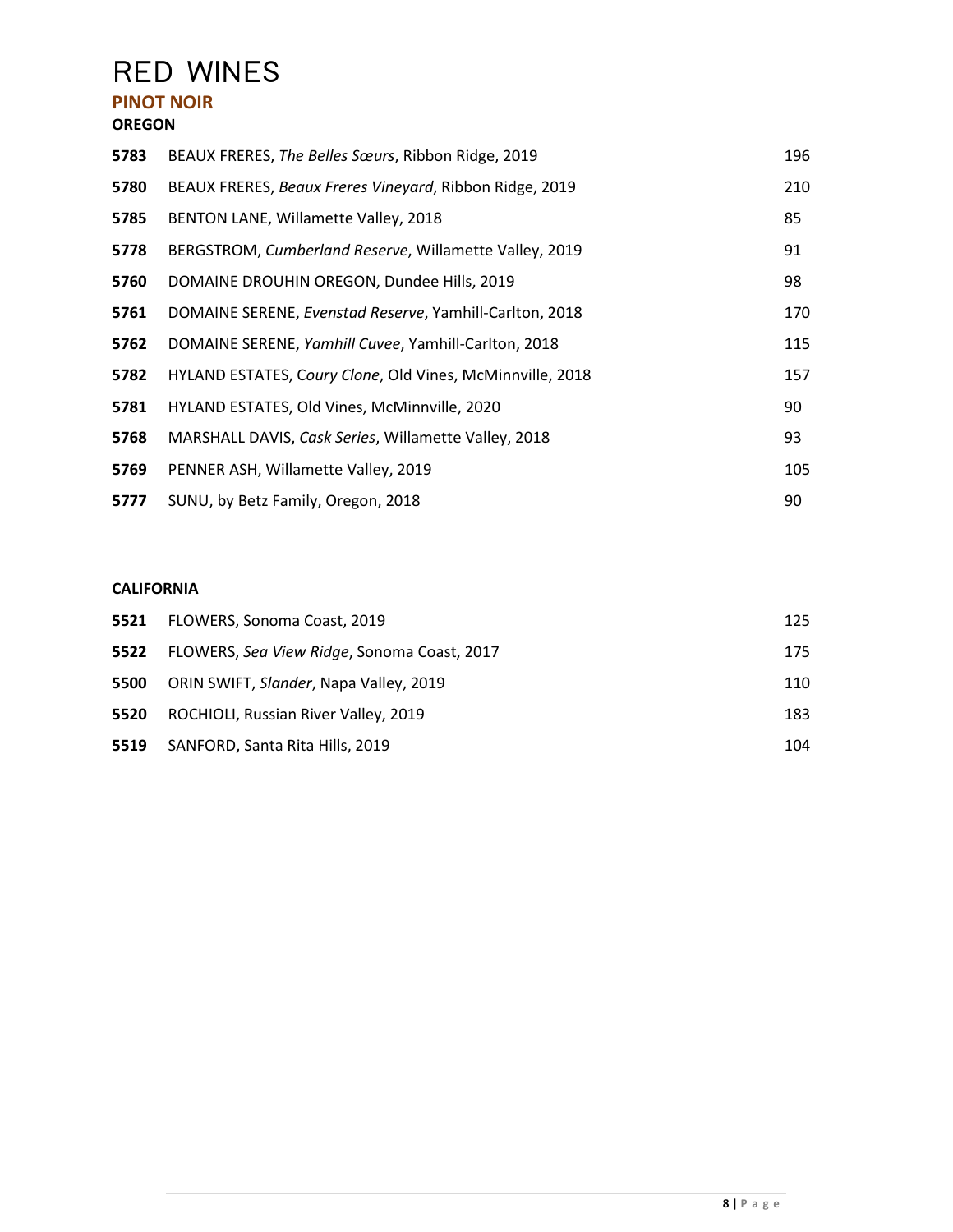### **PINOT NOIR (CONT.)**

**RED BURGUNDY**

| 5031 | LOUIS JADOT, Clos Saint Jacques 1er Cru, Gevrey Chambertin, 2002                | 600   |
|------|---------------------------------------------------------------------------------|-------|
| 5001 | DOMAINE ANTONIN GUYON, Les Cras, Chambolle-Musigny, 2017                        | 215   |
| 5186 | DOMAINE BERTAGNA, Clos de La Perriere 1er Cru, Monopole, Vougeot, 2017          | 256   |
| 5185 | DOMAINE BERTAGNA, Les Cras 1er Cru, Vougeot, 2016                               | 247   |
| 5188 | DOMAINE JEAN GRIVOT, Clos de Vougeot Grand Cru, Vougeot, 2017                   | 450   |
| 5138 | DOMAINE FRANCOIS LAMARCHE, La Grande Rue Grand Cru, Vosne Romanée, 2015         | 900   |
| 5137 | LOUIS JADOT, Les Suchots 1er Cru, Vosne Romanée, 2002                           | 400   |
| 5130 | DOMAINE de la ROMANEE CONTI, La Tache Grand Cru, Vosne Romanée, 1989            | 6,500 |
| 5131 | DOMAINE de la ROMANEE CONTI, La Tache Grand Cru, Vosne Romanée, 1993            | 8,480 |
| 5132 | DOMAINE de la ROMANEE CONTI, La Tache Grand Cru, Vosne Romanée, 1998            | 8,480 |
| 5133 | DOMAINE de la ROMANEE CONTI, Richebourg Grand Cru, Vosne Romanée, 1992          | 4,000 |
| 5134 | DOMAINE de la ROMANEE CONTI, Richebourg Grand Cru, Vosne Romanée, 1993          | 6,000 |
| 5135 | DOMAINE de la ROMANEE CONTI, Romanée St. Vivant Grand Cru, Vosne Romanée, 1998  | 4,000 |
| 5164 | DOMAINE de la ROMANEE CONTI, Grands Echézeaux Grand Cru, Flagey-Echézeaux, 2005 | 7,150 |
| 5161 | DOMAINE de la ROMANEE CONTI, Grands Echézeaux Grand Cru, Flagey-Echézeaux, 1998 | 8,400 |
| 5162 | JOSEPH DROUHIN, Grand Echézeaux, Grand Cru, Flagey Echézeaux, 2002              | 1,000 |
| 5163 | VINCENT GIRARDIN, Echézeaux, Grand Cru, Flagey Echézeaux, 2002                  | 400   |
| 5202 | DOMAINE DUBREUIL-FONTAINE, Clos du Roi Grand Cru, Corton, Aloxe-Corton, 2015    | 215   |
| 5302 | DOMAINE F & L PILLOT, Tavannes, Pommard, 2017                                   | 142   |
| 5303 | DOMAINE F & L PILLOT, Les Rugiens 1er Cru, Pommard, 2016                        | 238   |
| 5334 | DOMAINE F & L PILLOT, Volnay, 2016                                              | 175   |
| 5333 | COMTESSE de CHERISEY, La Genelotte, Monopole, Blagny 1er Cru, 2015              | 157   |
| 5335 | VINCENT GIRARDIN, Les Gravieres, Santenay 1er Cru, 2015                         | 98    |
| 5453 | CHATEAU DE LA CHAIZE, Brouilly, Beaujolais, 2019                                | 65    |
| 5454 | CHATEAU THIVIN, Cote de Brouilly, Beaujolais, 2020                              | 75    |
| 5450 | NICOLE et ROMAIN CHANRION, Cote de Brouilly, Beaujolais, 2020                   | 65    |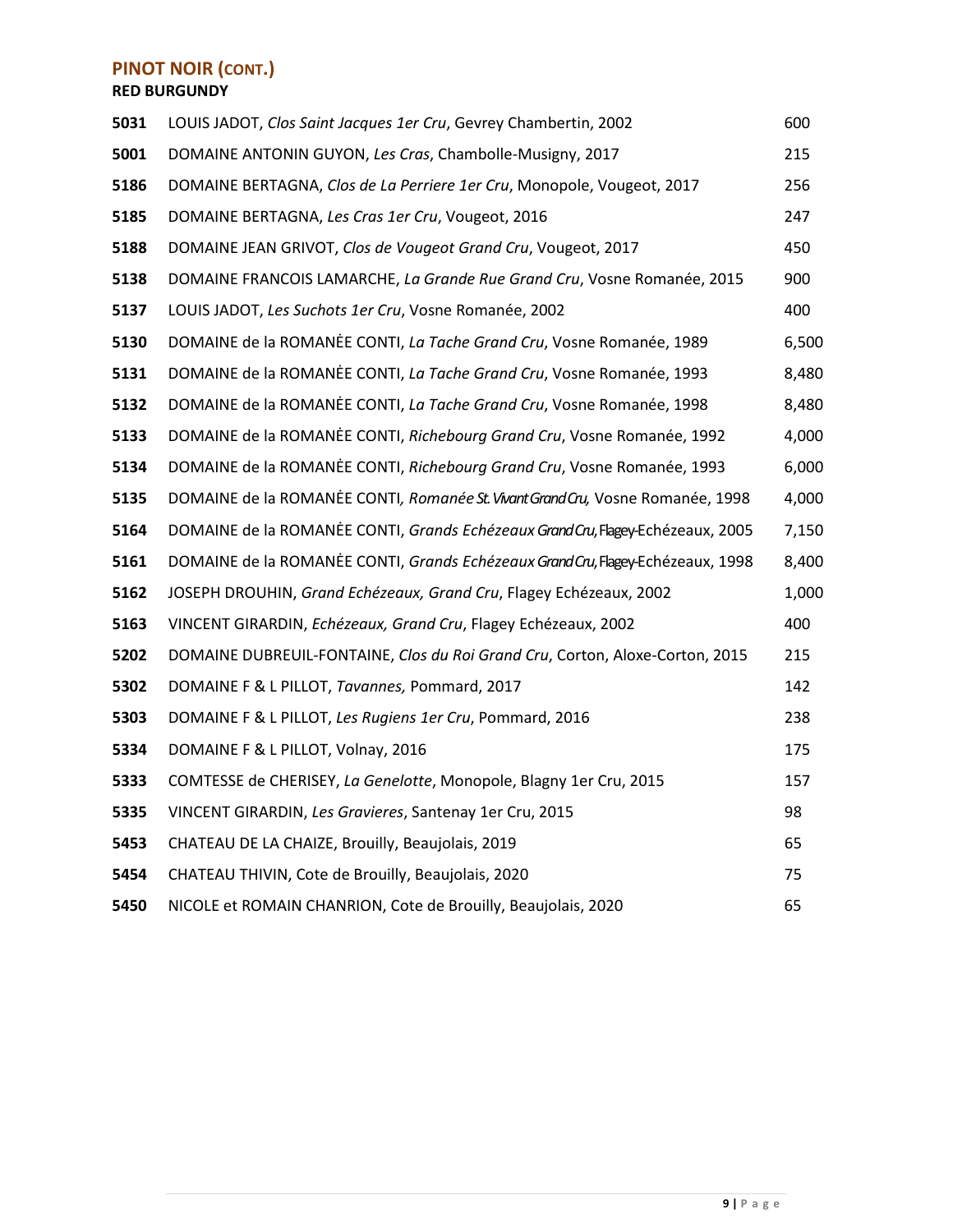#### **SYRAH & GRENACHE BLNEDS**

#### **AUSTRALIA & NEW ZEALAND**

| 6555 | TWO HANDS, Angel's Share, McLaren Vale, AUS, 2020   |                 | -95 |
|------|-----------------------------------------------------|-----------------|-----|
|      | 6554 TOWER ESTATE, Syrah, Barossa Valley, AUS, 2001 | (en magnum) 275 |     |

#### **CALIFORNIA**

| 6400 | COLGIN ESTATE, IX Estate, Syrah, Napa Valley, 2016     | 625 |
|------|--------------------------------------------------------|-----|
| 6403 | SHAFER VINEYARDS, Relentless, Syrah, Napa Valley, 2017 | 215 |

#### **WASHINGTON**

| 6264 | A'MAURICE, Fred, Estate, Walla Walla, 2016                                       |             | 95  |
|------|----------------------------------------------------------------------------------|-------------|-----|
| 6274 | BETZ FAMILY, Domaine de Pierres, Walla Walla, 2018                               |             | 131 |
| 6273 | BETZ FAMILY, La Cote Patriarche, Red Willow Vineyard, Yakima Valley, 2018        |             | 131 |
| 6260 | BUTY, Rediviva of the Stones, Syrah Blend, Columbia Valley, 2012                 | (en magnum) | 285 |
| 6270 | CAYUSE, Special #11, Syrah, Walla Walla, 2017                                    | (en magnum) | 650 |
| 6267 | HORSEPOWER, by Christophe Baron, The Tribe Vineyard, Syrah, Walla Walla, 2017    |             | 385 |
| 6262 | JANUIK, Ciel du Cheval Vineyard, Syrah, Red Mountain, 2018                       |             | 95  |
| 6254 | LONG SHADOWS, Sequel, Syrah, Columbia Valley, 2008                               | (en magnum) | 375 |
| 6255 | LONG SHADOWS, Sequel, Syrah, Columbia Valley, 2009                               | (en magnum) | 375 |
| 6263 | NO GIRLS, by Christophe Baron, La Pacienda Vineyard, Grenache, Walla Walla, 2016 |             | 275 |
| 6268 | NO GIRLS, by Christophe Baron, La Pacienda Vineyard, Syrah, Walla Walla, 2015    |             | 275 |
| 6258 | PURSUED BY BEAR, Baby Bear, Syrah, Columbia Valley, 2018                         |             | 135 |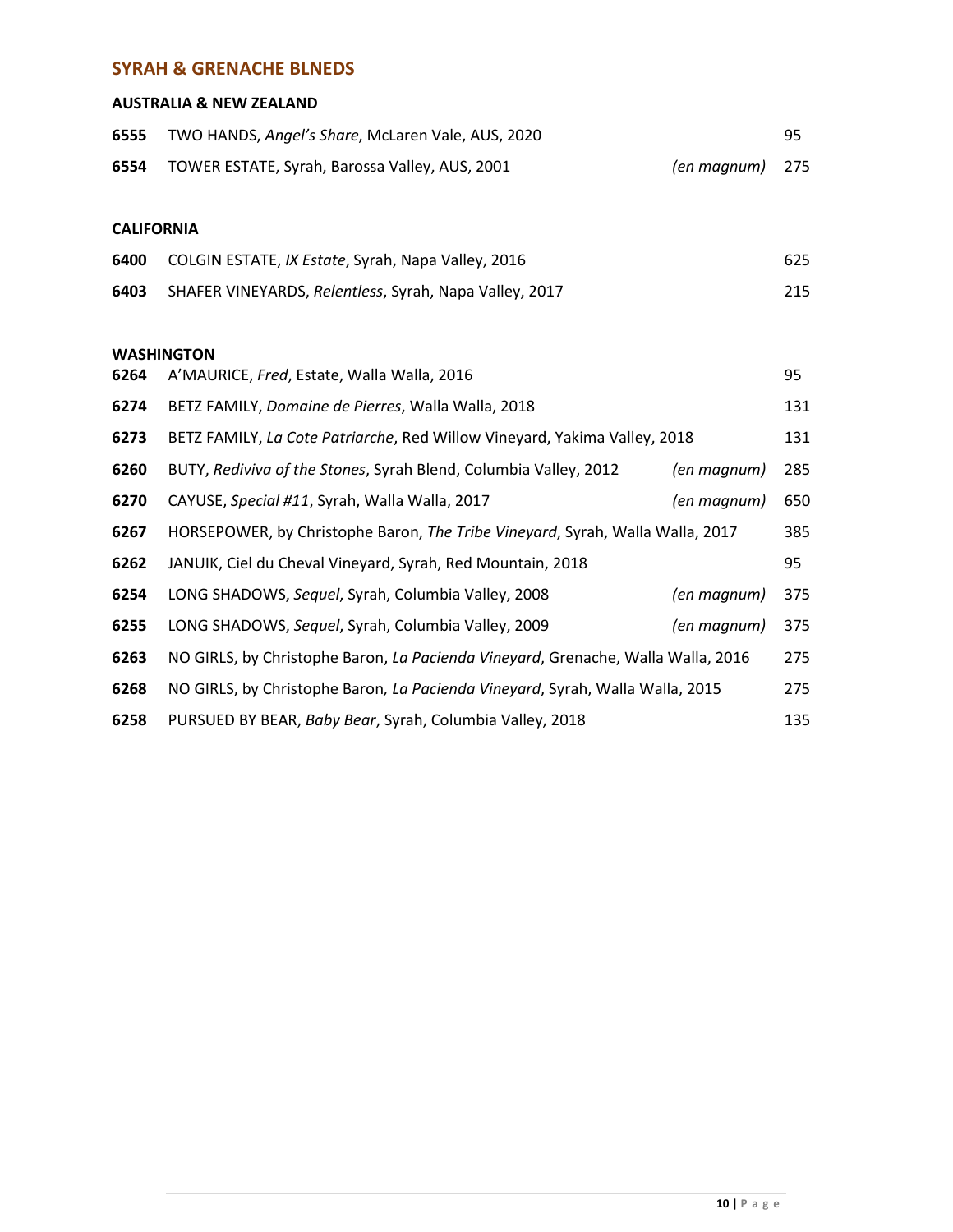### **SYRAH & GRENACHE BLNEDS (CONT.)**

#### **NORTHERN RHONE VALLEY**

| 6112 | DELAS, Les Launes, Syrah, Crozes-Hermitage, 2018                  |               | 65  |
|------|-------------------------------------------------------------------|---------------|-----|
| 6117 | GRAEME & JULIE BOTT, Syrah, Crozes-Hermitage, 2018                |               | 95  |
| 6118 | YANN CHAVE, Syrah, Crozes-Hermitage, 2019                         |               | 85  |
| 6116 | PAUL JABOULET AINE, La Chapelle, Syrah, Hermitage, 1998           | (en magnum)   | 900 |
| 6113 | PAUL JABOULET AINE, La Chapelle, Syrah, Hermitage, 2010           |               | 425 |
| 6119 | YANN CHAVE, Syrah, Hermitage, 2019                                |               | 250 |
| 6126 | DELAS, Domaines de Tourettes, Syrah, Hermitage, 2017              |               | 250 |
| 6122 | BERNARD LEVET, La Chavaroche, Cote Brune, Syrah, Cote Rotie, 2018 |               | 223 |
| 6123 | BERNARD LEVET, Syrah, Cote Rotie, 2018                            |               | 193 |
| 6121 | DELAS, Syrah, Cote Rotie, 2015                                    |               | 208 |
| 6125 | DOMAINE ROSTAING, Ampodium, Syrah, Cote Rotie, 2019               | (half bottle) | 98  |
| 6124 | DOMAINE ROSTAING, Ampodium, Syrah, Cote Rotie, 2019               |               | 187 |
| 6161 | DELAS, Sainte-Epine, Syrah, Saint Joseph, 2016                    |               | 166 |
| 6160 | DOMAINE LIONEL FAURY, Syrah, Saint Joseph, 2017                   |               | 90  |
| 6140 | JOHANN MICHEL, Syrah, Cornas, 2016                                |               | 125 |

#### **SOUTHERN RHONE VALLEY**

| 6183 | CHATEAU USSEGLIO & FILS, Grenache Blend, Chateauneuf-du-Pape, 2018             | 105 |
|------|--------------------------------------------------------------------------------|-----|
| 6194 | DOMAINE JEAN ROYER, Cuvee Tradition, Grenache Blend, Chateauneuf-du-Pape, 2019 | -85 |
| 6192 | DOMAINE du PEGAU, Cuvee Reserve, Grenache Blend, Chateauneuf-du-Pape, 2019     | 185 |
| 6193 | DOMAINE du PEGAU, Cuvee Laurence, Grenache Blend, Chateauneuf-du-Pape, 2017    | 265 |
| 6187 | FAMILE PERRIN, Les Sinards, Grenache Blend, Chateauneuf-du-Pape, 2017          | 110 |
| 6230 | FAMILE PERRIN, Les Hauts de Julien, Grenache Blend, Vinsobres, 2013            | 104 |
| 6231 | FAMILE PERRIN, La Cornuds, Grenache Blend, Vinsobres, 2017                     | 65  |

#### **FRANCE – SOUTHERN REGIONS**

|  | 6701 GERARD BERTRAND, Clos d'Ora, Grenache Blend, Minervois, 2014 |  |  |  | 485 |
|--|-------------------------------------------------------------------|--|--|--|-----|
|--|-------------------------------------------------------------------|--|--|--|-----|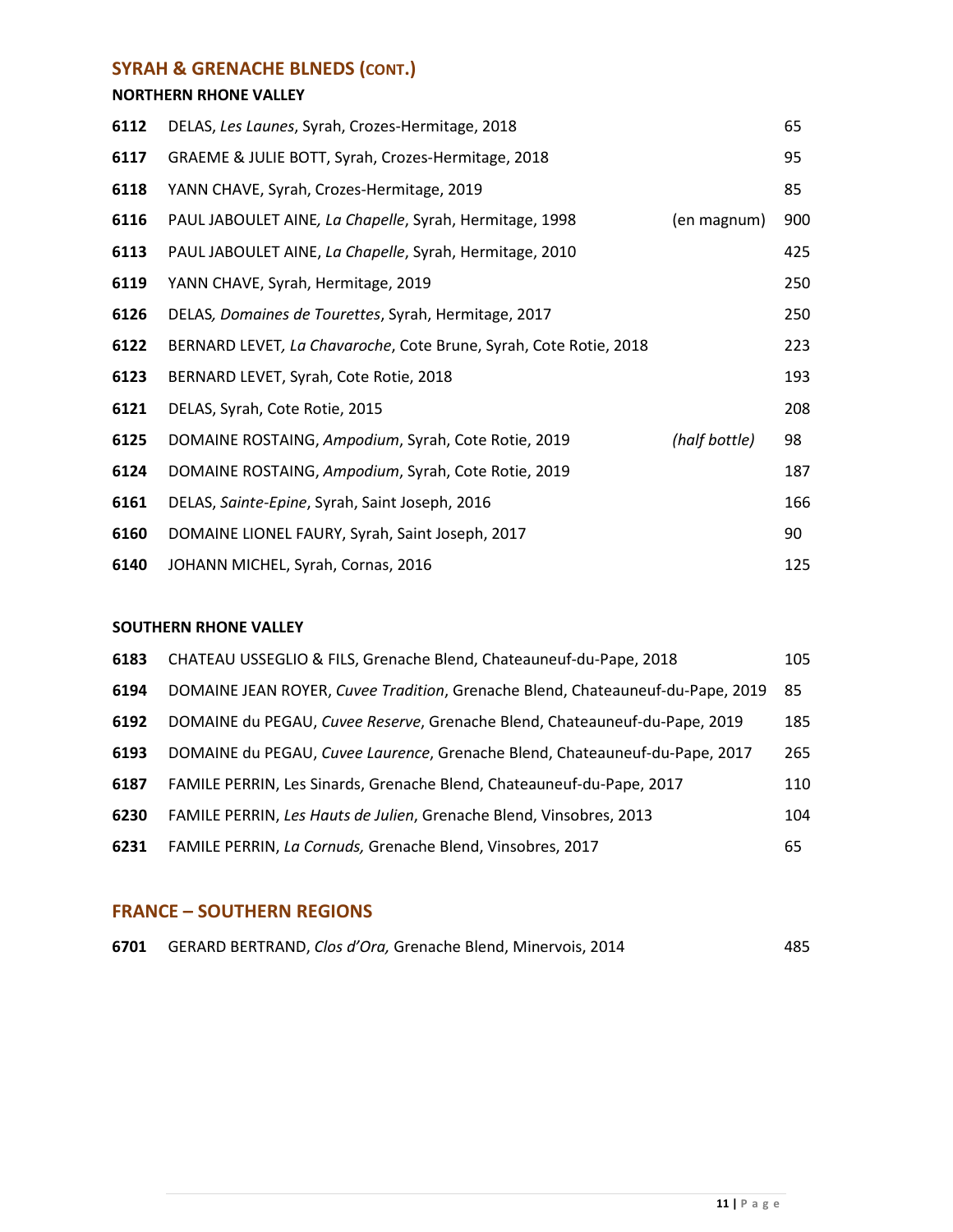#### **MALBEC**

| 6760          | BODEGAS FURLOTTI, Finca Adalgisa, Lujan de Cuyo, Mendoza, ARG, 2013      | 87  |
|---------------|--------------------------------------------------------------------------|-----|
| 6758          | BODEGAS NOEMIA, J. Alberto, Rio Negro, Patagonia, ARG, 2019              | 99  |
| 6761          | BODEGAS CARO, Malbec Blend, by Lafite y Catena, Mendoza, ARG, 2017       | 165 |
| 6759          | CHEVAL DES ANDES, Malbec Blend, Mendoza, ARG, 2015                       | 240 |
| 6756          | ZUCCARDI, Jose Zuccardi, Altamira, Valle de Uco, Mendoza, ARG, 2016      | 93  |
| 6755          | ZUCCARDI, Finca Canal de Uco, Altamira, Valle de Uco, Mendoza, ARG, 2015 | 250 |
| 6757          | ZUCCARDI, Aluvional, Altamira, Valle de Uco, Mendoza, ARG, 2013          | 193 |
| 6754          | A'MAURICE, Estate, Amparo, Walla Walla, WA, 2014                         | 125 |
| 6762          | A'MAURICE, Estate, Amparo, Walla Walla, WA, 2018                         | 105 |
| 6753          | NOVELTY HILL, Stillwater Creek Vineyard, Columbia Valley, WA, 2018       | 75  |
| <b>MERLOT</b> |                                                                          |     |
| 6857          | PARADIGM, Oakville, Napa Valley, CA, 2018                                | 150 |
| 6850          | ABEJA, Columbia Valley, WA, 2018                                         | 104 |
| 6851          | L'ECOLE No. 41, Walla Walla, WA, 2018                                    | 75  |
| 6855          | LEONETTI CELLAR, Walla Walla, WA, 2020                                   | 220 |
| 6852          | LONG SHADOWS, Pedestal, Columbia Valley, WA, 2017                        | 145 |
| 6858          | PEPPER BRIDGE, Walla Walla, WA, 2018                                     | 125 |

#### **ZINFANDEL**

|      | 6002 RIDGE, Lytton Springs, Zinfandel blend, Sonoma, CA, 2019 | 90  |
|------|---------------------------------------------------------------|-----|
| 6003 | SEGHESIO, <i>Home Ranch</i> , Dry Creek, Sonoma, CA, 2018     | 135 |

#### **RED WINES FROM AROUND THE WORLD**

|       | 10500 NIEPOORT, Charmes, Tinta Roriz, Douro Valley, Portugal, 2016                                | 191 |
|-------|---------------------------------------------------------------------------------------------------|-----|
| 10501 | BODEGA GARZON, Tannat Reserve, Moldanado, Uruguay, 2019                                           | 50  |
| 10503 | BODEGA GARZON, Balasto, Cabernet Franc Blend, Moldanado, Uruguay, 2017                            | 190 |
|       | 10505 NO GIRLS, by Christophe Baron, La Pacienda Vineyard, Tempranillo, Walla Walla, WA, 2015 275 |     |
|       | 10506 LEONETTI CELLAR, Sangiovese, Walla Walla, WA, 2019                                          | 225 |
| 6407  | BODYGUARD, by Daniel Daou, Petit Syrah Blend, Paso Robles, CA, 2019                               | 100 |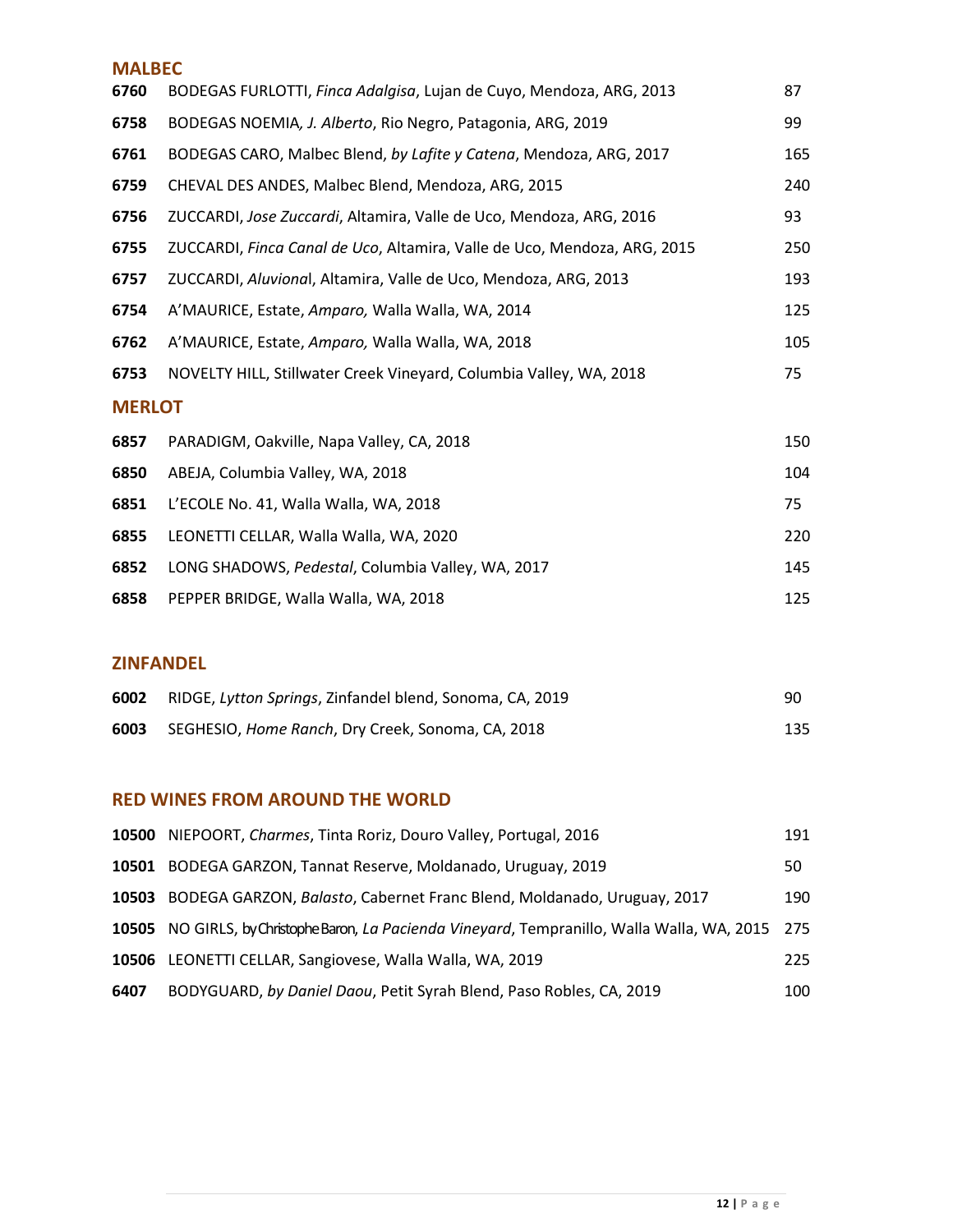#### **CABERNET SAUVIGNON**

#### **WASHINGTON & OREGON**

| 7552 | A'MAURICE, Owl and Crown, Blue Mountain, Walla Walla, 2016           |             | 170 |
|------|----------------------------------------------------------------------|-------------|-----|
| 7585 | A'MAURICE, Owl and Crown, Blue Mountain, Walla Walla, 2017           |             | 165 |
| 7586 | A'MAURICE, Owl and Crown, Blue Mountain, Walla Walla, 2018           |             | 157 |
| 7550 | ABEJA, Columbia Valley, 2018                                         |             | 145 |
| 7551 | ABEJA, Heather Hill, Walla Walla, 2018                               |             | 165 |
| 7554 | BETZ FAMILY, Pere de Familie, Red Mountain, 2017                     |             | 170 |
| 7578 | CADENCE, Cara Mia Vineyard, Red Mountain, 2019                       |             | 90  |
| 7556 | CHATEAU STE. MICHELLE, Ethos Reserve, Columbia Valley, 2017          |             | 115 |
| 7557 | COL SOLARE, Red Mountain, 2017                                       |             | 160 |
| 7583 | DeLILLE CELLARS, Grand Ciel, Red Mountain, 2018                      |             | 325 |
| 7558 | DOUBLEBACK, Walla Walla, 2019                                        |             | 295 |
| 7580 | FORGERON CELLARS, Walla Walla, 2017                                  |             | 90  |
| 7577 | GORMAN, F.O.G., Columbia Valley, 2018                                |             | 95  |
| 7560 | HIGHTOWER, Red Mountain, 2018                                        |             | 95  |
| 7561 | JANUIK, Champoux Vineyard, Horse Heaven Hills, 2018                  |             | 125 |
| 7581 | KLIPSUN, Klipsun Vineyard, Red Mountain, 2018                        |             | 345 |
| 7563 | L'ECOLE No. 41, Walla Walla Valley, 2018                             |             | 95  |
| 7564 | LEONETTI CELLARS, Walla Walla, 2019                                  |             | 300 |
| 7565 | LEONETTI CELLARS, Walla Walla, 2019                                  | (en magnum) | 595 |
| 7566 | LONG SHADOWS, Feather, Columbia Valley, 2018                         |             | 165 |
| 7567 | MARSHALL DAVIS, Cask Series, Seven Hills Vineyard, Walla Walla, 2018 |             | 95  |
| 7589 | OMNIVORE CELLARS, Cabernet Franc, Columbia Valley, WA, 2015          |             | 95  |
| 7568 | PEPPER BRIDGE, Walla Walla, 2018                                     |             | 135 |
| 7569 | PURSUED BY BEAR, Columbia Valley, 2017                               |             | 163 |
| 7587 | QUILCEDA CREEK, Columbia Valley, 2015                                |             | 550 |
| 7588 | QUILCEDA CREEK, Columbia Valley, 2016                                |             | 550 |
| 7570 | QUILCEDA CREEK, Columbia Valley, 2017                                |             | 365 |
| 7585 | QUILCEDA CREEK, Columbia Valley, 2019                                |             | 425 |
| 7571 | RASA, For the Love of the Game, Horse Heaven Hills, 2016             |             | 265 |
| 7572 | RASA, Plus One, Kiona Vineyard, Red Mountain, 2017                   |             | 250 |
| 7574 | UPCHURCH VINEYARDS, Red Mountain, 2019                               |             | 170 |
| 7576 | WOODWARD CANYON, Artist Series #27 Jodie Stejer, 2018                |             | 120 |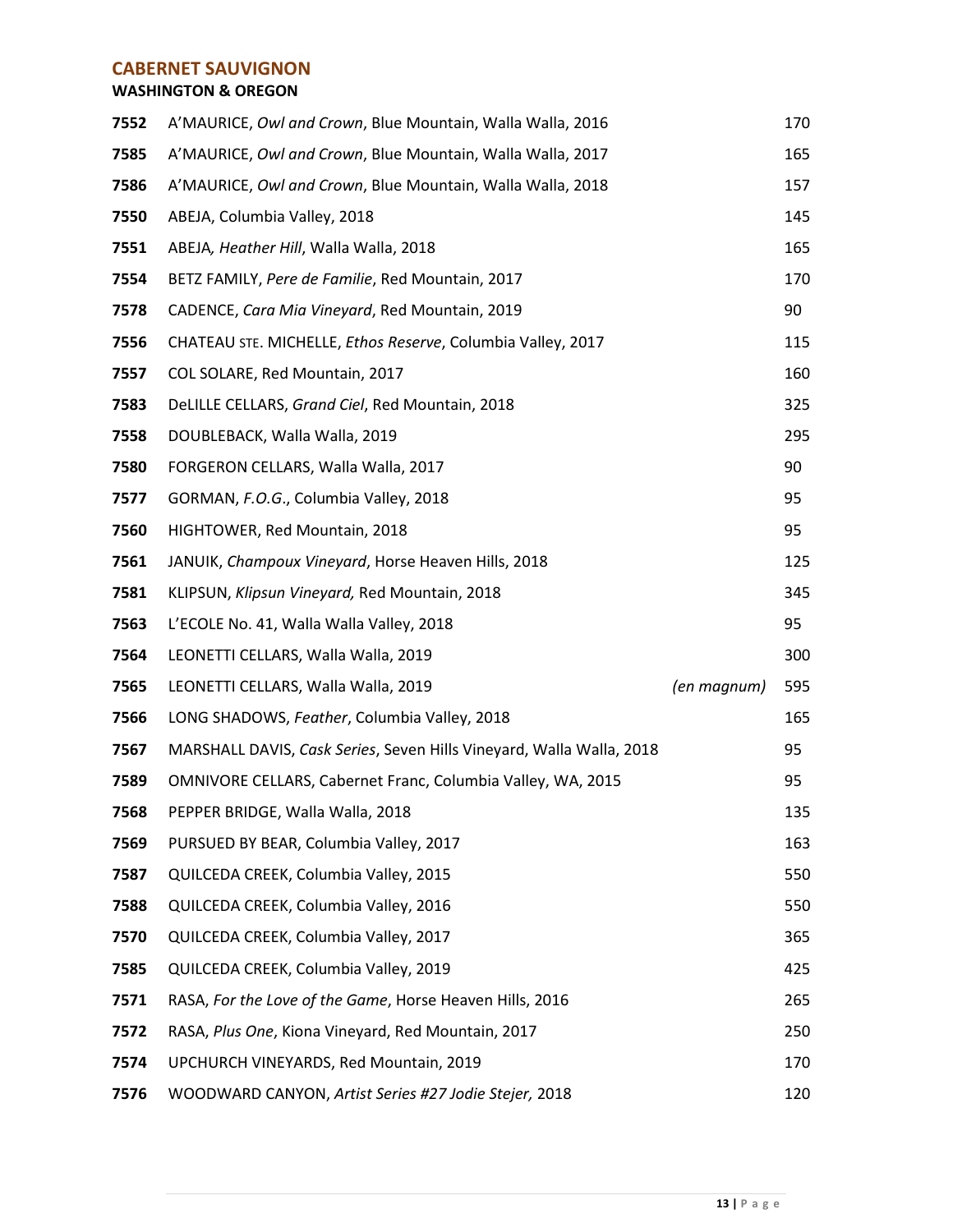### **CABERNET SAUVIGNON (CONT.)**

#### **CALIFORNIA**

| 7000 | ANAKOTA, Helena Montana Vineyard, Sonoma, 2017                  | 276   |
|------|-----------------------------------------------------------------|-------|
| 7001 | ANTICA, Townsend Vineyard, Napa Valley, 2014                    | 226   |
| 7003 | ARAUJO FAMILY, Eisele Vineyard, Napa Valley, 2012               | 900   |
| 7101 | ARAUJO FAMILY, Altagracia, Calistoga, Napa Valley, 2012         | 300   |
| 7102 | ARAUJO FAMILY, Altagracia, Calistoga, Napa Valley, 2013         | 285   |
| 7021 | EISELE VINEYARDS, Eisele Vineyard, Calistoga, Napa Valley, 2013 | 950   |
| 7103 | EISELE VINEYARDS, Altagracia, Calistoga, Napa Valley, 2014      | 280   |
| 7014 | EISELE VINEYARDS, Altagracia, Calistoga, Napa Valley, 2016      | 275   |
| 7007 | CHAPPELLET, Prichard Hill, Napa Valley, 2016                    | 488   |
| 7008 | CHAPPELLET, Prichard Hill, Napa Valley, 2017                    | 488   |
| 7080 | CHAPPELLET, Prichard Hill, Napa Valley, 2018                    | 525   |
| 7009 | CHAPPELLET, Signature, Napa Valley, 2019                        | 195   |
| 7100 | DAOU, Soul of a Lion, Adelaida District, Paso Robles, 2018      | 265   |
| 7105 | PATRIMONY, by Daniel Daou, Adelaida District, Paso Robles, 2016 | 525   |
| 7087 | PATRIMONY, by Daniel Daou, Adelaida District, Paso Robles, 2017 | 475   |
| 7106 | PATRIMONY, by Daniel Daou, Adelaida District, Paso Robles, 2018 | 475   |
| 7018 | DARIOUSH, Napa Valley, 2019                                     | 261   |
| 7017 | DARIOUSH, Darius II, Napa Valley, 2018                          | 600   |
| 7020 | DUCKHORN, Napa Valley, 2019                                     | 156   |
| 7098 | DUNN VINEYARDS, Napa Valley, 2013                               | 275   |
| 7022 | FAUST, Napa Valley, 2018                                        | 137   |
| 7107 | THE PACT, by Faust, Coombsville, Napa Valley, 2018              | 289   |
| 7109 | HEITZ CELLARS, Martha's Vineyard, St. Helena, Napa Valley, 2013 | 575   |
| 7110 | HEITZ CELLARS, Martha's Vineyard, St. Helena, Napa Valley, 2014 | 575   |
| 7082 | HUNDRED ACRE, Precious, Napa Valley, 2010                       | 1,700 |
| 7083 | HUNDRED ACRE, Ark, Napa Valley, 2014                            | 1,600 |
| 7093 | HUNDRED ACRE, Ark, Napa Valley, 2018                            | 1,100 |
| 7084 | HUNDRED ACRE, Kayli Morgan, Napa Valley, 2015                   | 1,600 |
| 7094 | HUNDRED ACRE, Kayli Morgan, Napa Valley, 2018                   | 1,100 |
| 7074 | INGLENOOK, Rutherford, Napa Valley, 2017                        | 145   |
| 7076 | JARVIS, Napa Valley, 2011                                       | 386   |
| 7027 | JOSEPH PHELPS, Napa Valley, 2019                                | 175   |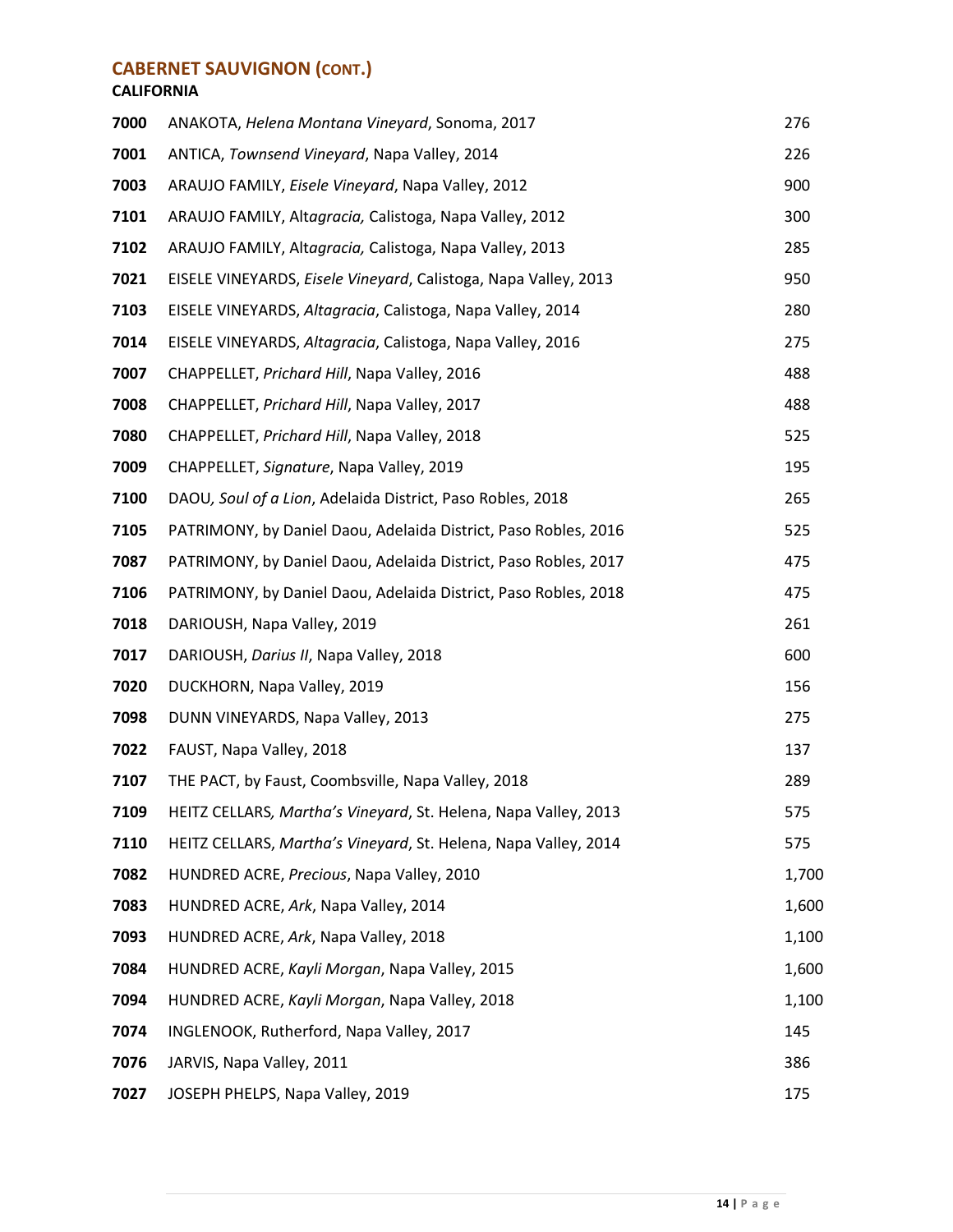#### **CABERNET SAUVIGNON (CONT.)**

## **CALIFORNIA** JORDAN, Alexander Valley, Sonoma, 2017 135 KONGSGAARD, Napa Valley, 2019 **500** SOD 500 LA JOTA, Howell Mountain, Napa Valley, 2018 276 LOKOYA, Howell Mountain, Napa Valley, 2015 825 LOKOYA, Spring Mountain, Napa Valley, 2016 **725 1988**  LOUIS M. MARTINI*, Lot No. 1,* Napa Valley, 2017 425 MATTHIASSON, Napa Valley, 2018 145 MATTHIASSON, *Phoenix Vineyard*, Napa Valley, 2018 *(en magnum)* 595 MAYACAMAS VINEYARDS, Mt Veeder, Napa Valley, 2014 265 MT. BRAVE, Mt Veeder, Napa Valley, 2018 195 NEWTON, Unfiltered, Napa Valley, 2017 145 ORIN SWIFT, *Palermo*, Napa Valley, 2019 125 PALMAZ, Napa Valley, 2018 365 PARADIGM, Oakville, Napa Valley, 2017 185 PRIDE MOUNTAIN, Sonoma/ Napa County, 2019 168 PROMONTORY, *by Harlan*, Napa Valley, 2015 1,450 RAMEY, Pedregal Vineyard, Oakville, 2016 425 SCREAMING EAGLE, Oakville, Napa Valley, 2001 6,480 SHAFER, *One Point Five*, Stags Leap District, Napa Valley, 2019 245 SILVER OAK, Alexander Valley, 2017 200 SILVER OAK, Napa Valley, 2017 289 SPRING MOUNTAIN VINEYARDS, Napa Valley, 2005 270 SPRING MOUNTAIN VINEYARDS, Napa Valley, 2010 270 SPRING MOUNTAIN VINEYARDS, Napa Valley, 2015 170 SPOTTSWOODE ESTATE, Napa Valley, 2017 **1998 12:33 12:34 12:35 12:36 12:36 12:36 12:36 12:36 12:36 12:36 12:36 12:36 12:36 12:36 12:36 12:36 12:36 12:36 12:36 12:36 12:36 12:36 12:36 12:36 12:36 12:36 12:36 12:36 12:**  STAGS LEAP WINE CELLARS, *Cask 23*, Napa Valley, 2010 585 STAGS LEAP WINE CELLARS, *S.L.V.,* Napa Valley, 2012 445 STAGS LEAP WINE CELLARS, *Fay*, Napa Valley, 2014 325 STAGS LEAP WINE CELLARS, *Artemis,* Napa Valley, 2019 145 STONESTREET, Alexander Valley, 2017 115 STONESTREET, *Rockfall Vineyard*, Alexander Valley, 2017 325 TAUB FAIMLY, *Heritance*, Beckstoffer Georges III Vineyard, Rutherford, 2015 278 **CHILE**

SANTA RITA, *Casa Real*, Maipo Valley, 2014 195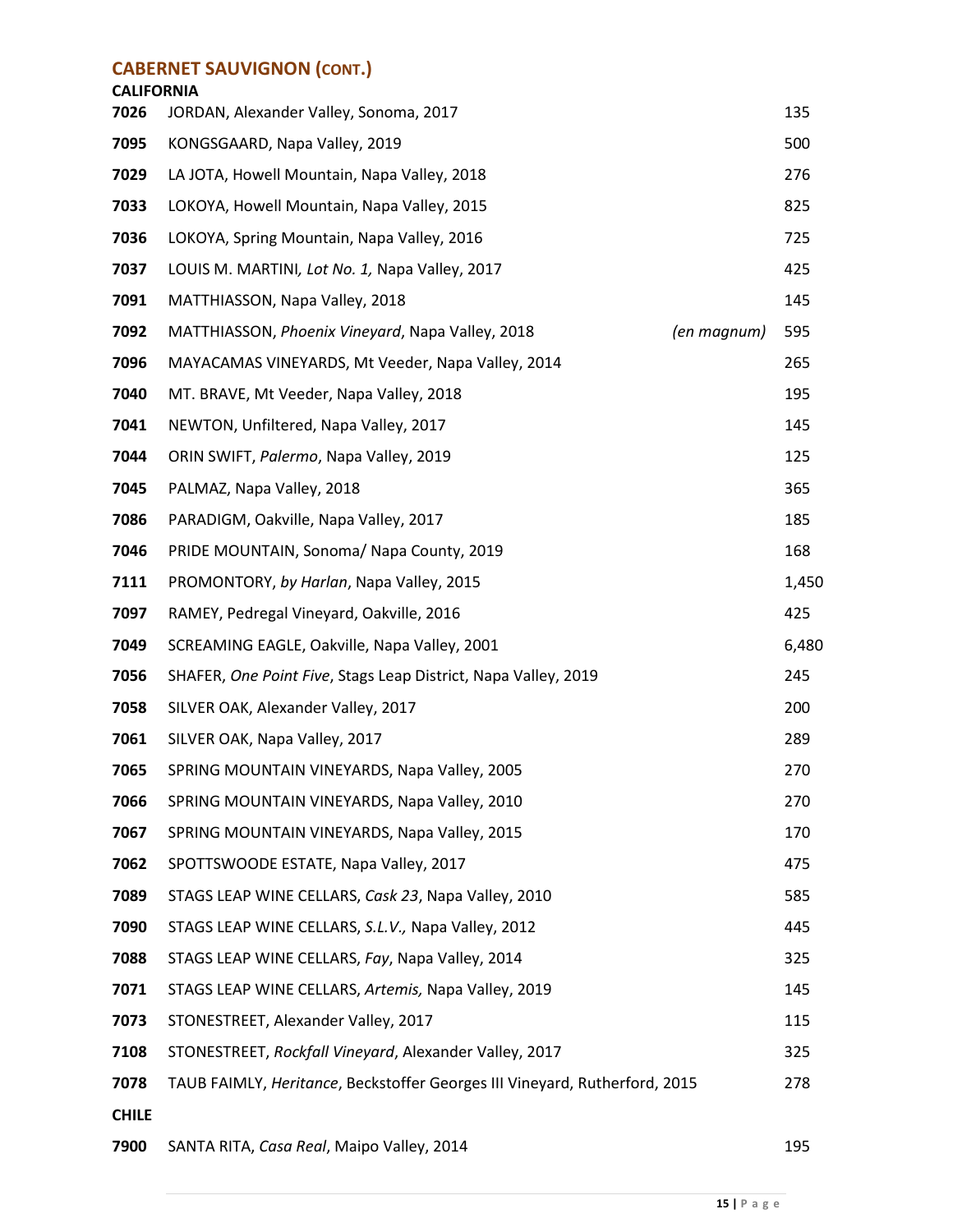#### **CABERNET SAUVIGNON + MERLOT BLENDS**

#### **"LEFT BANK" BORDEAUX**

| 8001 | CHATEAU CALON SEGUR, 3iėme Cru Classé, Saint Estėphe, 2009<br>(en magnum)                 | 1,000          |
|------|-------------------------------------------------------------------------------------------|----------------|
| 8025 | CHATEAU BATAILLEY, 5iėme Cru Classé, Pauillac, 1990                                       | 650            |
| 8024 | CHATEAU FLEUR de PEDESCLAUX, Pauillac, 2016                                               | 115            |
| 8032 | CHATEAU PONTET CANET, 5iėme Cru Classé, Pauillac, 2000                                    | 550            |
| 8034 | CHATEAU LAFITE ROTHSCHILD, 1er Grand Cru Classé, Pauillac, 1957                           | 2,330          |
| 8035 | CHATEAU LAFITE ROTHSCHILD, 1er Grand Cru Classé, Pauillac, 1978                           | 5 Liter 21,000 |
| 8037 | CHATEAU LAFITE ROTHSCHILD, 1er Grand Cru Classé, Pauillac, 1990                           | 2,500          |
| 8038 | CHATEAU LATOUR, 1er Grand Cru Classé, Pauillac, 1982                                      | 5,000          |
| 8039 | CHATEAU LATOUR, 1er Grand Cru Classé, Pauillac, 1985                                      | 1,200          |
| 8040 | CHATEAU LATOUR, 1er Grand Cru Classé, Pauillac, 1986                                      | 1,200          |
| 8041 | CHATEAU LATOUR, 1er Grand Cru Classé, Pauillac, 1988                                      | 1,250          |
| 8042 | CHATEAU LATOUR, 1er Grand Cru Classé, Pauillac, 1989                                      | 1,500          |
| 8043 | CHATEAU MOUTON ROTHSCHILD, Marc Chagall, 1er Grand Cru Classé, Pauillac, 1970             | 1,200          |
| 8044 | CHATEAU MOUTON ROTHSCHILD, Keith Haring, 1er Grand Cru Classé, Pauillac, 1988             | 1,500          |
| 8045 | CHATEAU MOUTON ROTHSCHILD, Gu Gan, 1er Grand Cru Classé, Pauillac, 1996                   | 1,575          |
| 8046 | CHATEAU MOUTON ROTHSCHILD, Rufino Tamayo, 1er Grand Cru Classé, Pauillac, 1998            | 1,700          |
| 8047 | CHATEAU MOUTON ROTHSCHILD, 150 <sup>th</sup> Anniv., 1er Grand Cru Classé, Pauillac, 2003 | 1,550          |
| 8048 | CHATEAU P. LONGUEVILLE COMTESSE de LALANDE, 2ième Cru Classé, Pauillac, 1989              | 700            |
| 8049 | CHATEAU P. LONGUEVILLE COMTESSE de LALANDE, 2ième Cru Classé, Pauillac, 1995              | 600            |
| 8050 | CHATEAU DUCRU BEAUCAILLLOU, 2ième Cru Classé, Saint Julien, 1995                          | 583            |
| 8052 | CHATEAU LEOVILLE LAS CASES, 2ième Cru Classé, Saint Julien, 1995                          | 450            |
| 8083 | CHATEAU LES BARRAILLOTS, Margaux, 2017                                                    | 75             |
| 8084 | LA CLOSERIE des EYRINS, Margaux, 2016                                                     | 95             |
| 8078 | CHATEAU MARGAUX, 1er Grand Cru Classé, Marguax, 1986                                      | 1,696          |
| 8079 | CHATEAU PALMER, 3ième Cru Classé, Marguax, 1970                                           | 954            |
| 8114 | CHATEAU LA LAGUNE, 3ième Cru Classé, Haut Medoc, 1995                                     | 277            |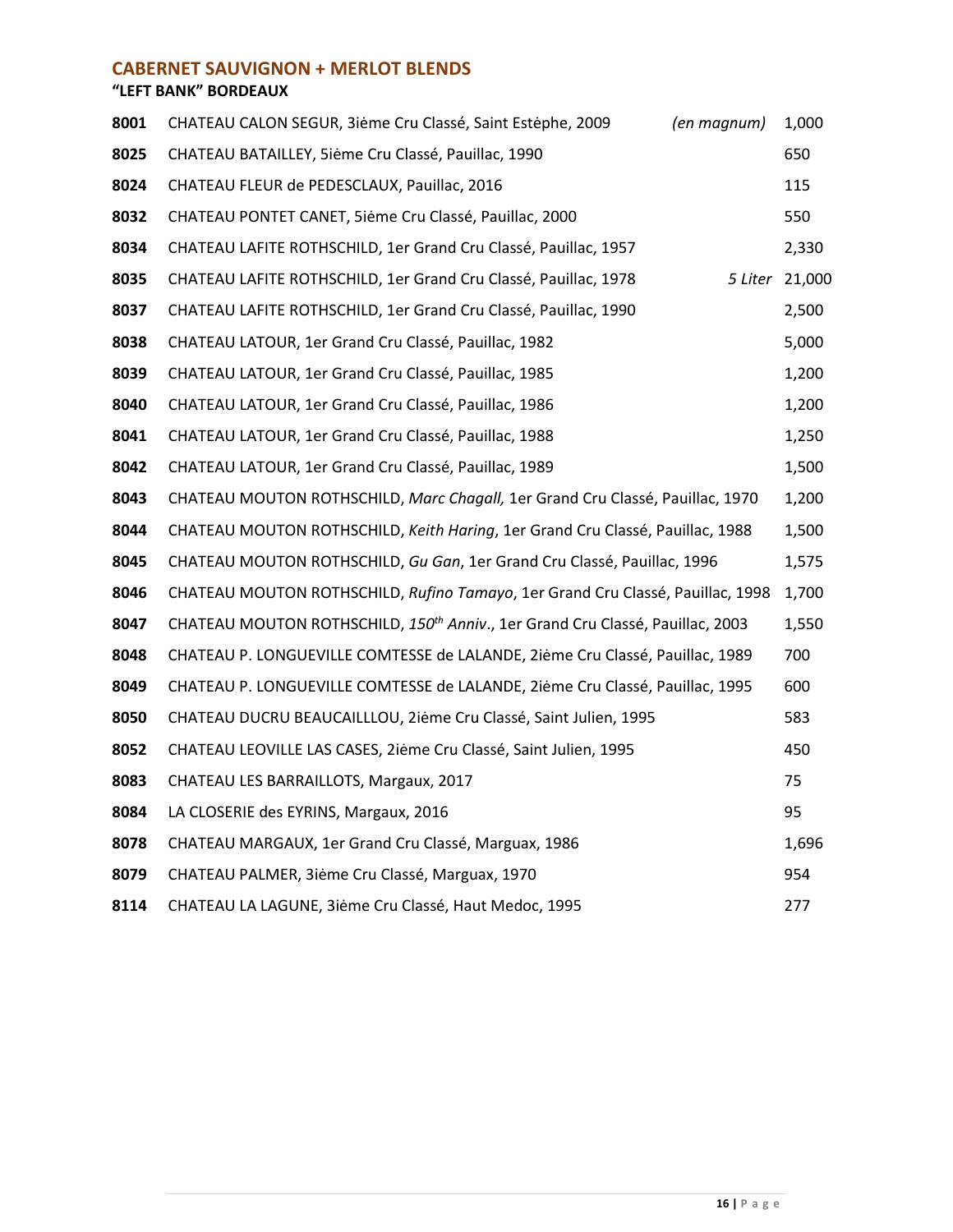### **CABERNET SAUVIGNON + MERLOT BLENDS (CONT.)**

#### **GRAVES BORDEAUX**

| 8100 | CHATEAU CHAPPELLE LA MISSION HAUT BRION, Pessac Leognan, 2001       | 450   |
|------|---------------------------------------------------------------------|-------|
| 8103 | CHATEAU HAUT BRION, 1er Grand Cru Classé, Pessac Leognan, 1996      | 1.800 |
|      | 8106 CHATEAU HAUT BRION, 1er Grand Cru Classé, Pessac Leognan, 2015 | 1.675 |
| 8107 | CHATEAU du GRAND BOS, Graves, 2010                                  | 85    |

#### **"RIGHT BANK" BORDEAUX**

| 8120 | CHATEAU PETRUS, Pomerol, 1966                                 |             | 6,500  |
|------|---------------------------------------------------------------|-------------|--------|
| 8121 | CHATEAU PETRUS, Pomerol, 1978                                 |             | 4,000  |
| 8122 | CHATEAU PETRUS, Pomerol, 1978                                 | 6 Liter     | 30,000 |
| 8123 | CHATEAU PETRUS, Pomerol, 1982                                 |             | 10,500 |
| 8124 | CHATEAU PETRUS, Pomerol, 1983                                 |             | 4,200  |
| 8125 | CHATEAU PETRUS, Pomerol, 1987                                 |             | 3,800  |
| 8126 | CHATEAU PETRUS, Pomerol, 1989                                 |             | 9,500  |
| 8127 | CHATEAU PETRUS, Pomerol, 1990                                 |             | 10,000 |
| 8128 | CHATEAU PETRUS, Pomerol, 1992                                 |             | 5,000  |
| 8129 | CHATEAU PETRUS, Pomerol, 1993                                 |             | 4,700  |
| 8130 | CHATEAU PETRUS, Pomerol, 1993                                 | 6 Liter     | 50,000 |
| 8131 | CHATEAU PETRUS, Pomerol, 1996                                 |             | 6,500  |
| 8146 | CHATEAU CHEVAL BLANC, Grand Cru Classé A, Saint Emilion, 1989 |             | 1,800  |
| 8148 | CHATEAU du COURLAT, Lussac-Saint-Emilion, 2015                |             | 65     |
| 8150 | CHATEAU LASSEGUE, Saint Emilion Grand Cru, 2014               |             | 155    |
| 8151 | CHATEAU CADRANS de LASSEGUE, Lussac-Saint-Emilion, 2018       |             | 85     |
| 8149 | CHATEAU de BELLEVUE, Lussac-Saint-Emilion, 2015               | (en magnum) | 160    |
| 8152 | CHATEAU la VIEILLE CURE, Fronsac, 2016                        |             | 135    |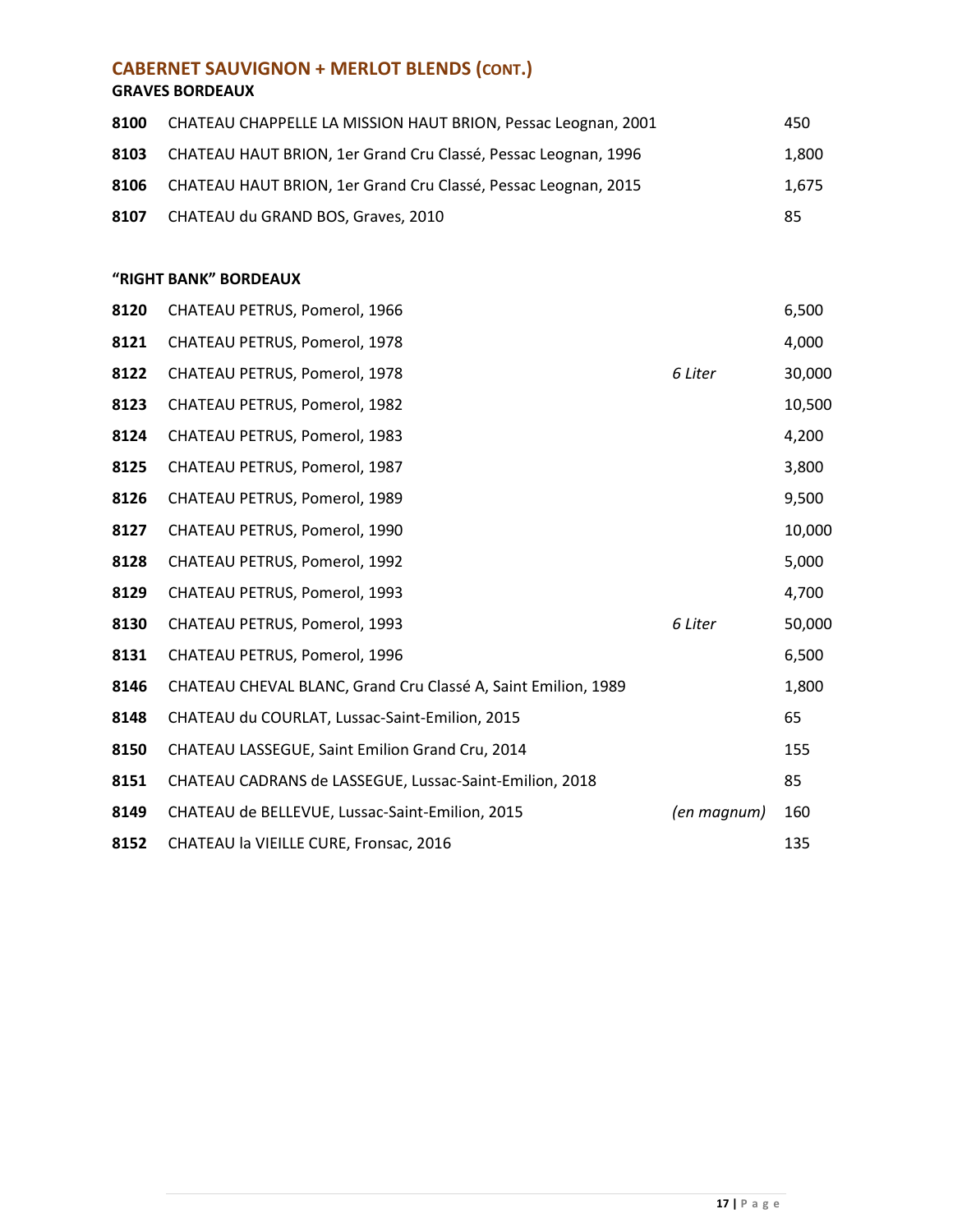#### **CABERNET SAUVIGNON + MERLOT BLENDS (CONT.)**

| <b>CALIFORNIA</b> |                                                                         |               |       |
|-------------------|-------------------------------------------------------------------------|---------------|-------|
| 8204              | CHAPPELLET, Mountain Cuvee, Napa Valley, 2019                           |               | 90    |
| 8205              | COLGIN, IX Estate, Napa Valley, 2015                                    |               | 1,000 |
| 8206              | COLGIN, IX Estate, Napa Valley, 2016                                    |               | 1,000 |
| 8207              | CONTINUUM, by Mondavi Family, Sage Mountain Vineyard, Napa Valley, 2018 |               | 550   |
| 8254              | DOMINUS ESTATE, Napa Valley, 2007                                       |               | 650   |
| 8248              | DOMINUS ESTATE, Napa Valley, 2011                                       |               | 485   |
| 8219              | DOMINUS ESTATE, Napa Valley, 2018                                       |               | 625   |
| 8250              | JUSTIN, Isosceles, Paso Robles, 2018                                    |               | 175   |
| 8261              | LEVIATHAN, California, 2019                                             |               | 117   |
| 8249              | OPUS ONE, Rutherford, Napa Valley, 2018                                 |               | 725   |
| 8233              | OVID, Hexameter, Napa Valley, 2016                                      |               | 545   |
| 8234              | OVID, Napa Valley, 2016                                                 |               | 545   |
| 8243              | PAHLMEYER, Napa Valley, 2017                                            |               | 386   |
| 8241              | PAHLMEYER, Jayson, Napa Valley, 2017                                    |               | 125   |
| 8235              | RAMEY, Claret, Napa Valley, 2017                                        |               | 95    |
| 8236              | RAMEY, Claret, Napa Valley, 2017                                        | (half bottle) | 55    |
| 8238              | SILVER OAK, Timeless, Napa Valley, 2017                                 |               | 355   |
| 8262              | SILVER OAK, Timeless, Napa Valley, 2018                                 |               | 355   |
| 8244              | VÉRITÉ, La Muse, Sonoma County, 2013                                    |               | 700   |
| 8245              | VÉRITÉ, La Joie, Sonoma County, 2013                                    |               | 700   |
| 8246              | VÉRITÉ, La Desir, Sonoma County, 2013                                   |               | 700   |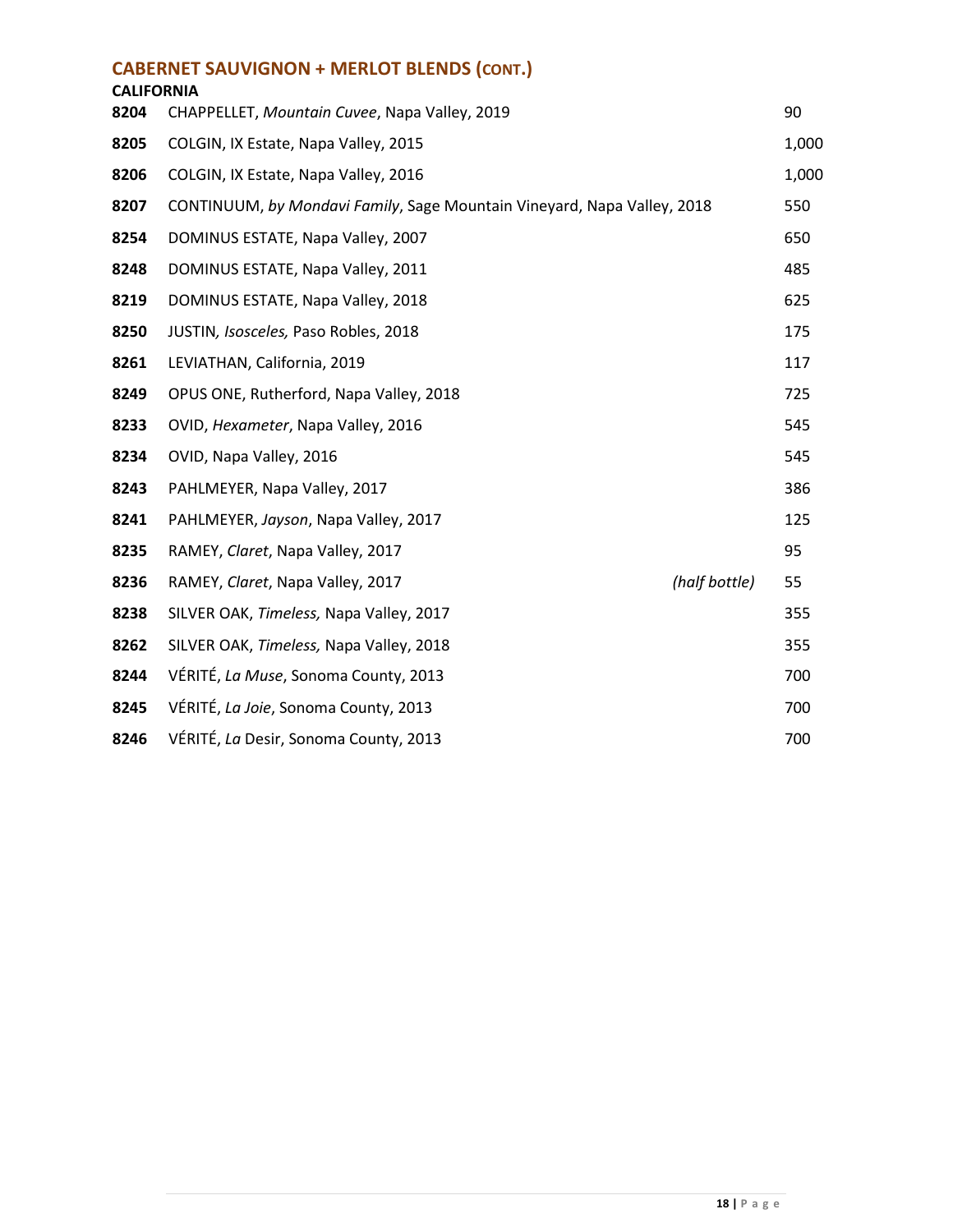| <b>CABERNET SAUVIGNON + MERLOT BLENDS (CONT.)</b><br><b>WASHINGTON</b> |                                                                        |             |     |  |  |
|------------------------------------------------------------------------|------------------------------------------------------------------------|-------------|-----|--|--|
| 8601                                                                   | ANDREW WILL, Champoux Vineyard, Horse Heaven Hills, 2016               |             | 165 |  |  |
| 8600                                                                   | ANDREW WILL, Ciel Du Cheval, Red Mountain, 2016                        |             | 135 |  |  |
| 8602                                                                   | AVENNIA, Sestina, Columbia Valley, 2017                                |             | 156 |  |  |
| 8603                                                                   | BETZ FAMILY, Clos du Betz, Red Mountain, 2018                          |             | 135 |  |  |
| 8627                                                                   | CADENCE, Bel Canto, Cara Mia Vineyard, Red Mountain, 2016              |             | 125 |  |  |
| 8628                                                                   | CADENCE, Ciel du Cheval Vineyard, Red Mountain, 2018                   |             | 95  |  |  |
| 8634                                                                   | CAYUSE, Camaspelo, Walla Walla, 2018                                   |             | 300 |  |  |
| 8642                                                                   | CHATEAU STE. MICHELLE, Artist Sheri Bakes, Columbia Valley, 2015       |             | 135 |  |  |
| 8641                                                                   | CHATEAU STE. MICHELLE, Artist George Rodriguez, Columbia Valley, 2016  |             | 175 |  |  |
| 8636                                                                   | COTE BONNEVILLE, Carriage House, Dubrul Vineyard, Yakima Valley, 2012  |             | 95  |  |  |
| 8611                                                                   | DeLILLE CELLARS, D2, Columbia Valley, 2019                             |             | 95  |  |  |
| 8633                                                                   | DeLILLE CELLARS, Harrison Hill, Snipes Mountain, 2013                  | (en magnum) | 650 |  |  |
| 8643                                                                   | DeLILLE CELLARS, Harrison Hill, Snipes Mountain, 2019                  |             | 225 |  |  |
| 8644                                                                   | ECHOLANDS, Seven Hills Vineyard, Walla Walla, 2018                     |             | 115 |  |  |
| 8645                                                                   | ECHOLANDS, Rubrum, Walla Walla, 2019                                   |             | 95  |  |  |
| 8637                                                                   | EFESTE, Final Final, Columbia Valley, 2018                             |             | 75  |  |  |
| 8614                                                                   | FIGGINS FAMILY, Walla Walla, 2018                                      |             | 255 |  |  |
| 8622                                                                   | RASA VINEYARDS, Creative Impulse, Dubrul Vineyard, Yakima Valley, 2016 |             | 250 |  |  |
| 8623                                                                   | SHINING HILL, by Col Solare, Red Mountain, 2016                        |             | 95  |  |  |

#### **CHINA**

| 8954           | CHATEAU LONG DAI, by Lafite Rothschild, Qiu Shan Valley, Shandong Province, 2017 | 1.250 |
|----------------|----------------------------------------------------------------------------------|-------|
| <b>URUGUAY</b> |                                                                                  |       |
|                | 10503 BODEGA GARZON, Balasto, Cabernet Franc Blend, Molanado, 2017               | 190   |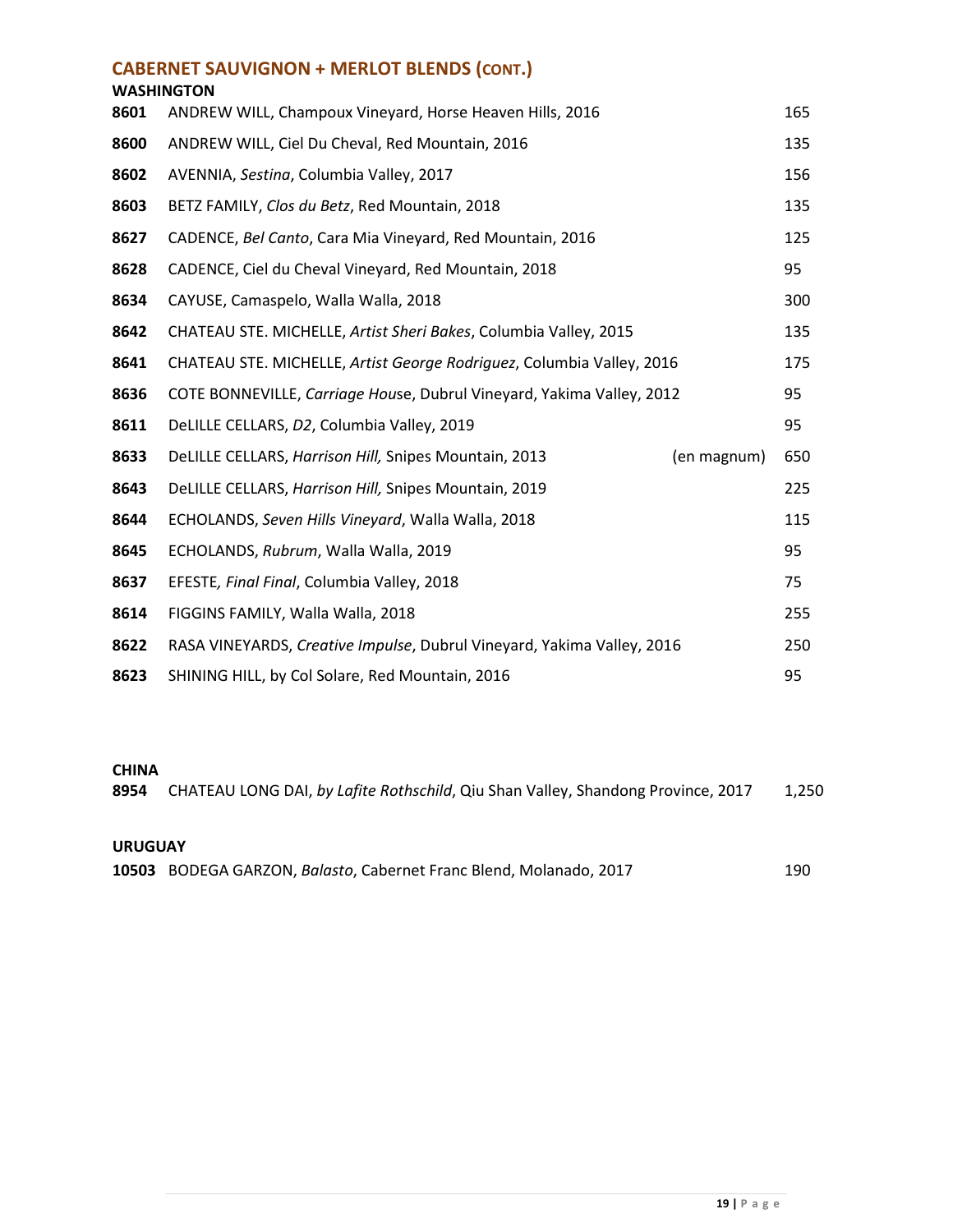#### **ITALY – PIEMONTE**

| 9017 | <b>BARALE FRATELLI, Barolo, 2017</b>                      |             | 115 |
|------|-----------------------------------------------------------|-------------|-----|
| 9001 | LIVIA FONTANA, Bussia, Riserva, Barolo, 2013              |             | 145 |
| 9002 | LIVIA FONTANA, Villero, Barolo, 2015                      |             | 125 |
| 9003 | ODDERO, Brunate, Barolo, 2009                             |             | 345 |
| 9004 | ODDERO, Brunate, Barolo, 2010                             |             | 345 |
| 9005 | ODDERO, Brunate, Barolo, 2011                             |             | 345 |
| 9006 | ODDERO, Brunate, Barolo, 2012                             |             | 345 |
| 9007 | ODDERO, Rocche di Castiglione, Barolo, 2005               | (en magnum) | 750 |
| 9018 | SCARPA, Tettimorra, Barolo, 2012                          |             | 205 |
| 9016 | VIBERTI GIOVANNI, Buon Padre, Barolo, 2015                | (en magnum) | 237 |
| 9014 | VIBERTI GIOVANNI, Ravera, Riserva, Barolo, 2013           |             | 223 |
| 9020 | GAJA, Dagromis, Barolo, 2017                              |             | 235 |
| 9254 | DANTE RIVETTI, Bricco de Neueis, Barbaresco, 1989         |             | 289 |
| 9260 | DE FORVILLE, Barbaresco, 2017                             |             | 85  |
| 9251 | GIORGIO PELISSERO, Nubiola, Barbaresco, 2017              |             | 115 |
| 9252 | GIORGIO PELISSERO, Vanotu, Barbaresco, 2012               |             | 163 |
| 9263 | GRASSO FRATELLI, Vallegrande, Barbaresco, 2015            |             | 105 |
| 9267 | LA CA'NOVA, Montestefano, Barbaresco, 2018                |             | 98  |
| 9268 | LA CA'NOVA, Barbaresco, 2018                              |             | 85  |
| 9265 | COMM. G.B. BURLOTTO, Pelaverga, Verduno, 2020             |             | 65  |
| 9261 | GIORGIO PELISSERO, Long Now, Nebbiolo Blend, Langhe, 2016 |             | 85  |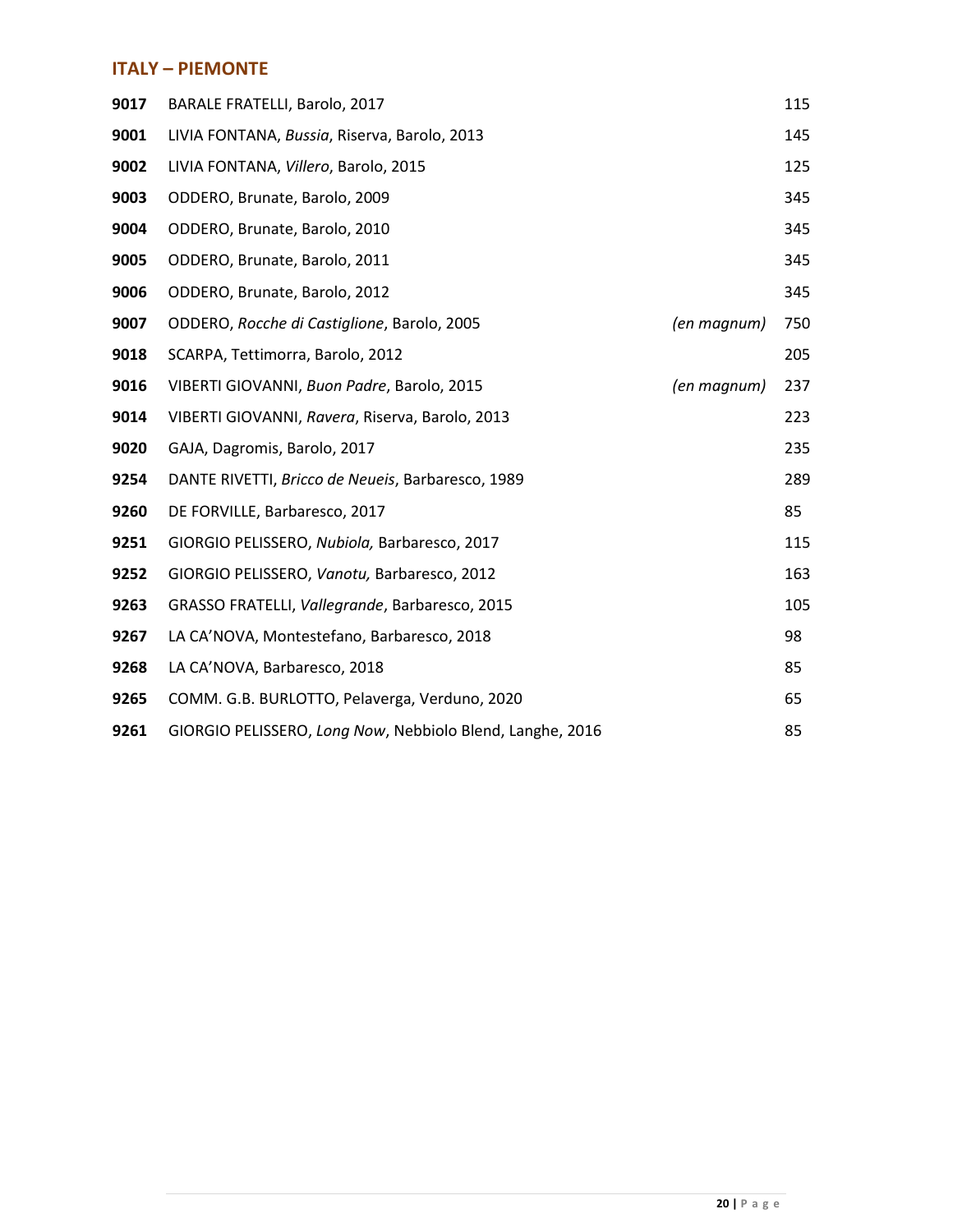#### **ITALY – TUSCANY**

| 9603 | MARCHESI ANTINORI, Riserva, Chianti Classico, 2018                              | 104 |
|------|---------------------------------------------------------------------------------|-----|
| 9634 | PIEMAGGIO, Le Fioraie, Chianti Classico, 2016                                   | 75  |
| 9624 | TENUTA di BIBBIANO, Vigna del Capannino, Gran Selezione, Chianti Classico, 2016 | 95  |
| 9628 | FATTORIA di BACCHERETO, Terre a Mano, Sangiovese Blend, Carmignano, 2016        | 85  |
| 9635 | IL POGGIONE, Rosso di Montalcino, 2019                                          | 75  |
| 9615 | CAMIGLIANO, Brunello di Montalcino, 2016                                        | 110 |
| 9641 | MARCHESI ANTINORI, Pian della Vigne, Brunello di Montalcino, 2014               | 185 |
| 9602 | MARCHESI ANTINORI, Pian della Vigne, Brunello di Montalcino, 2016               | 165 |
| 9612 | POGGIO CONTI, by Poggio Salvi, Brunello di Montalcino, 2016                     | 125 |
| 9636 | SIRO PACENTI, Vecchie Vigne, Brunello di Montalcino, 2012                       | 250 |
| 9637 | SIRO PACENTI, Vecchie Vigne, Brunello di Montalcino, 2013                       | 250 |
| 9638 | SIRO PACENTI, Vecchie Vigne, Brunello di Montalcino, 2015                       | 250 |
| 9639 | SIRO PACENTI, Vecchie Vigne, Brunello di Montalcino, 2016                       | 250 |
| 9618 | VASCO SASETTI, Brunello di Montalcino, 2016                                     | 115 |
| 9633 | GRATTAMACCO, Cabernet Blend, Bolgheri Superiore, 2016                           | 210 |
| 9640 | QUERCIABELLA, Camartina, Cabernet Blend, Toscana IGT, 2006<br>(en magnum)       | 490 |
| 9620 | SOLAIA, Marchesi Antinori, Cabernet Blend, Toscana IGT, 2008                    | 850 |
| 9621 | SOLAIA, Marchesi Antinori, Cabernet Blend, Toscana IGT, 2009                    | 850 |

#### **ITALY – VENETO**

| 8953 | GUISEPPE QUINTARELLI, Alzero, Cabernet Blend, 2009                | 950 |
|------|-------------------------------------------------------------------|-----|
| 9929 | GUISEPPE QUINTARELLI, Rosso di Bepi, Corvina Blend, 2010          | 450 |
| 9936 | DAL FORNO ROMANO, Amarone della Valpolicella, Corvina Blend, 2013 | 875 |
| 9935 | DOMINI VENETI, Amarone della Valpolicella, Corvina Blend, 2018    | 85  |
| 9938 | REMO FARINA, Amarone della Valpolicella, Corvina Blend, 2018      | 95  |
| 9932 | L'ARCO, Valpolicella Classico Superiore, Corvina Blend, 2018      | 105 |
| 9933 | L'ARCO, Rosso del Veronese, Corvina Blend, 2018                   | 75  |
| 9934 | L'ARCO, Veronese Rubeo, Corvina Blend, 2016                       | 168 |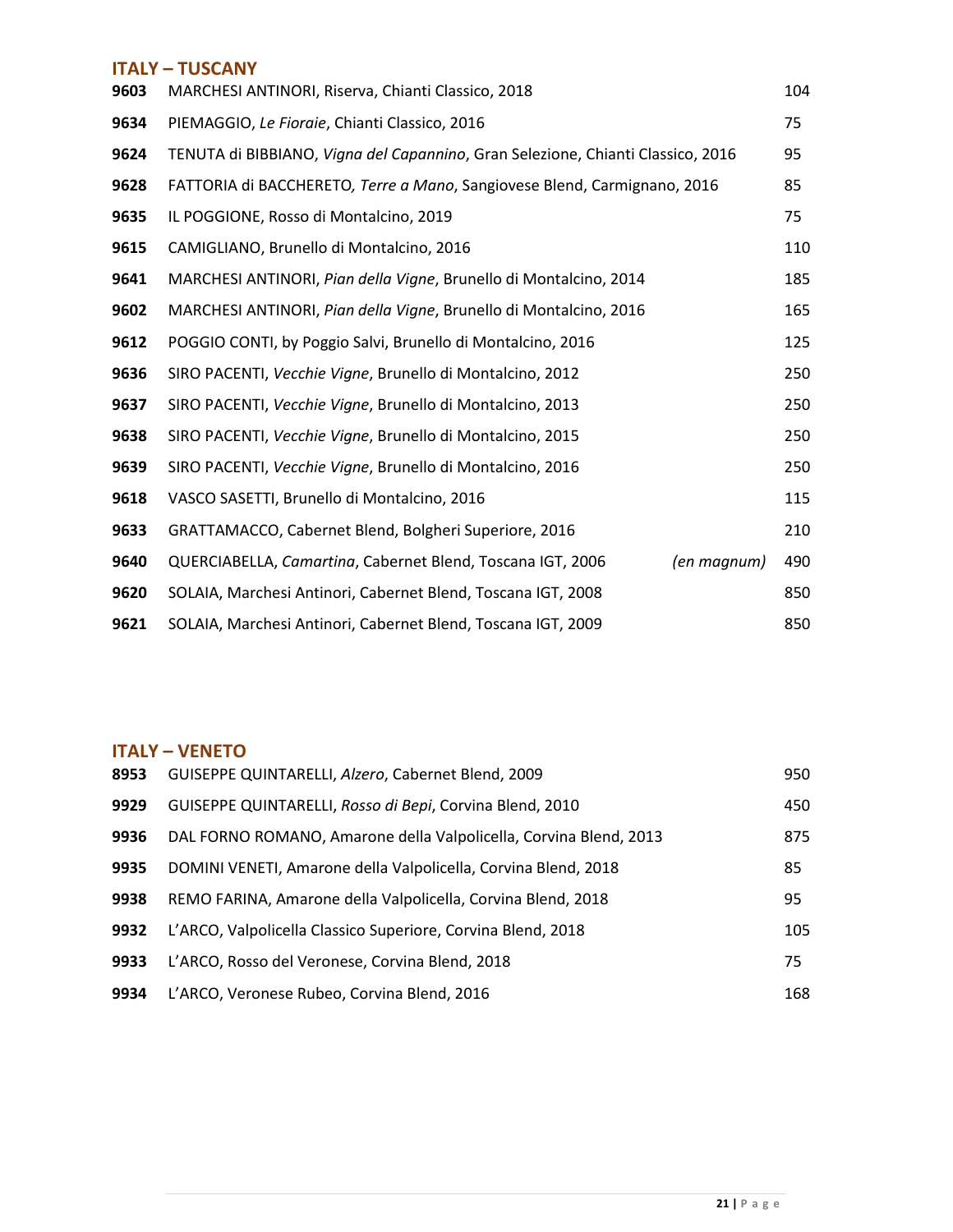#### **SPAIN – CAMPO DE BORJA**

| 10450 ALTO MONCAYO, Veraton, Grenache, Campo de Borja, 2018      |    |
|------------------------------------------------------------------|----|
| 10451 ALTO MONCAYO, Alto Moncayo, Grenache, Campo de Borja, 2018 | 96 |

#### **SPAIN – LA RIOJA**

|       | 10008 C.V.N.E. Imperial, Grand Reserva, Tempranillo Blend, La Rioja, 2009              | 245 |
|-------|----------------------------------------------------------------------------------------|-----|
|       | 10000 C.V.N.E. Imperial, Grand Reserva, Tempranillo Blend, La Rioja, 2012              | 225 |
|       | 10011 C.V.N.E. Imperial, Grand Reserva, Tempranillo Blend, La Rioja, 2014              | 210 |
|       | 10012 MAR. de MURRIETTA, Dalmau, Reserva, Tempranillo Blend, La Rioja, 2017            | 245 |
| 10003 | MUGA, Prado Enea, Gran Reserva, Tempranillo Blend, La Rioja, 2014                      | 195 |
| 10007 | VINEDOS DEL CONTINO, Grand Reserva, Tempranillo Blend, La Rioja, 2011                  | 125 |
| 10006 | VINEDOS DEL CONTINO, Reserva, Tempranillo Blend, La Rioja, 2016                        | 115 |
| 10010 | VINEDOS DEL CONTINO, Vina del Olivo, Tempranillo Blend, La Rioja, 2015 (en magnum) 585 |     |

#### **SPAIN – CASTILLA Y LEON**

|       | 10400 DECENDIENTES DE JOSE PALACIOS, Moncerbal, Mencia Blend, Bierzo, 2015   | 190 |
|-------|------------------------------------------------------------------------------|-----|
| 10401 | DECENDIENTES DE JOSE PALACIOS, Villa de Corullon, Mencia Blend, Bierzo, 2016 | 83  |
|       | 10402 BODEGAS MAURO, Tempranillo Blend, Vina de la Tierra, Valladolid, 2018  | 114 |
|       | 10052 NUMANTHIA, Numanthia, Tempranillo Blend, Toro, 2016                    | 145 |
|       | 10053 NUMANTHIA, Termes, Tempranillo Blend, Toro, 2017                       | 75  |
|       | 10254 PINTIA, by Vega Sicilia, Tempranillo Blend, Toro, 2017                 | 185 |
|       | 10255 VEGA SICILIA, Valbuena 5°, Tempranillo Blend, Ribera del Duero, 2013   | 450 |
|       | 10256 VEGA SICILIA, Valbuena 5°, Tempranillo Blend, Ribera del Duero, 2014   | 450 |
| 10257 | VEGA SICILIA, Valbuena 5°, Tempranillo Blend, Ribera del Duero, 2015         | 450 |

#### **SPAIN – CATALUNYA**

| 10301 ALVARO PALACIOS, Les Terrasses, Grenache Blend, Priorat, 2018                         | 95  |
|---------------------------------------------------------------------------------------------|-----|
| 10303 RENE BARBIER, Clos Mogador, Gratallops, Grenache Blend, Priorat, 2018 (en magnum) 425 |     |
| 10302 MAS MARTINET, Martinet Bru, Grenache Blend, Priorat, 2019                             | 100 |
| 10304 VENUS de la FIGUERA, by Sara Perez & Rene Barbier, Grenache Blend, Montsant, 2017     | 165 |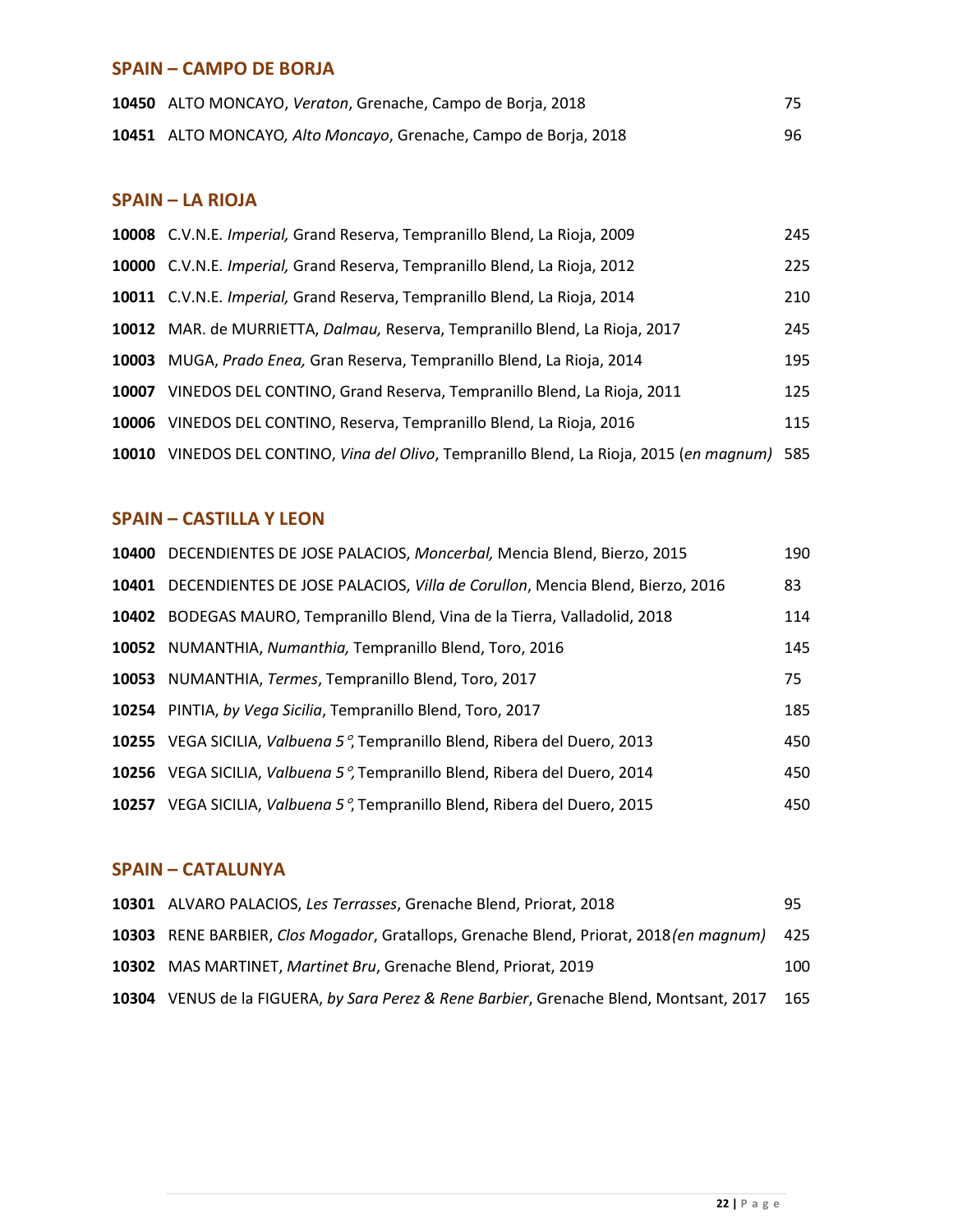# **DESSERT WINES (BY THE BOTTLE)**

| D114             | CHATEAU d'YQUEM, 1er Grand Cru Classé, Sauternes, Bordeaux, FRA, 1986   | .750ml 1,000 |
|------------------|-------------------------------------------------------------------------|--------------|
| D <sub>102</sub> | CHATEAU d'YQUEM, 1er Grand Cru Classé, Sauternes, Bordeaux, FRA, 1990   | .750ml 1,200 |
| D <sub>103</sub> | CHATEAU d'YQUEM, 1er Grand Cru Classé, Sauternes, Bordeaux, FRA, 1995   | .750ml 1,200 |
| D101             | CHATEAU d'YQUEM, 1er Grand Cru Classé, Sauternes, Bordeaux, FRA, 2007   | .750ml 900   |
| D120             | CHATEAU d'YQUEM, 1er Grand Cru Classé, Sauternes, Bordeaux, FRA, 2013   | .375ml 754   |
| D121             | CHATEAU d'YQUEM, 1er Grand Cru Classé, Sauternes, Bordeaux, FRA, 2014   | .375ml 754   |
| D122             | CHATEAU d'YQUEM, 1er Grand Cru Classé, Sauternes, Bordeaux, FRA, 2015   | .375ml 754   |
| D104             | CHATEAU GILETTE, Sauternes, Bordeaux, FRA, 1986                         | .750ml 825   |
| D <sub>105</sub> | CHATEAU GILETTE, Sauternes, Bordeaux, FRA, 1996                         | .750ml 750   |
| D <sub>106</sub> | CHATEAU GILETTE, Sauternes, Bordeaux, FRA, 1997                         | .750ml 850   |
| D108             | CHATEAU CLIMENS, Grand Cru Classé de Barsac, Bordeaux, FRA, 2010        | .750ml 420   |
| D124             | INNISKILLIN, Riesling Icewine, Niagara Peninsula VQA, CAN, 2019         | .375ml 270   |
| D125             | INNISKILLIN, Cabernet Franc Icewine, Niagara Peninsula VQA, CAN, 2019   | .375ml 330   |
| D107             | RAMOS PINTO, 20yr Tawny Port, Porto, PRT                                | .750ml 240   |
| D110             | RAMOS PINTO, LBV Port, Porto, PRT, 2015                                 | .750ml 156   |
| D111             | RAMOS PINTO, Vintage Port, Porto, PRT, 1997                             | .750ml 360   |
| D115             | RARE WINE CO. New York Historic Series, Malmsey, Madeira, PRT, NV       | .750ml 216   |
| D116             | LONG SHADOWS, Poet's Leap, Botrytis Riesling, Columbia Valley, WA, 2019 | .375ml 120   |
| D <sub>124</sub> | MARENCO, Scrapona, Moscato d'Asti, Piedmonte, IT, 219                   | .375ml 36    |

*(SAUTERNES IS STORED AT CELLAR TEMPERATURE. PLEASE ALLOW 5 TO 10 MINUTES TO CHILL TO YOUR PREFERENCE)*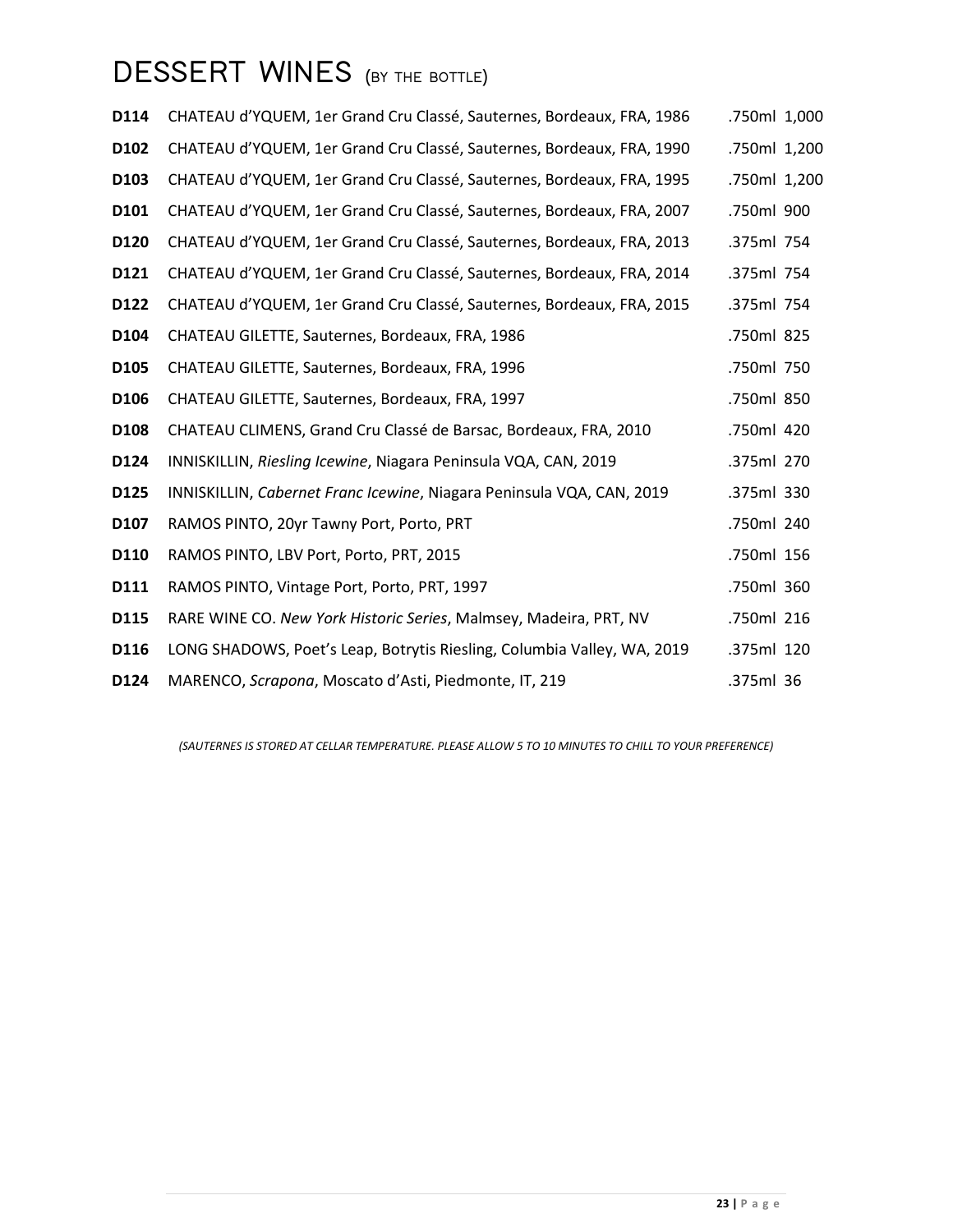### **SAKE BY THE BOTTLE (CHILLED)**

|             | <b>JUNMAI</b> ("the way Sake was")                                  |                  |           |  |
|-------------|---------------------------------------------------------------------|------------------|-----------|--|
| <b>S103</b> | YUHO, Eternal Embers, Junmai, Ishikawa, JP                          |                  | 720ml 72  |  |
| <b>S121</b> | MANA 1751, Yamahai Junmai, Fukui, JP                                |                  | 720ml 102 |  |
| <b>S127</b> | TAKAHIRO NAGAYAMA, Noble Arrow, Junmai, Yamagata, JP                |                  | 720ml 81  |  |
| <b>S139</b> | FUKUCHO, Seaside, Junmai, Hiroshima, JP                             | (Sparkling Sake) | 500ml 75  |  |
|             | <b>JUNMAI GINJO</b>                                                 |                  |           |  |
| <b>S119</b> | KUROUSHI OMACHI, Black Bull, Junmai Ginjo, Wakayama, JP             |                  | 720ml 105 |  |
| <b>S140</b> | IZUMO FUJI, Yamada Nishiki 50, Junmai Ginjo, Shimane, JP            |                  | 720ml 75  |  |
|             |                                                                     |                  |           |  |
|             | <b>JUNMAI DAIGINJO</b>                                              |                  |           |  |
| <b>S120</b> | MABOROSHI KUROBAKO, Junmai Daiginjo, Genshu, Hiroshima, JP          |                  | 720ml 420 |  |
| <b>S130</b> | WATARI BUNE, Junmai Daiginjo, Ibaraki, JP                           |                  | 720ml 260 |  |
| <b>S132</b> | YUKI NO BOSHA, Junmai Daiginjo, Akita, JP                           |                  | 720ml 230 |  |
| <b>S125</b> | SHIMIZU NO MAI, Pure Night, Junmai Daiginjo, Akita, JP              |                  | 720ml 186 |  |
|             |                                                                     |                  |           |  |
|             | <b>NIGORI</b> (coarsely filtered)                                   |                  |           |  |
| <b>S115</b> | GOZENSHU BODIAMOTO, Junmai Nigori, Okayama, JP                      |                  | 720ml 87  |  |
| <b>S124</b> | SHICHI HON YARI, The Seven Spearmen, Junmai Ginjo Nigori, Shiga, JP |                  | 720ml 120 |  |
|             | HONJOZO (addition of "brewers" alcohol)                             |                  |           |  |
| <b>S137</b> | TENSEI, Endless Summer, Tokubetsu Honjozo, Kanagawa, JP             |                  | 720ml 95  |  |
| <b>S138</b> | JOTO, 72 Clocks, Daiginjo, Genshu, Hiroshima, JP                    |                  | 720ml 106 |  |
|             |                                                                     |                  |           |  |

# **HALF BOTTLES**

#### **RED WINES**

| 6125 | DOMAINE ROSTAING, Ampodium, Syrah, Cote Rotie, 2019        | (half bottle) | 98  |
|------|------------------------------------------------------------|---------------|-----|
| 8953 | CHATEAU MUSAR, Grenache Blend, Begaa Valley, Lebanon, 2001 | (half bottle) | 65  |
| 8247 | OPUS ONE, Cabernet Blend, Rutherford, Napa Valley, 2018    | (half bottle) | 350 |
| 8236 | RAMEY, Claret, Cabernet Blend, Napa Valley, 2017           | (half bottle) | 55  |
| 5756 | DOMAINE DROUHIN OREGON, Pinot Noir, Dundee Hills, 2018     | (half bottle) | 60  |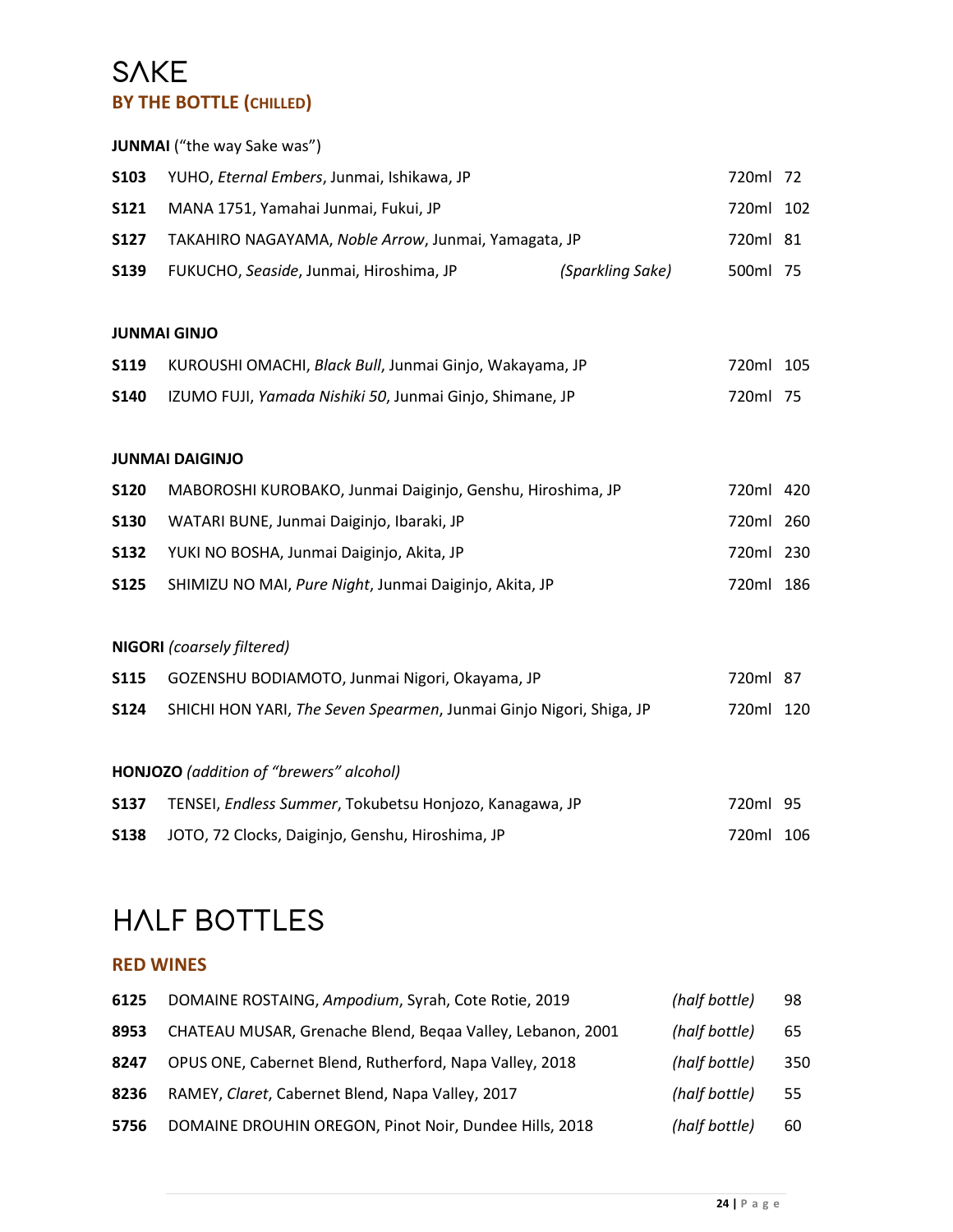# **LARGE FORMAT BOTTLES**

#### **CHAMPAGNE**

| 2080             | PHILIPPE GONET, Brut Reserve, Les Mesnil-sur-Oger, NV                             | (en magnum) | 285    |
|------------------|-----------------------------------------------------------------------------------|-------------|--------|
| 2082             | PHILIPPE GONET, Grand Cru, Blanc de Blancs, Les Mesnil-sur-Oger, 2006 (en magnum) |             | 425    |
| <b>RED WINES</b> |                                                                                   |             |        |
| 8035             | CHATEAU LAFITE ROTHSCHILD, 1er Grand Cru Classé, Pauillac, 1978                   | 5 Liter     | 21,000 |
| 8122             | CHATEAU PETRUS, Pomerol, 1978                                                     | 6 Liter     | 30,000 |
| 8130             | CHATEAU PETRUS, Pomerol, 1993                                                     | 6 Liter     | 50,000 |
| 6116             | PAUL JABOULET AINE, La Chapelle, Syrah, Hermitage, 1998                           | (en magnum) | 900    |
| 8001             | CHATEAU CALON SEGUR, 3ième Cru Classé, Saint Estèphe, 2009                        | (en magnum) | 1,000  |
| 8149             | CHATEAU de BELLEVUE, Lussac-Saint-Emilion, 2015                                   | (en magnum) | 160    |
| 9007             | ODDERO, Rocche di Castiglione, Barolo, 2005                                       | (en magnum) | 750    |
| 9016             | VIBERTI GIOVANNI, Buon Padre, Barolo, 2015                                        | (en magnum) | 237    |
| 9640             | QUERCIABELLA, Camartina, Cabernet Blend, Toscana IGT, 2006                        | (en magnum) | 490    |
| 10010            | VINEDOS DEL CONTINO, Vina del Olivo, Tempranillo, La Rioja, 2015                  | (en magnum) | 585    |
| 10303            | BARBIER, Clos Mogador, Gratallops, Priorat, 2018                                  | (en magnum) | 425    |
| 6554             | TOWER ESTATE, Syrah, Barossa Valley, AUS, 2001                                    | (en magnum) | 275    |
| 6255             | LONG SHADOWS, Sequel, Syrah, Columbia Valley, 2009                                | (en magnum) | 375    |
| 6260             | BUTY, Rediviva of the Stones, Syrah Blend, Columbia Valley, 2012                  | (en magnum) | 285    |
| 6270             | CAYUSE, Special #11, Syrah, Walla Walla, 2017                                     | (en magnum) | 650    |
| 8633             | DeLILLE CELLARS, Harrison Hill, Cabernet Blend, Snipes Mountain, 2013             | (en magnum) | 650    |
| 7565             | LEONETTI CELLARS, Cabernet Sauvignon, Walla Walla, WA, 2019                       | (en magnum) | 595    |
| 7092             | MATTHIASSON, Phoenix Vineyard, Cabernet Sauv., Napa Valley, 2018                  | (en magnum) | 595    |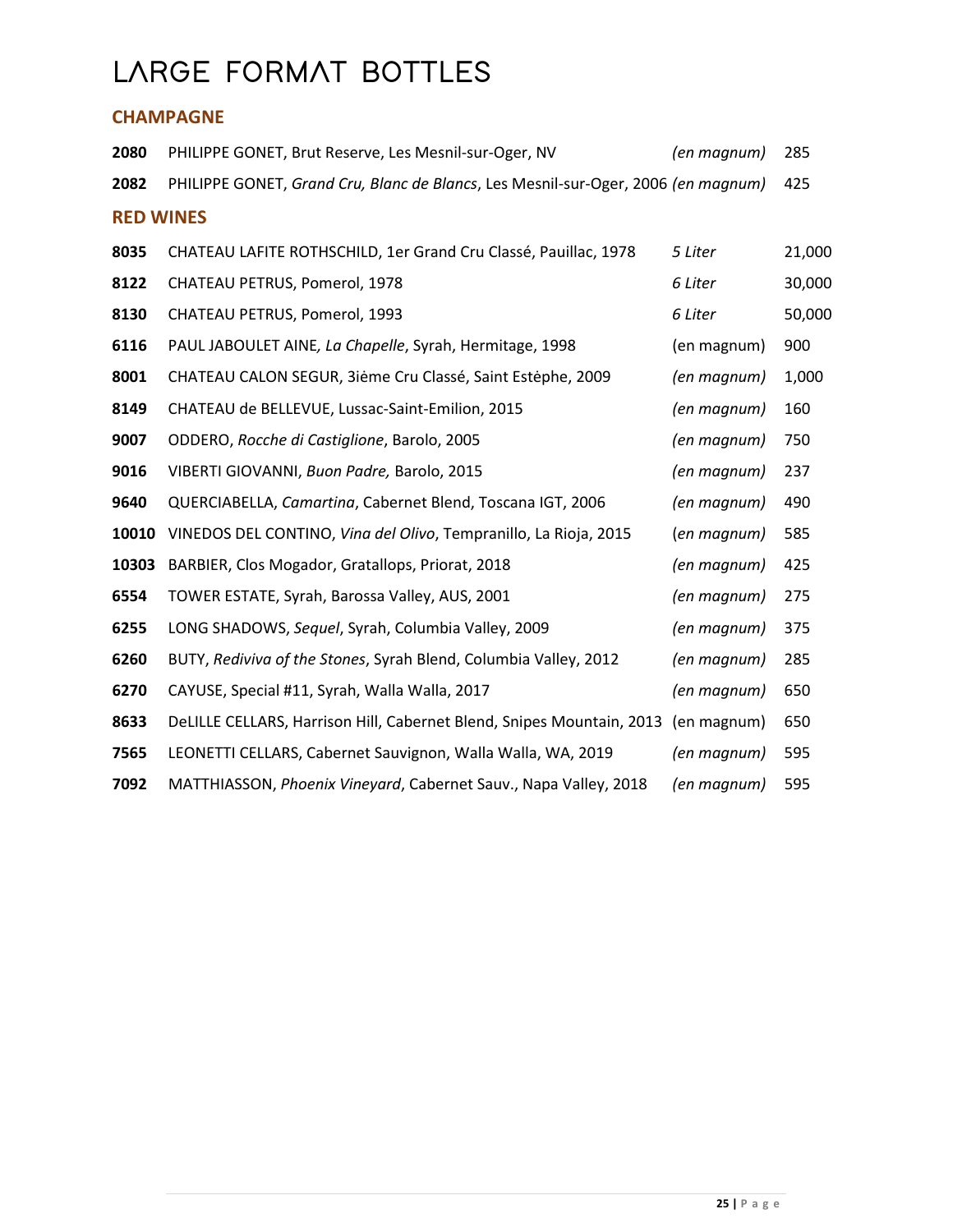# **WHISKEY & WHISKY**

#### **BOURBON WHISKEY**

| <b>KENTUCKY, USA</b>                                                          |                  |     |
|-------------------------------------------------------------------------------|------------------|-----|
| <b>ANGEL'S ENVY</b>                                                           |                  | 18  |
| BARRELL CRAFT SPIRITS, 15 year                                                |                  | 45  |
| <b>BARRELL CRAFT SPIRITS, Armida</b>                                          |                  | 35  |
| BARRELL CRAFT SPIRITS, Cask Strength Gold Label                               |                  | 145 |
| BARRELL CRAFT SPIRITS, Cask Strength, 2022 Vintage                            |                  | 35  |
| BARRELL CRAFT SPIRITS, Cask Strength, Batch #31, 6 year                       |                  | 35  |
| <b>BASIL HAYDEN'S</b>                                                         |                  | 20  |
| <b>BASIL HAYDEN'S Toasted Barrel</b>                                          |                  | 22  |
| BIB & TUCKER, Small Batch, 6 year                                             |                  | 20  |
| <b>BLANTON'S</b>                                                              | (when available) | 22  |
| <b>BOMBERGER'S</b>                                                            |                  | 28  |
| <b>BUFFALO TRACE</b>                                                          |                  | 13  |
| <b>BULLEIT</b>                                                                |                  | 13  |
| <b>CHICKEN COCK</b>                                                           |                  | 25  |
| <b>E.H TAYLOR</b>                                                             | (when available) | 15  |
| ELIJIAH CRAIG, 18 year                                                        | (when available) | 45  |
| ELIJIAH CRAIG, Barrel Proof                                                   |                  | 30  |
| ELIJIAH CRAIG, Small Batch                                                    |                  | 18  |
| <b>ELIJIAH CRAIG, Toasted Barrel</b>                                          | (when available) | 25  |
| FOUR ROSES, Private Oeso Barrel                                               |                  | 25  |
| FOUR ROSES, Single Barrel                                                     |                  | 18  |
| <b>FOUR ROSES, Small Batch Select</b>                                         |                  | 25  |
| HEAVEN HILL, Heritage 17 year                                                 |                  | 68  |
| JEFFERSON'S BOURBON, Ocean Aged at Sea                                        |                  | 35  |
| <b>KNOB CREEK</b>                                                             |                  | 18  |
| LARCENY, Barrel Proof                                                         |                  | 18  |
| <b>MAKER'S MARK</b>                                                           |                  | 15  |
| MAKER'S MARK, Cask Strength                                                   |                  | 22  |
| MICHTER'S                                                                     |                  | 20  |
| MICHTER'S, 10 Year                                                            |                  | 45  |
| MICHTER'S, 20 Year                                                            | (1oz Pour)       | 125 |
| MICHTER'S, Barrel Strength                                                    |                  | 45  |
| MICHTER'S, Original Sour Mash                                                 |                  | 17  |
| MICHTER'S, Toasted Barrel                                                     | (when available) | 30  |
| MICHTER'S, Unblended American Whiskey                                         |                  | 17  |
| <b>NOAH'S MILL</b>                                                            |                  | 30  |
| OLD FITZGERALD (2021)                                                         | (when available) | 40  |
| <b>PEERLESS</b>                                                               |                  | 22  |
| PINHOOK, 6 year                                                               |                  | 25  |
| REDEMPTION, Wheated Bourbon                                                   |                  | 18  |
| RESILIENT, 16 year                                                            |                  | 45  |
| RESILIENT, 17 year, Oloroso Sherry Cask                                       |                  | 70  |
| All spirits are 2oz pours, unless otherwise listed. Please drink responsibly. |                  |     |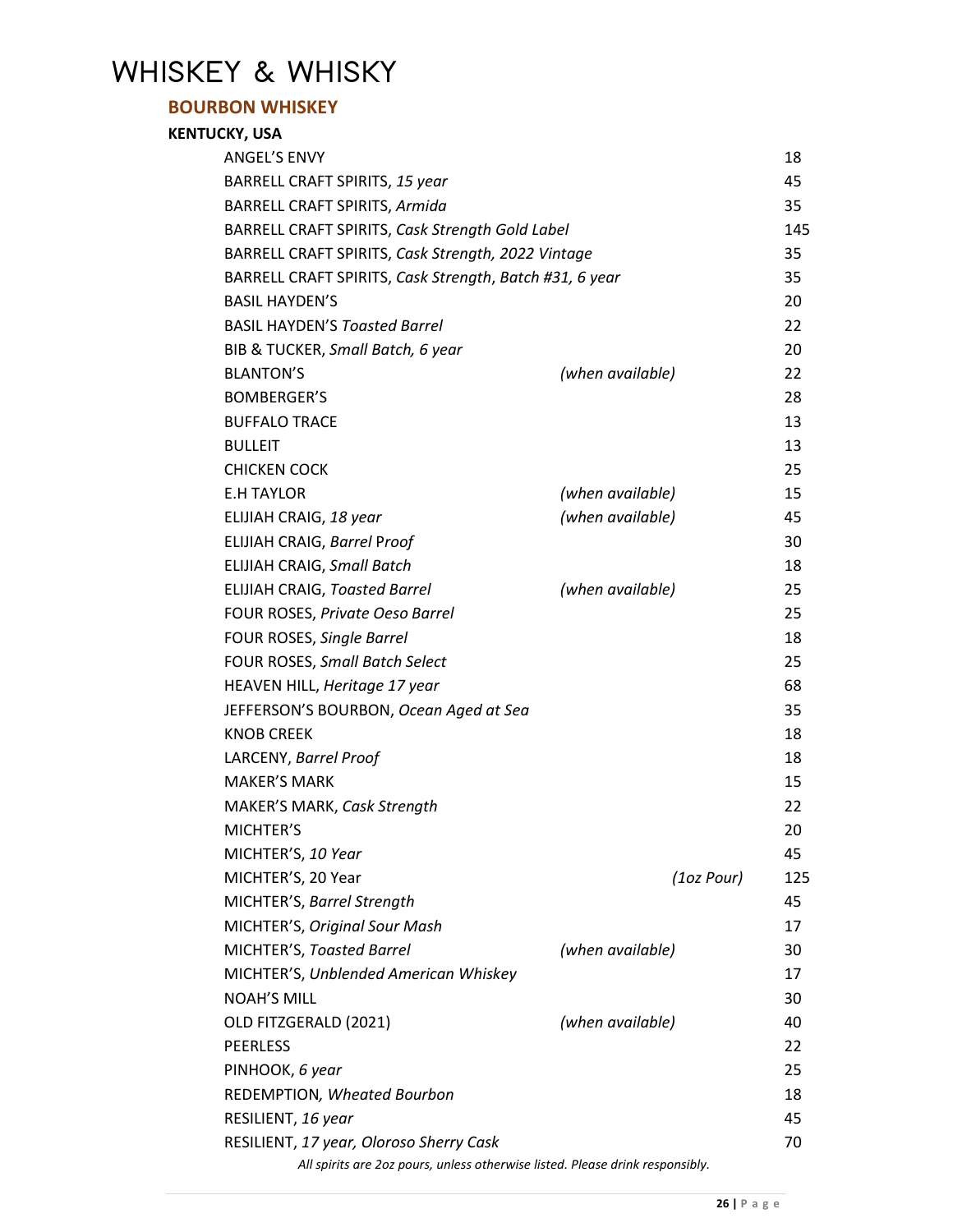#### **BOURBON WHISKEY (CONT.)**

## **KENTUCKY, USA** *(CONT.)*

**WASHINGTON, USA**

| KENTUCKY, USA (CONT.)                      |    |
|--------------------------------------------|----|
| <b>ROWAN'S CREEK</b>                       | 30 |
| <b>STELLUM</b>                             | 35 |
| WILLET, 8 year                             | 81 |
| WILLET, Pot Still Reserve                  | 40 |
| <b>WOODFORD RESERVE</b>                    | 18 |
| WOODFORD RESERVE, Very Fine #17            | 30 |
| <b>COLORADO, USA</b>                       |    |
| STRANAHAN'S, Diamond Peak                  | 22 |
| STRANAHAN'S, Sherry Cask                   | 25 |
| STRANAHAN'S, Single Malt                   | 15 |
| <b>TENNESSEE, USA</b>                      |    |
| <b>GEORGE DICKEL, 15 year</b>              | 30 |
| GEORGE DICKEL, Bottle in Bond              | 20 |
| <b>JACK DANIEL'S</b>                       | 13 |
| JACK DANIEL'S, Single Barrel               | 18 |
| ORPHAN BARREL, Copper Tongue, 16 year      | 50 |
| <b>ORPHAN BARREL, Fable &amp; Folly</b>    | 50 |
| UTAH, USA                                  |    |
| <b>HIGH WEST, American Prairie Bourbon</b> | 15 |
| <b>HIGH WEST, High Country Bourbon</b>     | 15 |
| <b>OREGON, USA</b>                         |    |
| <b>FREELAND SPIRITS</b>                    | 15 |

BLACK MAPLE HILL 30

WESTLAND, *American Single Malt* 18 WESTLAND, *Colere* 18 WOODINVILLE, *Port Cask* 20 WOODINVILLE, *Straight Bourbon* 14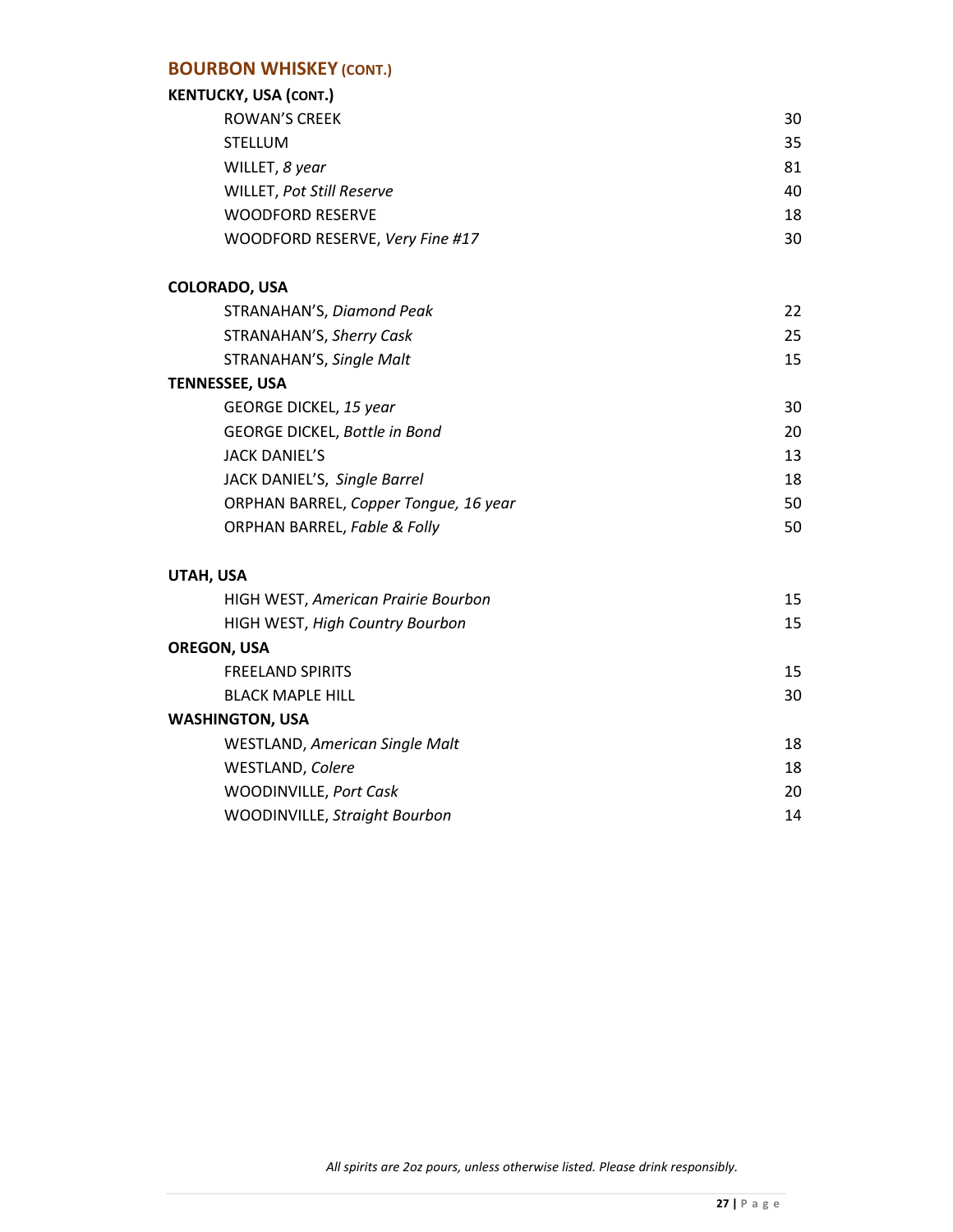#### **RYE WHISKEY**

#### **KENTUCKY, USA**

| ANGEL'S, ENVY                                    | 25 |
|--------------------------------------------------|----|
| <b>BARRELL CRAFT SPIRITS, Seagrass</b>           | 30 |
| BASIL HAYDEN'S, Dark Rye                         | 20 |
| <b>BULLEIT</b>                                   | 13 |
| <b>CASTLE &amp; KEY, Restoration</b>             | 20 |
| JEFFERSON'S BOURBON, Ocean Aged at Sea           | 35 |
| MICHTER'S                                        | 22 |
| MICHTER'S, 10 Year                               | 45 |
| <b>PEERLESS</b>                                  | 35 |
| REDEMPTION, Rum Cask                             | 18 |
| <b>STELLUM</b>                                   | 35 |
| WILLET, 4 Year                                   | 30 |
| WILLET, 6 Year                                   | 51 |
| <b>WOODFORD RESERVE</b>                          | 18 |
| <b>OREGON</b>                                    |    |
| <b>BLACK MAPLE HILL</b>                          | 30 |
| <b>TENNESSEE, USA</b>                            |    |
| GEORGE DICKEL, Collaboration Blend Three Chamber | 35 |
| <b>CHICKEN COCK</b>                              | 28 |
| UTAH, USA                                        |    |
| <b>HIGH WEST Double</b>                          | 20 |
| HIGH WEST, Midwinter Night Dram                  | 35 |
| HIGH WEST Silver Western Oat                     | 20 |
| <b>VERMONT, USA</b>                              |    |
| WHISTLEPIG, Farm Stock                           | 22 |
| WHISTLEPIG, Home Stock Blended                   | 22 |
| WHISTLEPIG, Old World, 12 year                   | 22 |
| WHISTLEPIG, 10 year                              | 30 |
| WHISTLEPIG, 12 year                              | 35 |
| WHISTLEPIG, 18 year                              | 95 |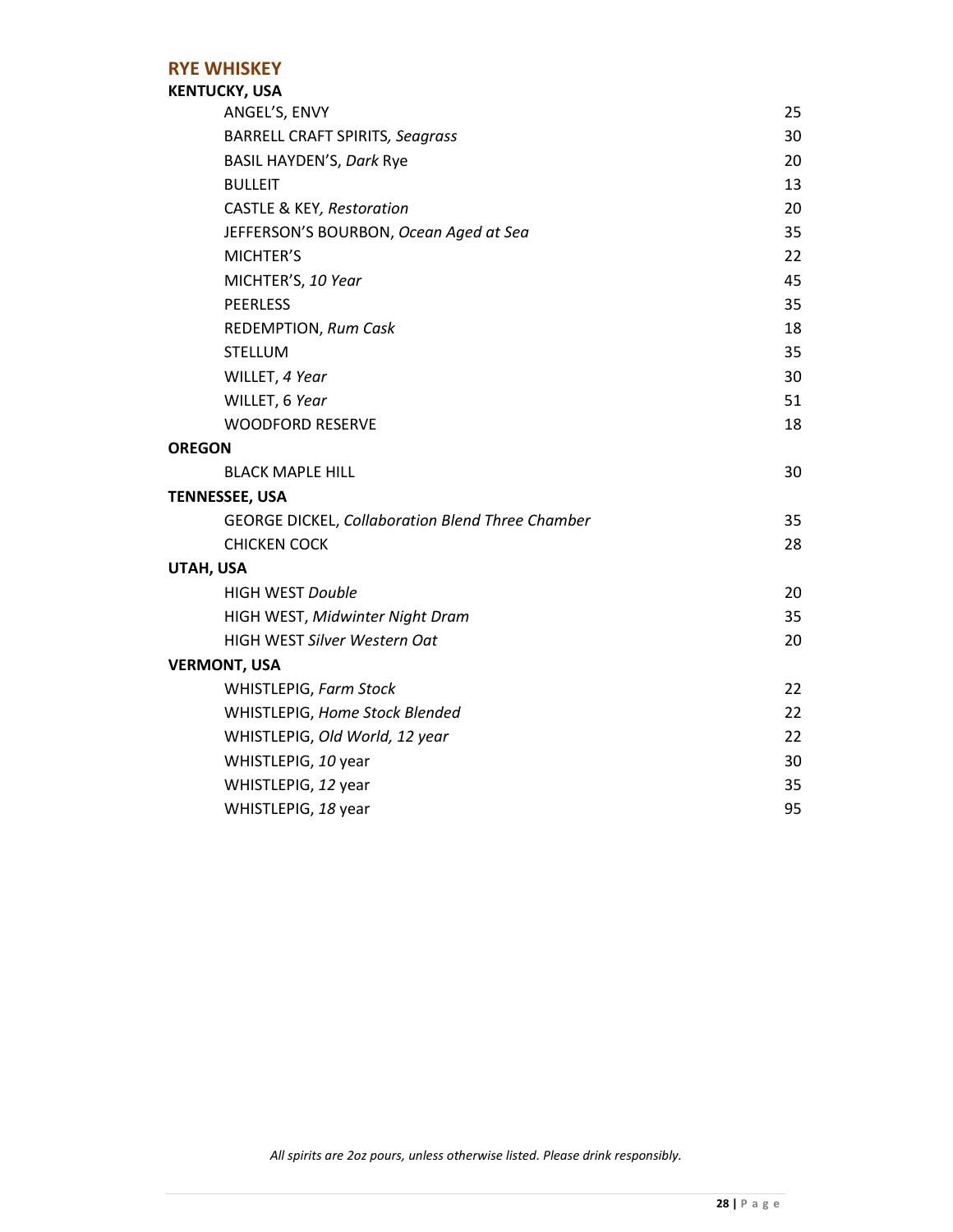| <b>WHEAT WHISKEY</b>                              |                  |     |
|---------------------------------------------------|------------------|-----|
| PARKER'S HERITAGE, 11 year "Heavy Char"           |                  | 45  |
| <b>JAPANESE WHISKY</b>                            |                  |     |
| FUKANO, 10 year                                   |                  | 35  |
| HAKUSHU, 12 year                                  |                  | 32  |
| HIBIKI, 21 year                                   |                  | 130 |
| HIBIKI, Harmony                                   |                  | 35  |
| ICHIRO'S MALT, Chichibu, US Edition 2021          |                  | 110 |
| KA MI KI, Sakura Wood                             |                  | 20  |
| KA MI KI, Intense wood                            |                  | 25  |
| MARS WHISKY, Asagi Madara, 8 year                 |                  | 50  |
| <b>MARS WHISKY, Iwai Tradition Umeshu</b>         |                  | 20  |
| MARS WHISKY, Komagatake                           |                  | 65  |
| NIKKA WHISKY, Coffey Malt                         |                  | 25  |
| NIKKA WHISKY, Taketsuru Pure Malt,                |                  | 28  |
| NIKKA WHISKY, Taketsuru Pure Malt, 17 year        |                  | 60  |
| OHISHI, Brandy Cask                               |                  | 28  |
| SUNTORY, Toki                                     |                  | 18  |
| YAMAZAKI, 12 year                                 |                  | 40  |
| YAMAZAKI, 18 year                                 |                  | 125 |
| <b>CANADIAN WHISKEY</b>                           |                  |     |
| <b>CROWN ROYAL</b>                                |                  | 13  |
| BARREL CRAFT SPIRITS, 24 year                     | (when available) | 75  |
| <b>IRISH WHISKEY</b>                              |                  |     |
| YELLOW SPOT, 12 year                              |                  | 25  |
| <b>JAMESON</b>                                    |                  | 13  |
| JAMESON, Black Barrel                             |                  | 15  |
| TEELING, Single Malt                              |                  | 20  |
| THE SEXTON, Single Malt                           |                  | 13  |
| TULLAMORE DEW, 12 year                            |                  | 16  |
| <b>TEELING, Small Batch</b>                       |                  | 14  |
| THE DEAD RABBIT                                   |                  | 15  |
| LIBERTIES, Copper Alley, 10 year                  |                  | 24  |
| LIBERTIES, Keeper's Coin 16 year                  |                  | 50  |
| <b>INDIA</b>                                      |                  |     |
| ARMUT KADHAMBAM, Single Malt                      |                  | 45  |
| <b>MEXICO</b>                                     |                  |     |
| SIERRA NORTE, Single Barrell, Oaxacan Purple Corn |                  | 28  |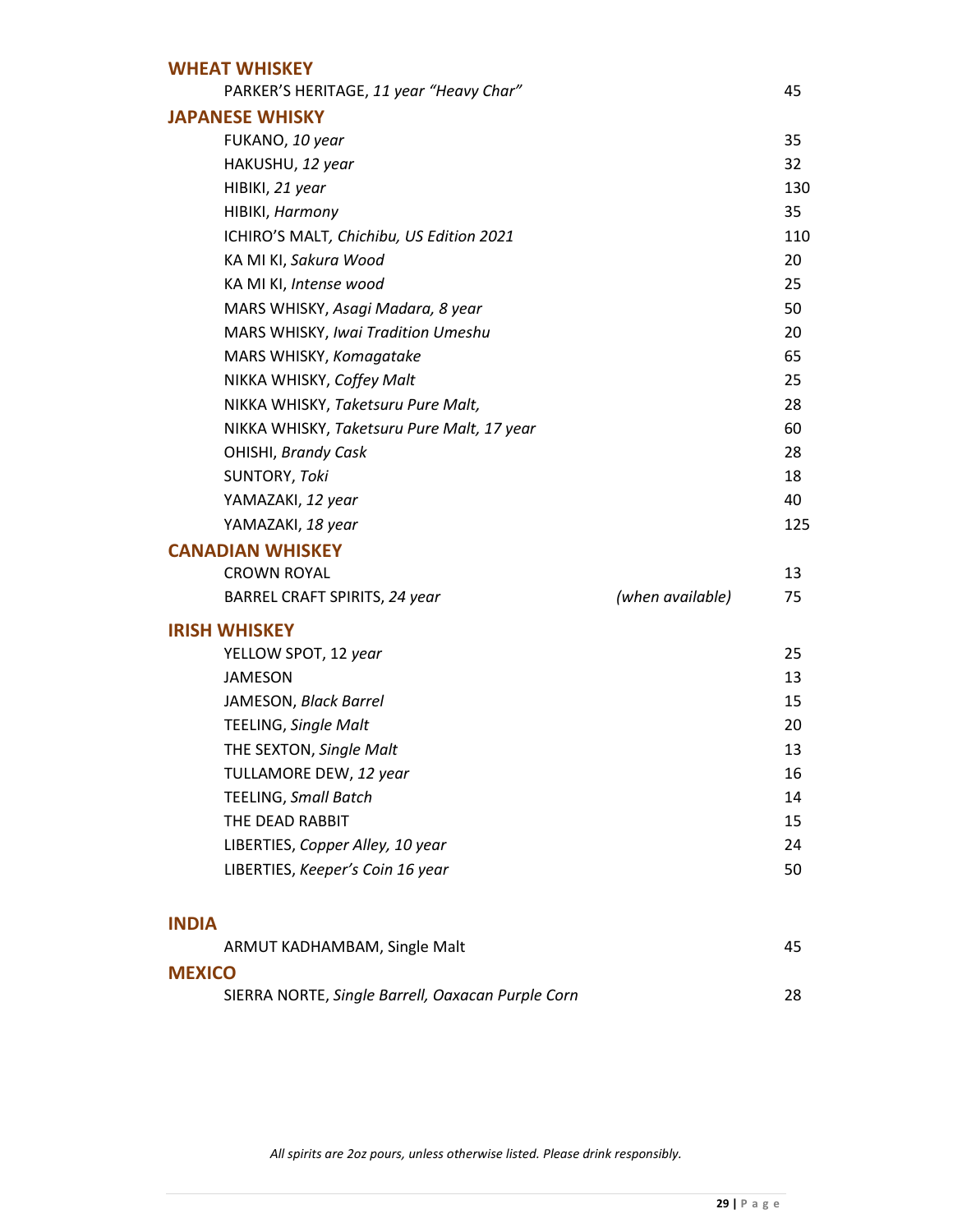#### **SCOTCH WHISKY**

#### **SPEYSIDE** THE BALVENIE, *Double Wood*, *12 year* 20 THE BALVENIE, *Caribbean Cask*, *14 year* 25 THE BALVENIE, *Sherry Cask*, *15 year (when available)* 30 THE BALVENIE, *Port Wood*, *21 year* 65 THE BALVENIE, *30 year* 250 THE MACALLAN, *Night on Earth Edition* 31 THE MACALLAN, 12 year 20 THE MACALLAN, 15 year 120 and 120 and 120 and 120 and 120 and 120 and 120 and 120 and 120 and 120 and 120 and 120 and 120 and 120 and 120 and 120 and 120 and 120 and 120 and 120 and 120 and 120 and 120 and 120 and 120 and THE MACALLAN, 18 year 80 THE MACALLAN, 25 year **300** THE MACALLAN, *30 year (0.5oz pour)* 250 MORTLACH, 16 year 42 **ISLAY** ARDBEG, *10 year* 22 ARDBEG, *Corryveckan* 38 ARDBEG, *Uigeadail* 32 COAL ILA, *17 year* 55 LAGAVULIN, *11 yea*r 30 LAGAVULIN, 16 year 30 LAGAVULIN, *Distillers Edition 2006* 48 LAGAVULIN, 26 year, *The Lion's Jewel Special Release 2021 (0.5oz pour)* 175 LAPHROAIG, *10 year* 22 **ISLE OF SKYE** TALISKER*, 8 year, 2021 Special Release* 36 TALISKER, *30 year (1oz pour)* 150 **THE HIGHLANDS** ABERFELDY, *12 year* 20 ABERFELDY, 21 year 51 GLENMORANGIE, *12 year, Lasanta* 23 GLENMORANGIE, *12 year, Nectar D' Or* 23 GLENMORANGIE, *14 year, Quinta Ruban* 25 HIGHLAND PARK, *Magnus* 12 OBAN, 14 year 30 OBAN, *Distillers Edition 2007* 45 **LOWLANDS** PORT DUNDAS 18 year **30** ORPHAN BARREL, *Muckety Muck 25yr* 75 **BLENDED SCOTCH**  JOHNNIE WALKER, *Red* 15 JOHNNIE WALKER, *Black* 18 JOHNNIE WALKER, *Blue* 60 JOHNNIE WALKER, *Blue - Ghost and Rare* 150

*All spirits are 2oz pours, unless otherwise listed. Please drink responsibly.*

THE FAMOUS GROUSE **10**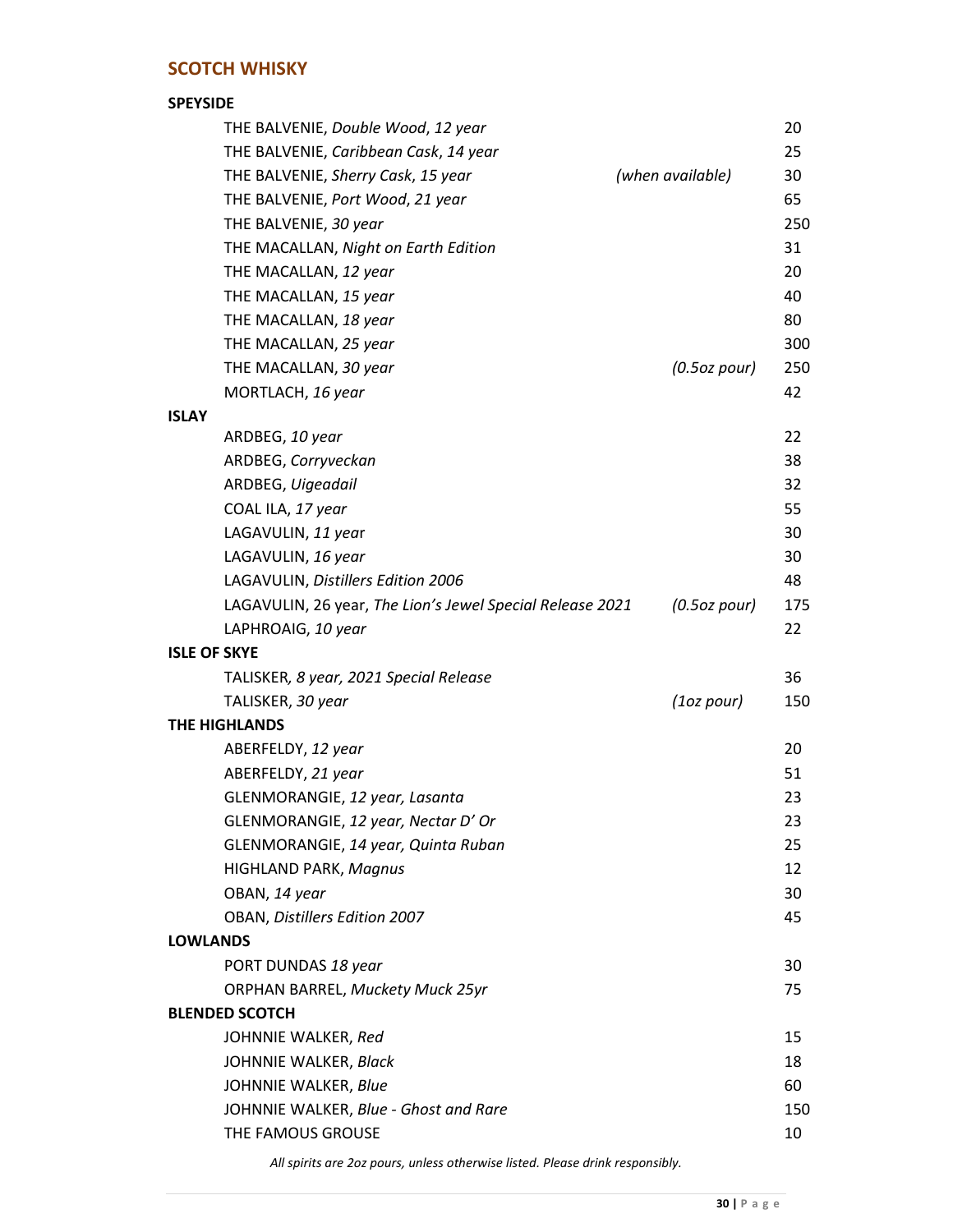# **TEQUILA, MEZCAL & AGAVE**

### **TEQUILA**

#### **BLANCO / SILVER / PLATA**

|                 | <b>CASA DRAGONES</b>                                            |                  | 30  |
|-----------------|-----------------------------------------------------------------|------------------|-----|
|                 | CASA DRAGONES, Joven Sipping Tequila                            | (when available) | 95  |
|                 | <b>CASAMIGOS</b>                                                |                  | 16  |
|                 | <b>CLASE AZUL</b>                                               |                  | 30  |
|                 | CODIGO, 1530                                                    |                  | 32  |
|                 | <b>CORZO</b>                                                    |                  | 25  |
|                 | <b>DON JULIO</b>                                                |                  | 20  |
|                 | DON JULIO, 70                                                   |                  | 25  |
|                 | EL JIMADOR                                                      |                  | 11  |
|                 | <b>ESPOLON</b>                                                  |                  | 12  |
|                 | <b>FORTALEZA</b>                                                |                  | 20  |
|                 | LUNAZUL, El Humoso                                              |                  | 17  |
|                 | SIETE LEGUAS,                                                   |                  | 18  |
|                 | TEQUILA OCHO, 2021 Vintage                                      |                  | 22  |
|                 | <b>TEREMANA</b>                                                 |                  | 14  |
| <b>REPOSADO</b> |                                                                 |                  |     |
|                 | <b>CASAMIGOS</b>                                                |                  | 18  |
|                 | <b>CLASE AZUL</b>                                               |                  | 40  |
|                 | <b>CORZO</b>                                                    |                  | 30  |
|                 | <b>DON JULIO</b>                                                |                  | 22  |
|                 | DON JULIO, Primavera                                            |                  | 28  |
|                 | <b>FORTALEZA</b>                                                |                  | 22  |
|                 | LA GRITONA                                                      |                  | 22  |
|                 | <b>SIETE LEGUAS</b>                                             |                  | 20  |
|                 | TEQUILA OCHO, 2020 Vintage                                      |                  | 28  |
|                 | <b>ANEJO/EXTRA ANEJO</b>                                        |                  |     |
|                 | CASAMIGOS                                                       |                  | 21  |
|                 | CASA SAN MATIAS, Rey Sol, Artist Sergio Bustamante, Extra Anejo |                  | 85  |
|                 | CHAMUCOS, Extra Anejo                                           |                  | 87  |
|                 | <b>CLASE AZUL</b>                                               |                  | 120 |
|                 | CLASE AZUL, Ultra                                               | (when available) | 350 |
|                 | CODIGO, Extra Anejo                                             |                  | 100 |
|                 | <b>DON JULIO</b>                                                |                  | 25  |
|                 | <b>DON JULIO, 1942</b>                                          |                  | 60  |
|                 | <b>FORTALEZA</b>                                                |                  | 30  |
|                 | LUNAZUL, Extra Anejo                                            |                  | 30  |
|                 | MAESTRO, Extra Anejo Cristalino                                 |                  | 42  |
|                 | <b>TEARS OF LLORONA</b>                                         |                  | 80  |
|                 |                                                                 |                  |     |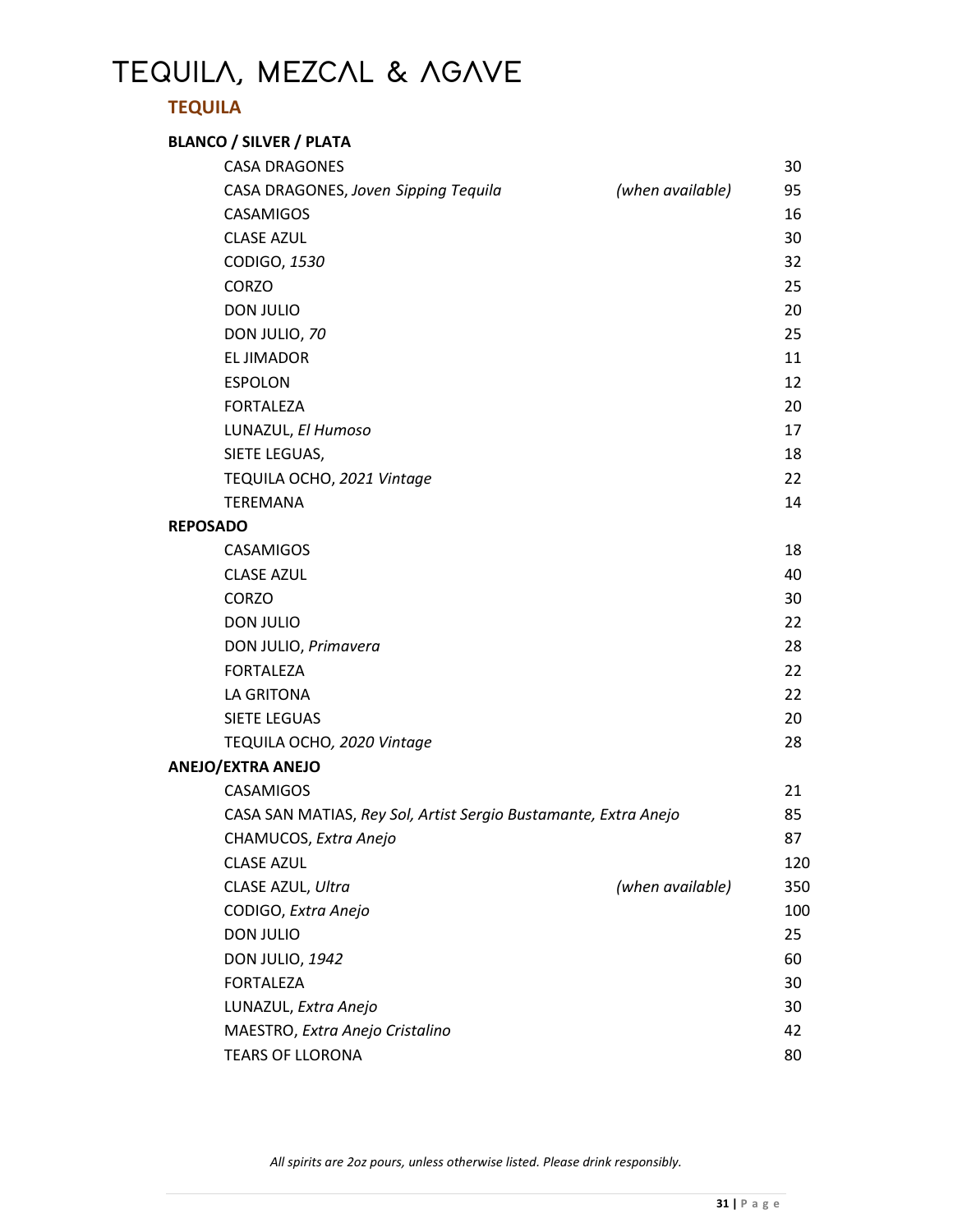# **TEQUILA, MEZCAL & AGAVE (CONT.)**

#### **MEZCAL**

| <b>BOZAL, Borrego Sacrificio</b>        | 30 |
|-----------------------------------------|----|
| BOZAL, Chino Verde                      | 22 |
| <b>BOZAL, Tobala Reserva</b>            | 35 |
| BOZAL, Tobasiche                        | 22 |
| CASAMIGOS                               | 20 |
| CLASE AZUL, Durango                     | 30 |
| CLASE AZUL, Guerrero                    | 30 |
| DEL MAGUEY, Espadin Especial            | 28 |
| DEL MAGUEY, Tobala                      | 38 |
| DEL MAGUEY, Vida                        | 15 |
| EL SALTO                                | 15 |
| LOS SIETE MISTERIOS, Doba Vej,          | 18 |
| LOS SIETE MISTERIOS, Espadin,           | 33 |
| LOS SIETE MISTERIOS, Mexicanita,        | 35 |
| <b>AGAVE BASED SPIRITS</b>              |    |
| COYOTE, Vibora Sotol                    | 22 |
| CUCHARILLA, La Higuera Sotol            | 35 |
| LA VENENOSA, Raicilla                   | 28 |
| PUNTAGAVE, Raicilla                     | 21 |
| CHOWAR, Miske Blanco, 100% Agave Andino | 15 |
| 7K V                                    |    |

## **VODKA**

| 28 |
|----|
| 14 |
| 15 |
| 12 |
|    |
| 16 |
| 12 |
| 15 |
|    |
| 15 |
| 16 |
|    |
| 13 |
|    |
| 15 |
|    |
| 13 |
|    |
| 18 |
|    |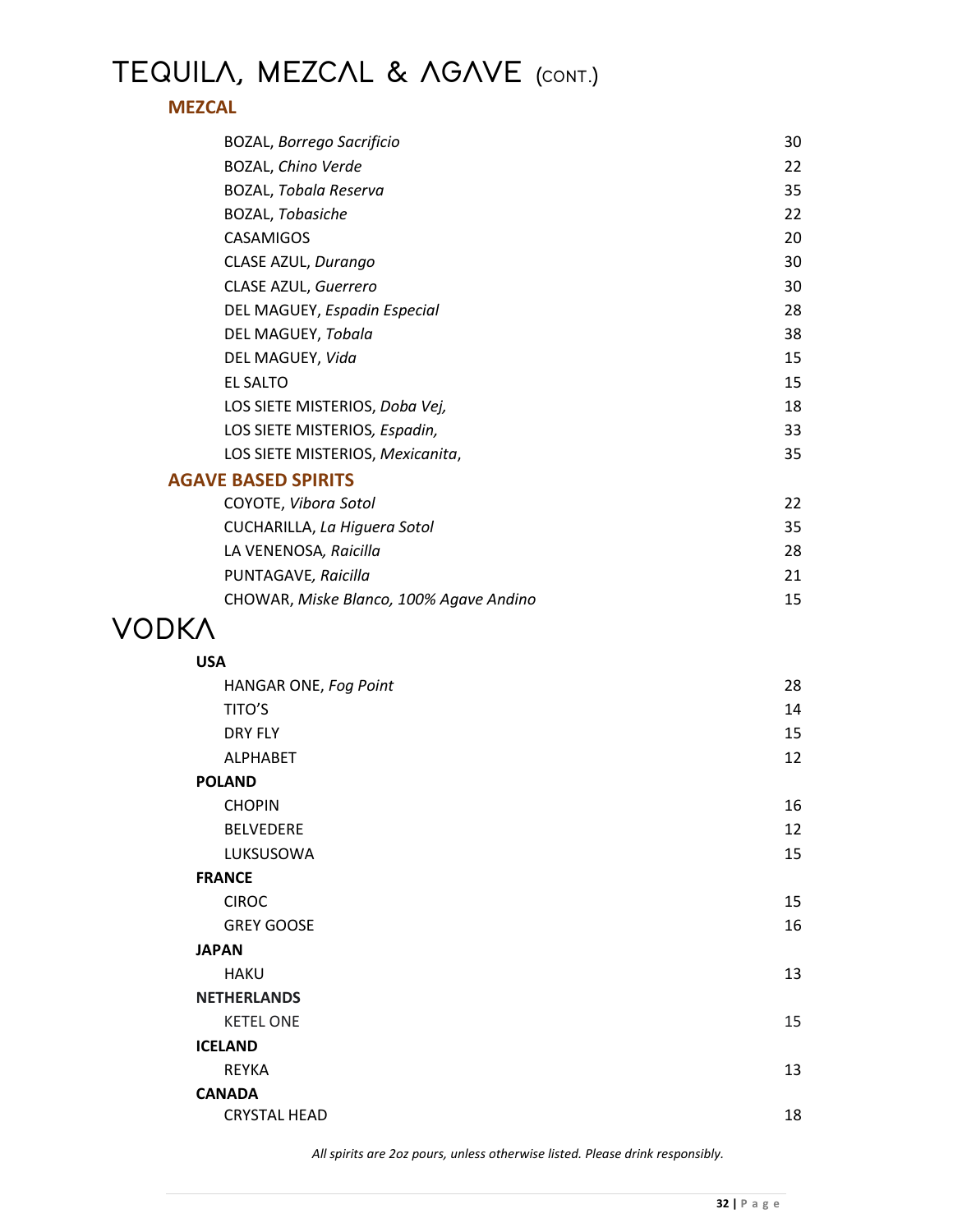# **GIN**

#### **ENGLAND**

|                 | BLOOM, Jasmine & Rose         |                  | 15 |
|-----------------|-------------------------------|------------------|----|
|                 | <b>BOMBAY SAPHIRE</b>         |                  | 14 |
|                 | COTSWALD, Old Tom             |                  | 15 |
|                 | <b>OPIHR</b>                  |                  | 15 |
|                 | <b>THOMAS DAKIN</b>           |                  | 15 |
|                 | TANQUERAY                     |                  | 13 |
|                 | TANQUERAY, Ten                |                  | 15 |
|                 | PLYMOUTH GIN                  |                  | 12 |
| <b>USA</b>      |                               |                  |    |
|                 | <b>AVIATION</b>               |                  | 15 |
|                 | <b>BIG GIN</b>                |                  | 18 |
|                 | FORD'S                        |                  | 16 |
|                 | <b>GRAY WHALE</b>             |                  | 15 |
|                 | <b>JUNIPERO</b>               |                  | 15 |
|                 | SKYBOND, Botanical            |                  | 15 |
|                 | <b>UNCLE VAL'S Botanical</b>  |                  | 15 |
|                 | UNCLE VAL'S, Zested           |                  | 20 |
|                 | <b>VIGILANT NAVY STRENGTH</b> |                  | 20 |
| <b>SCOTLAND</b> |                               |                  |    |
|                 | <b>HENDRICKS</b>              |                  | 14 |
|                 | <b>HENDRICKS, Neptunia</b>    | (when available) | 16 |
|                 | THE BOTANIST                  |                  | 15 |
| <b>GERMANY</b>  |                               |                  |    |
|                 | <b>MONKEY 47</b>              |                  | 28 |
| <b>JAPAN</b>    |                               |                  |    |
|                 | AWAYUKI, Strawberry           |                  | 15 |
|                 | NIKKA COFFEY GIN              |                  | 20 |
|                 | <b>ROKU</b>                   |                  | 15 |
|                 | <b>YUZU GIN</b>               |                  | 21 |
| <b>HOLLAND</b>  |                               |                  |    |
|                 | NOLET'S, Silver               |                  | 15 |
| <b>CANADA</b>   |                               |                  |    |
|                 | <b>EMPRESS</b>                |                  | 15 |
|                 | <b>ARGENTINA</b>              |                  |    |
|                 | <b>APOSTLE MATES</b>          |                  | 15 |
| <b>SPAIN</b>    |                               |                  |    |
|                 | <b>GIN RAW</b>                |                  | 15 |
|                 | <b>GIN MARE</b>               |                  | 15 |
| <b>ITALY</b>    |                               |                  |    |
|                 | JACOPO POLI, Marconi 42       |                  | 16 |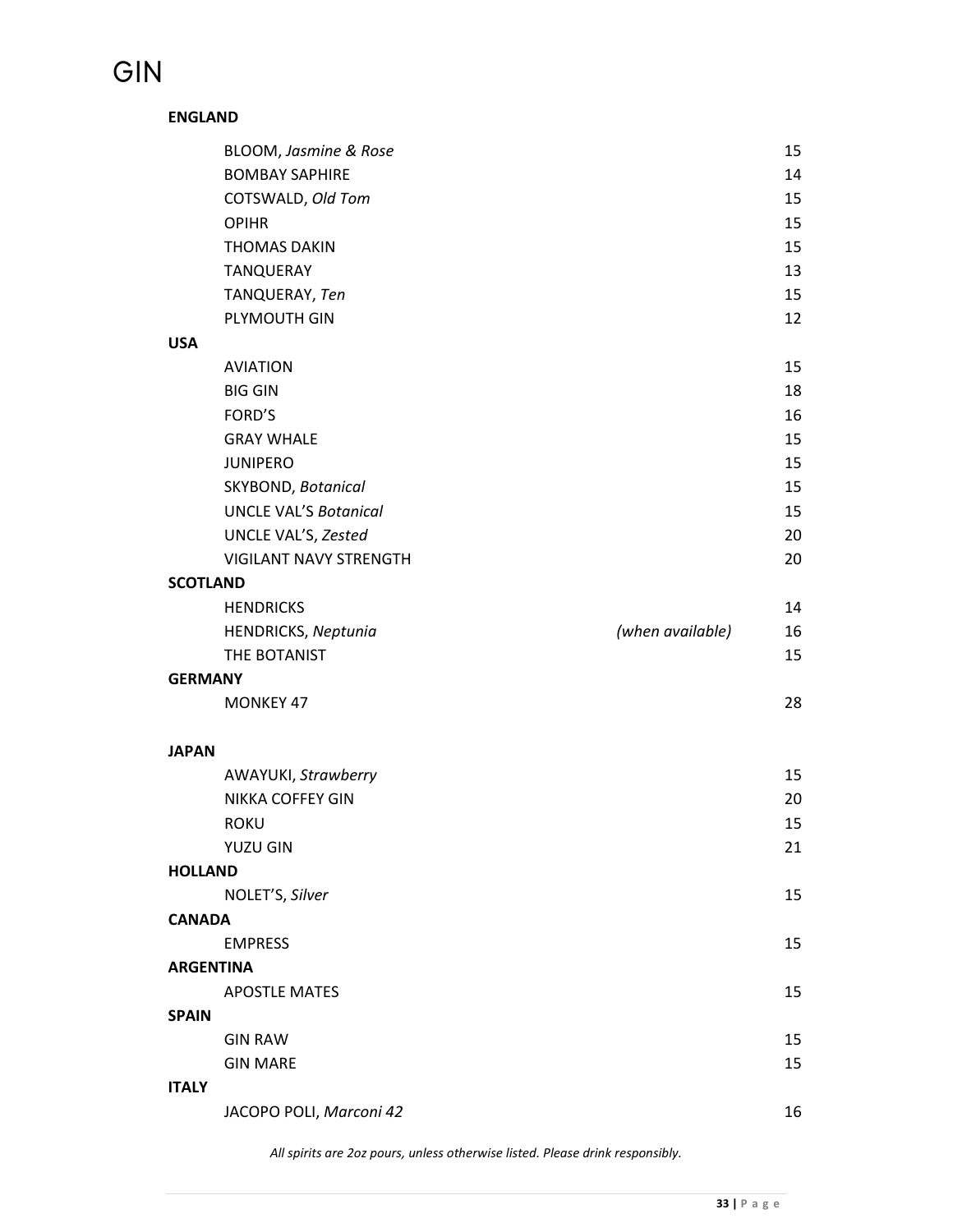## **SHOCHU**

**JAPAN**

IICHIKO , *Saiten* 12

# **COGNAC & BRANDY**

#### **COGNAC**

| COUVIGNAC, VS                                    |          | 18  |
|--------------------------------------------------|----------|-----|
| D'USSE, VSOP                                     |          | 25  |
| D'USSE, XO                                       |          | 56  |
| <b>GRAND MARNIER, Centanaire</b>                 |          | 45  |
| HENNESSY, VS                                     |          | 20  |
| HENNESSY, VSOP                                   |          | 25  |
| HENNESSY, XO                                     |          | 65  |
| NORMANDIN MERCIER, La Peraudiere, XO             |          | 60  |
| NORMANDIN MERCIER, Vielle, Fine Champagne Cognac |          | 30  |
| REMY MARTIN, 1738                                |          | 30  |
| <b>REMY MARTIN, Louis XIII</b>                   | (0.5 oz) | 175 |
| REMY MARTIN, VSOP                                |          | 25  |
| REMY MARTIN, XO                                  |          | 60  |
|                                                  |          |     |

#### **ARMAGNAC**

| NISMES-DELCLOU, 1971 | 125 |
|----------------------|-----|
| SAUVAL, <i>XO</i>    | 35  |
| DELORD, Bas Armagnac | 55  |

#### **CALVADOS**

| BOULARD CALVADOS, Grand Solage VSOP |           |
|-------------------------------------|-----------|
| BOULARD CALVADOS. <i>XO</i>         | 30.       |
| CLAQUE PEPIN, Vieille Reserve       | <b>20</b> |

#### **SPANISH BRANDY**

| TORRES, 15 year |  |
|-----------------|--|
| TORRES, 20 year |  |

#### **ITALIAN BRANDY**

| JACOPO POLI, Arzente |  |
|----------------------|--|
|                      |  |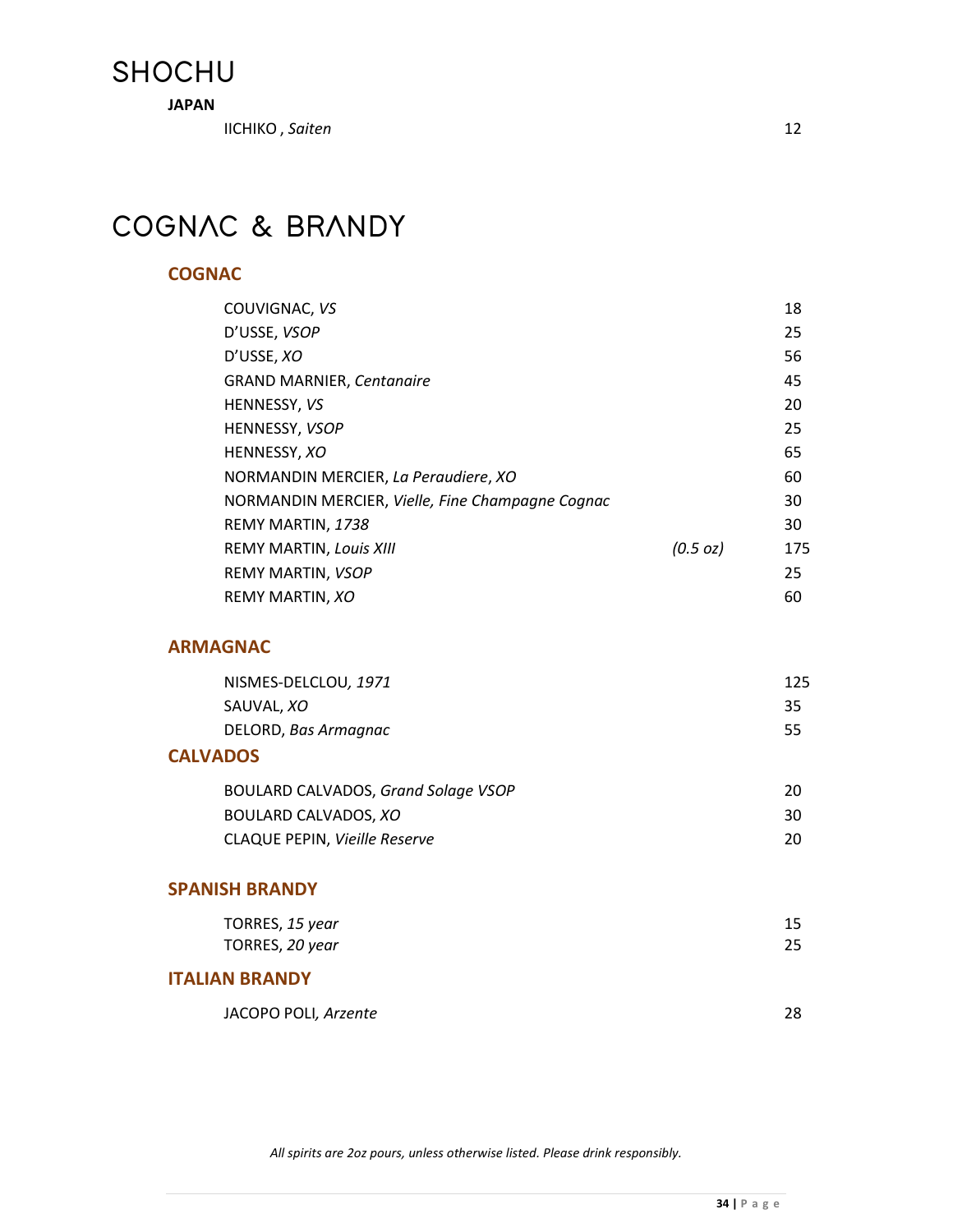## **RUM & RHUM**

| ANGOSTURA, 1919                                   | 16 |
|---------------------------------------------------|----|
| ANGOSTURA, No.1 Cask                              | 36 |
| BACARDI, 10 year                                  | 13 |
| <b>BACARDI, Limited Edition</b>                   | 40 |
| <b>BACARDI, Superior White Rum</b>                | 11 |
| <b>BRINEY GOLD SHIPWRECK, Coconut</b>             | 15 |
| CAPTAIN MORGAN, Spiced Rum                        | 12 |
| CLAIRIN SAJOUS, Haitian Sugarcane Rum             | 18 |
| CRUZAN, Hurricane Proof                           | 12 |
| <b>DIPLIMATICO</b>                                | 15 |
| FLOR DE CANA, 18 Year                             | 20 |
| FLOR DE CANA, 7 year                              | 15 |
| GOSLING'S, Dark Rum                               | 13 |
| MALIBU, Coconut                                   | 12 |
| MEYER'S, Dark Rum                                 | 11 |
| MOUNT GAY, 1703 Master Select                     | 40 |
| MOUNT GAY, 1703 Master Select Black Barrel        | 40 |
| <b>OWNEY'S, New York City Rum</b>                 | 13 |
| PLANTATION, 2002 Vintage                          | 22 |
| PLANTATION, 2005 Vintage                          | 25 |
| PLANTATION, 5 Year                                | 15 |
| PLANTATION, Pineapple, Stiggins Fancy 1824 Recipe | 22 |
| <b>PYRAT</b>                                      | 60 |
| RIVER ANTOINE ESTATE, Royal Grenadian Rum         | 28 |
| RON ZACAPA, 23 year                               | 25 |
| RON ZACAPA, Centenario XO                         | 35 |
| SAILOR JERRY'S, Spiced Rum                        | 12 |
| URUAPAN, Charanda Blanco, "Rum" Agricola          | 14 |